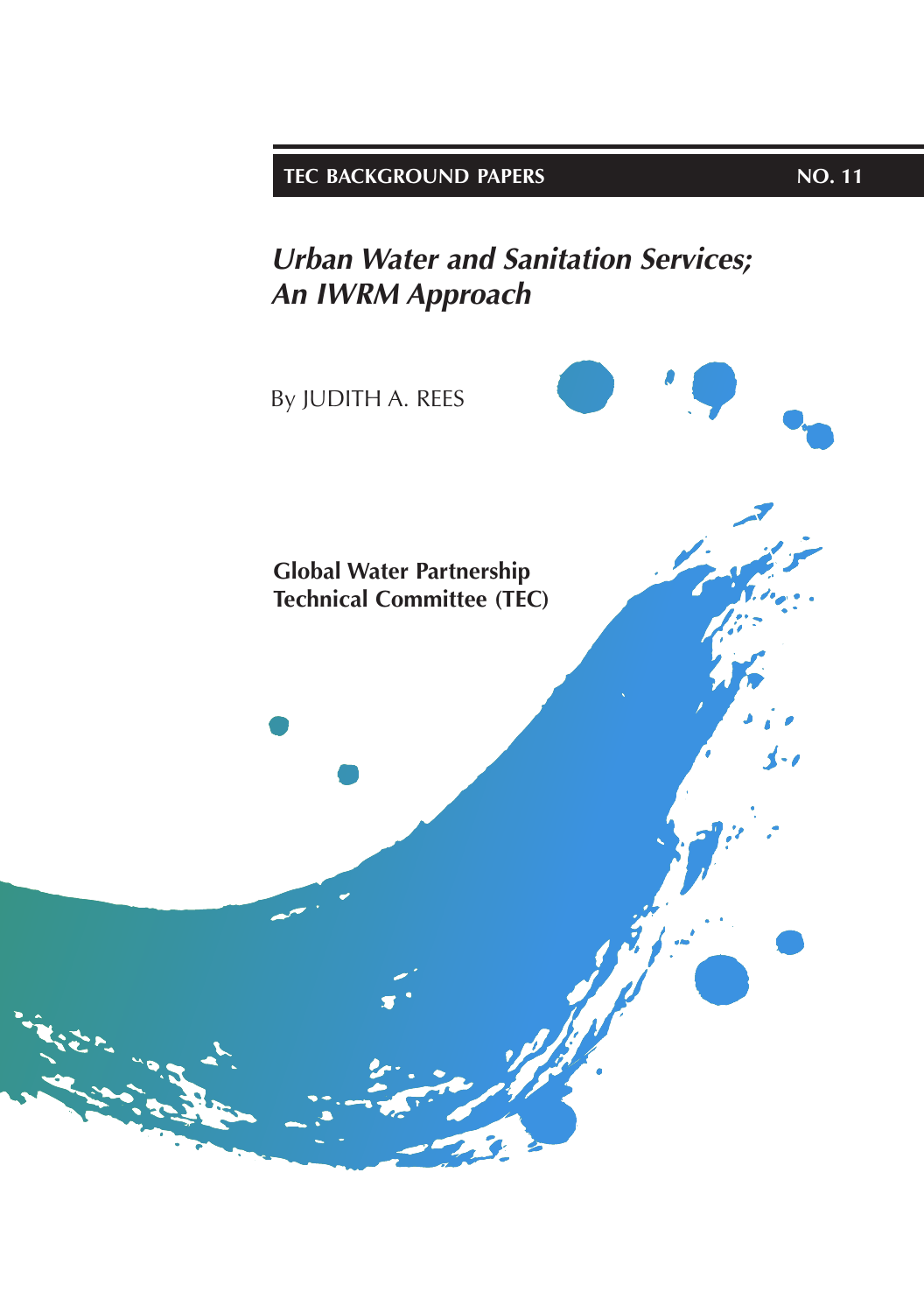**Global Water Partnership** (GWP), established in 1996, is an international network open to all organisations involved in water resources management: developed and developing country government institutions, agencies of the United Nations, bi- and multilateral development banks, professional associations, research institutions, non-governmental organisations, and the private sector. GWP was created to foster Integrated Water Resources Management (IWRM), which aims to ensure the co-ordinated development and management of water, land, and related resources by maximising economic and social welfare without compromising the sustainability of vital environmental systems.

GWP promotes IWRM by creating fora at global, regional, and national levels, designed to support stakeholders in the practical implementation of IWRM. The Partnership's governance includes the Technical Committee (TEC), a group of internationally recognised professionals and scientists skilled in the different aspects of water management. This committee, whose members come from different regions of the world, provides technical support and advice to the other governance arms and to the Partnership as a whole. The TEC has been charged with developing an analytical framework of the water sector and proposing actions that will promote sustainable water resources management. The TEC maintains an open channel with the GWP Regional Water Partnerships (RWPs) around the world to facilitate application of IWRM regionally and nationally. The Chairs of these RWPs participate in the work of TEC.

Worldwide adoption and application of IWRM requires changing the way business is conducted by the international water resources community, particularly the way investments are made. To effect changes of this nature and scope, new ways to address the global, regional, and conceptual aspects and agendas of implementing actions are required.

This series, published by the GWP Secretariat in Stockholm has been created to disseminate the papers written and commissioned by the TEC to address the conceptual agenda. Issues and sub-issues with them, such as the understanding and definition of IWRM, water for food security, public-private partnerships, and water as an economic good have been addressed in these papers.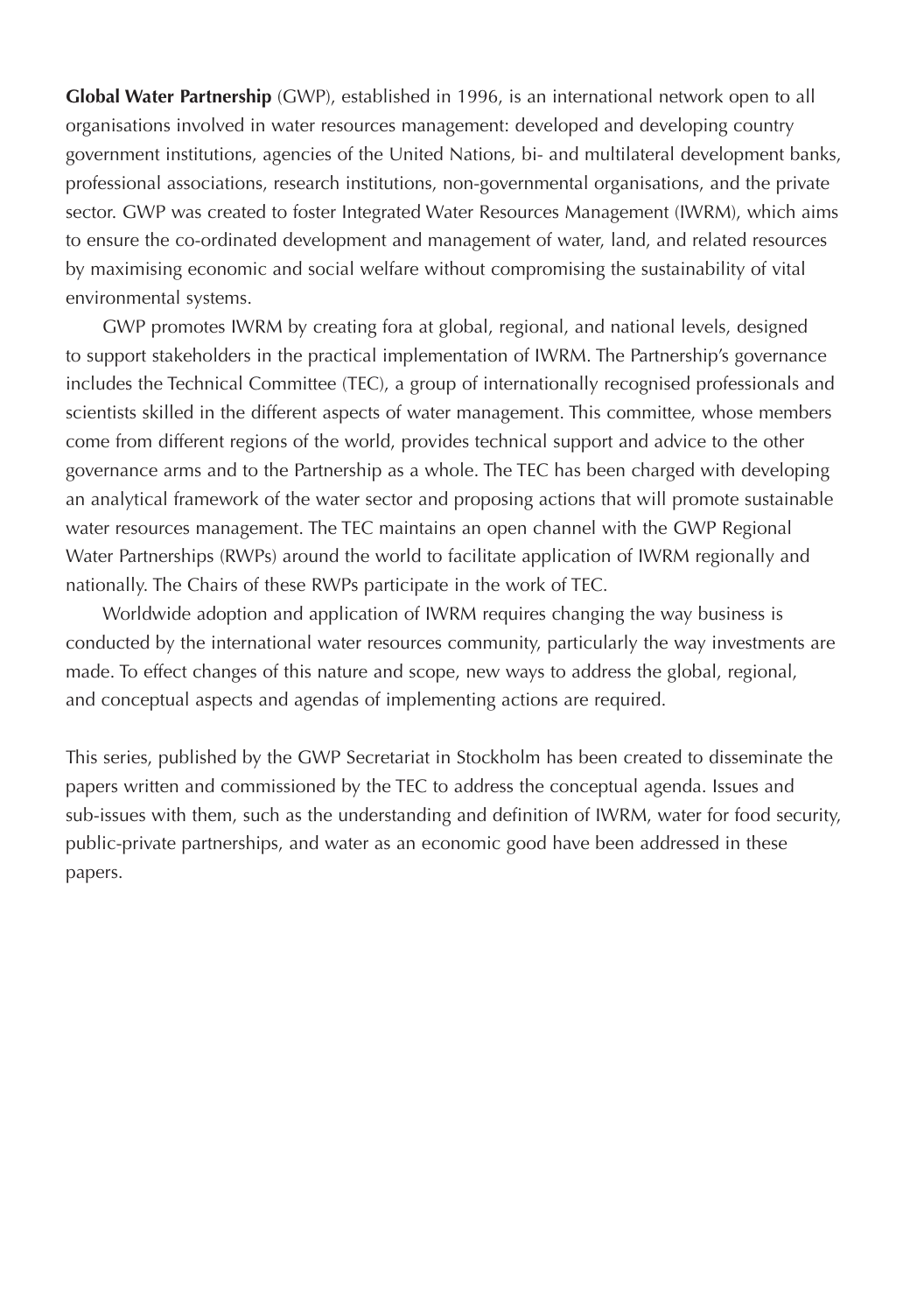## **Urban Water and Sanitation Services: An IWRM Approach**

by

Judith A. Rees

June 2006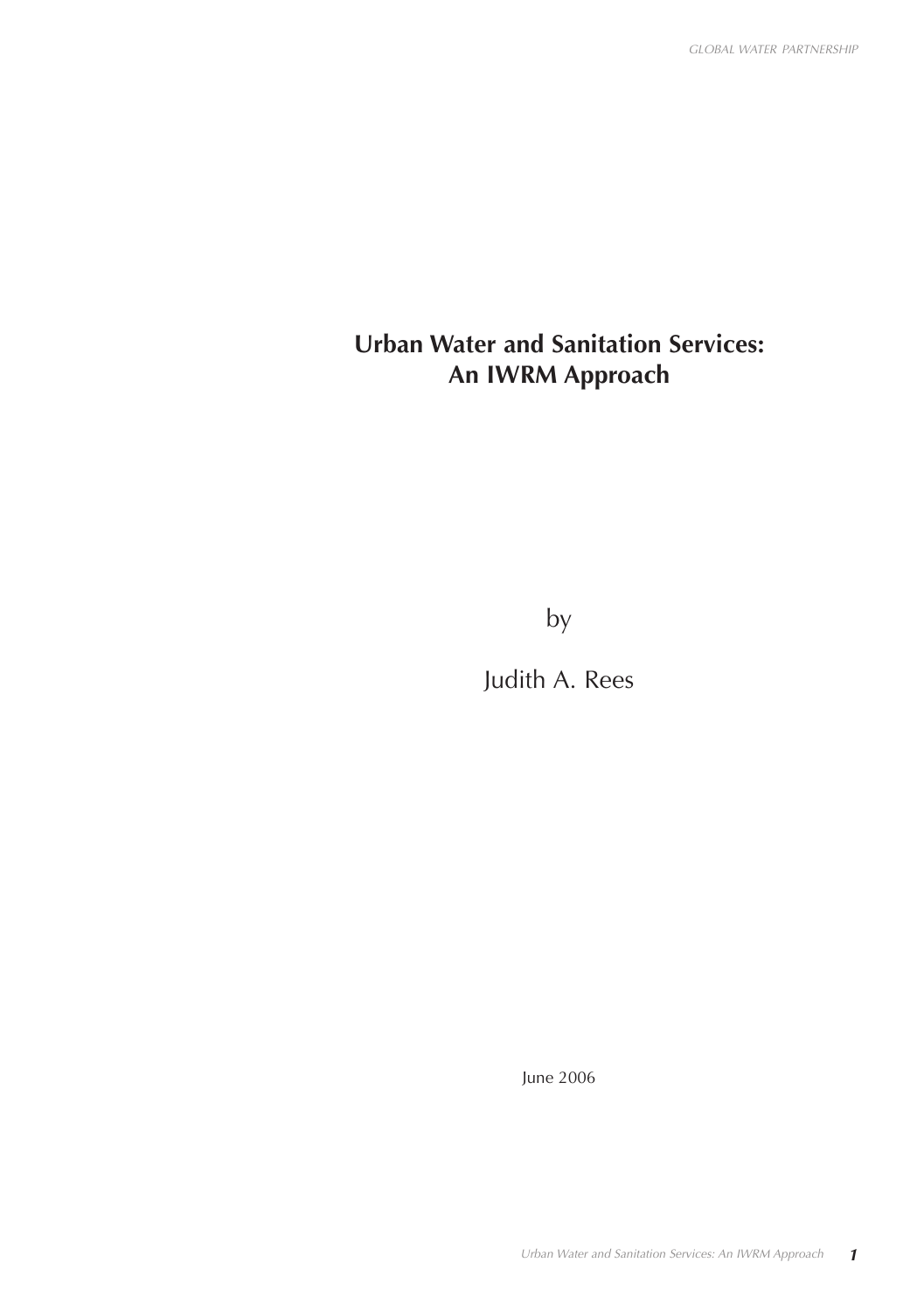©Global Water Partnership

All rights reserved. Printed by Elanders AB, Sweden 2006 First printing 2006.

No use of this publication may be made for resale or other commercial purposes without prior written permission of the Global Water Partnership. Portions of this text may be reproduced with the permission of and proper attribution to Global Water Partnership. The findings, interpretations, and conclusions expressed within this publication are entirely those of the author and should not be attributed in any manner to GWP, nor as official expressions of the Global Water Partnership Technical Committee.

ISSN: 1652-5396

ISBN: 91-85321-64-8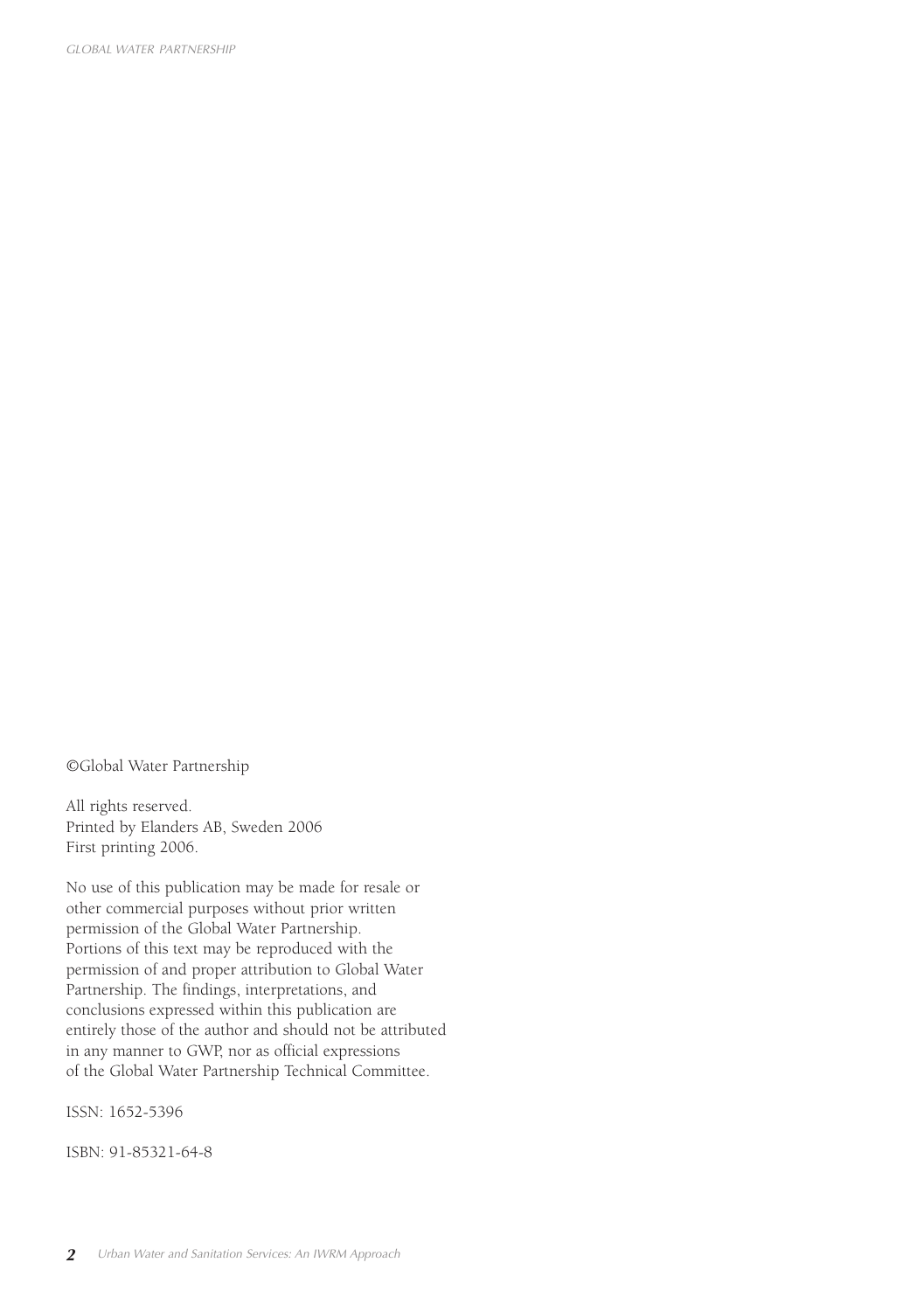## **TEC BACKGROUND PAPERS NO. 11**

# **Urban Water and Sanitation Services: An IWRM Approach**

Judith A. Rees



**Published by the Global Water Partnership**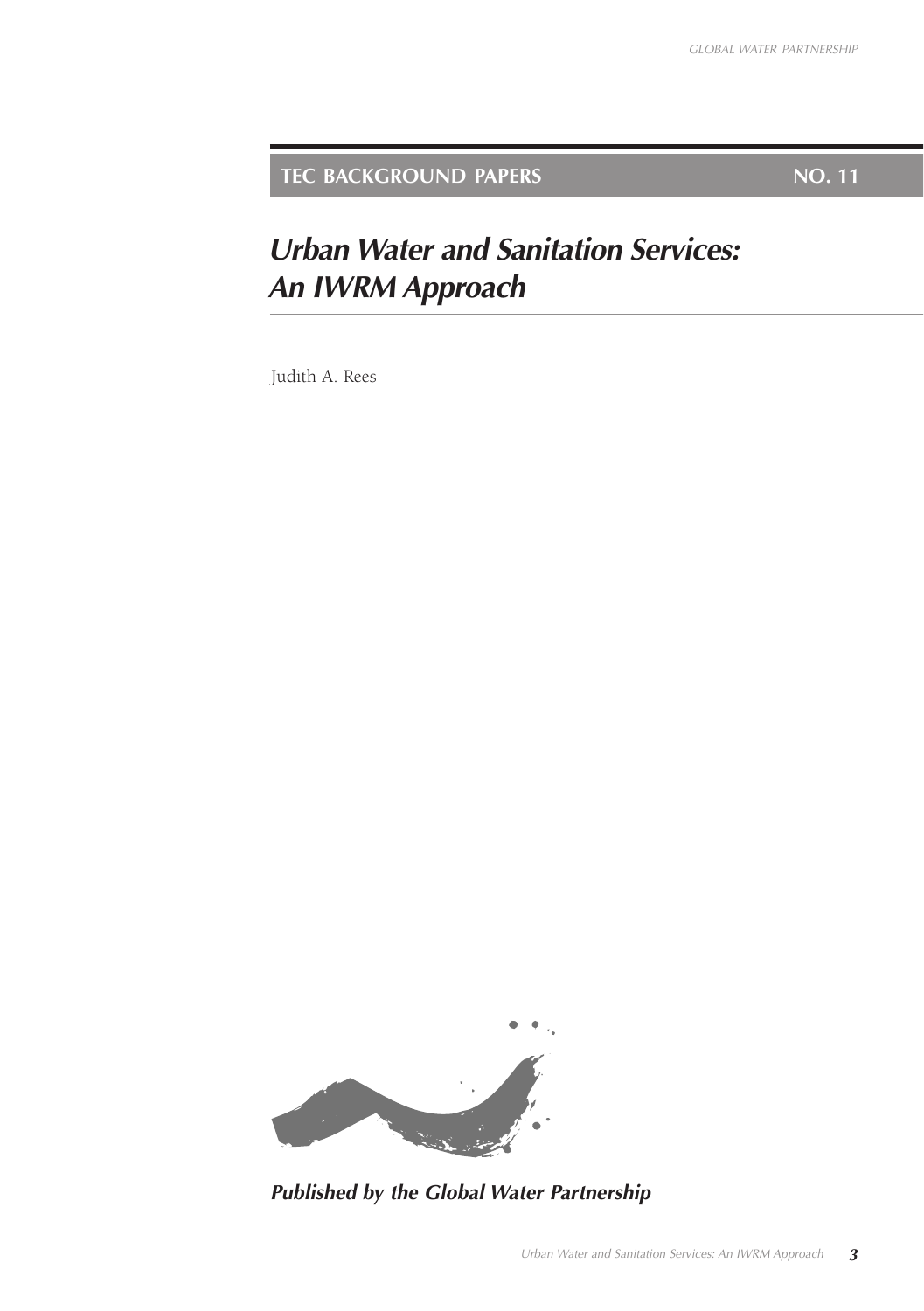#### **ABSTRACT**

The rapid pace and scale of urbanization represents a considerable challenge for water resources management, the delivery of essential water and sanitation services and environmental protection. To help meet these challenges there is a need to adopt an integrated water resources management (IWRM) approach which explicitly recognises the complex sets of interdependency relationships which exist within and between human and environmental systems. This need arises because of the negative externalities created by the uncoordinated use of water and land resources and by the uncoordinated provision of interdependent basic services; the opportunity costs of employing scarce water, land and capital for low value purposes; and the cost savings which can occur by widening the range of provision or management options.

An IWRM approach when applied in an urban context cannot simply consider matters within the built up area itself. It must recognise intersectoral competition for resources (physical, social and financial), the role of the urban sector in meeting national developmental priorities, and negative impacts of urban provision practices on other parts of the economy. IWRM does not imply the creation a vast bureaucracy attempting to coordinate everything, rather it involves the creation of an institutional framework within which water relevant roles and functions are performed at an appropriate spatial scale and which helps ensure that decision makers have incentives to take the social costs of their actions into account.

There is evidence to suggest that in some countries decentralised urban water services have the advantages of allowing more demand responsive provision, greater accountability, and technical flexibility without significant losses of economies of scale and scope. However, such decentralized systems have to operate within a strong strategic and regulatory framework. Moreover, institutions to promote coordination and cooperation between sectoral actors and across jurisdictional boundaries will need to be put in place. In developing the strategic framework within which different sectoral and spatial actors operate it is important to consider the policy tools available at different levels of government and governance. Furthermore an instrument (or policy mix) will need to be developed, not only to meet different policy goals, but also to ensure that local or sectoral actors do not operate in narrowly self interested ways.

There are relatively few urban management tools which are automatically compatible with the efficiency, equity and environmental sustainability objectives of IWRM. Implementation practice is crucial.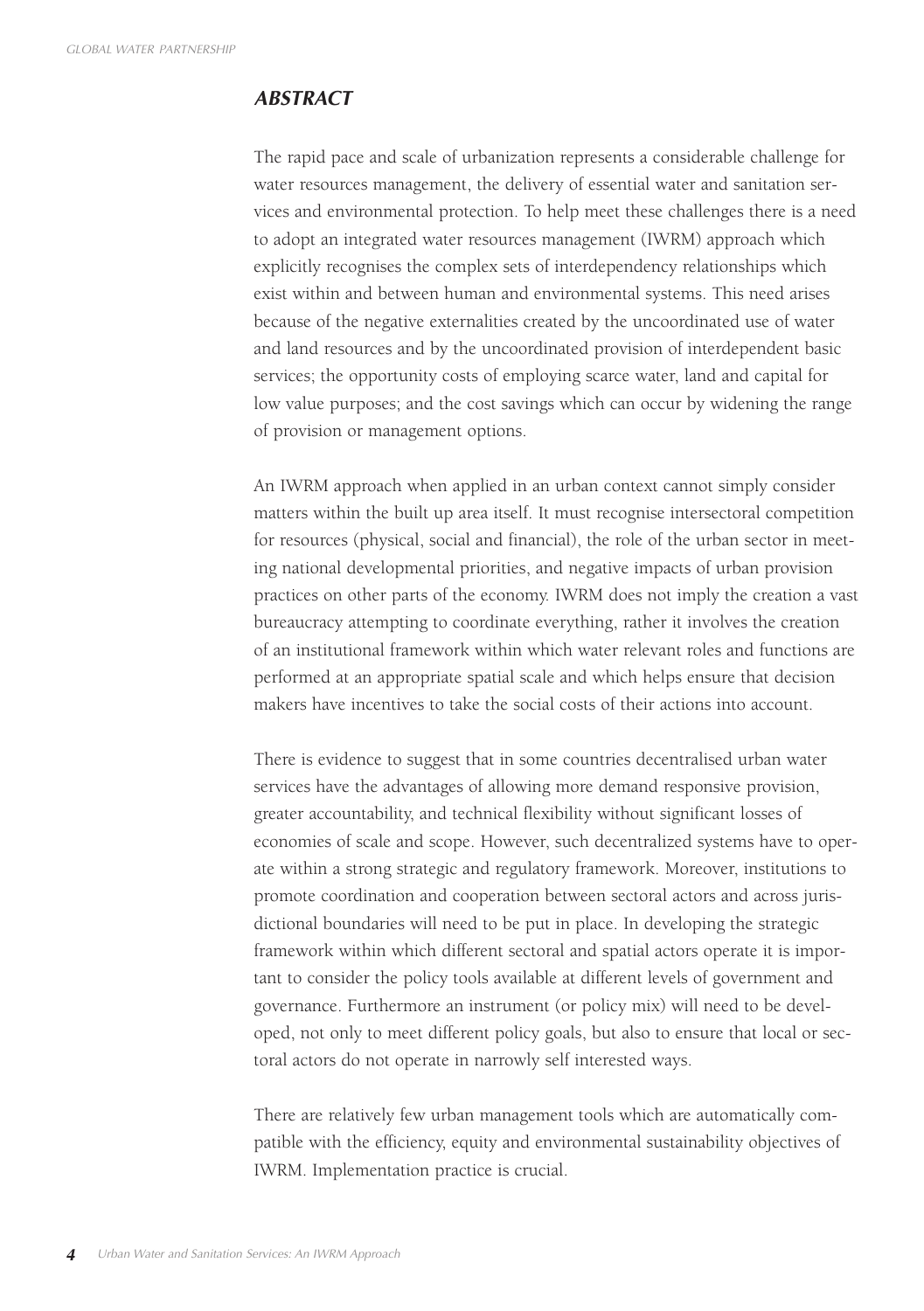## **CONTENTS**

#### Abstract

|            | 1. The Urban Water Challenge                        | 6  |
|------------|-----------------------------------------------------|----|
|            | 2. Integrated Water Resources Management            | 9  |
|            | 3. The Remit and Structure of the Paper             | 11 |
|            | 4. The Need For and Dimensions of IWRM              | 12 |
|            | 5. Decision Making Scale - Potential Contradictions | 27 |
|            | 6. Strategic and Regulatory Frameworks              | 34 |
|            | 7. Institutions for Co-operation and Coordination   | 37 |
|            | 8. Policy Tools and Implementation Practice         | 43 |
|            | 9. Conclusions                                      | 50 |
| References |                                                     | 52 |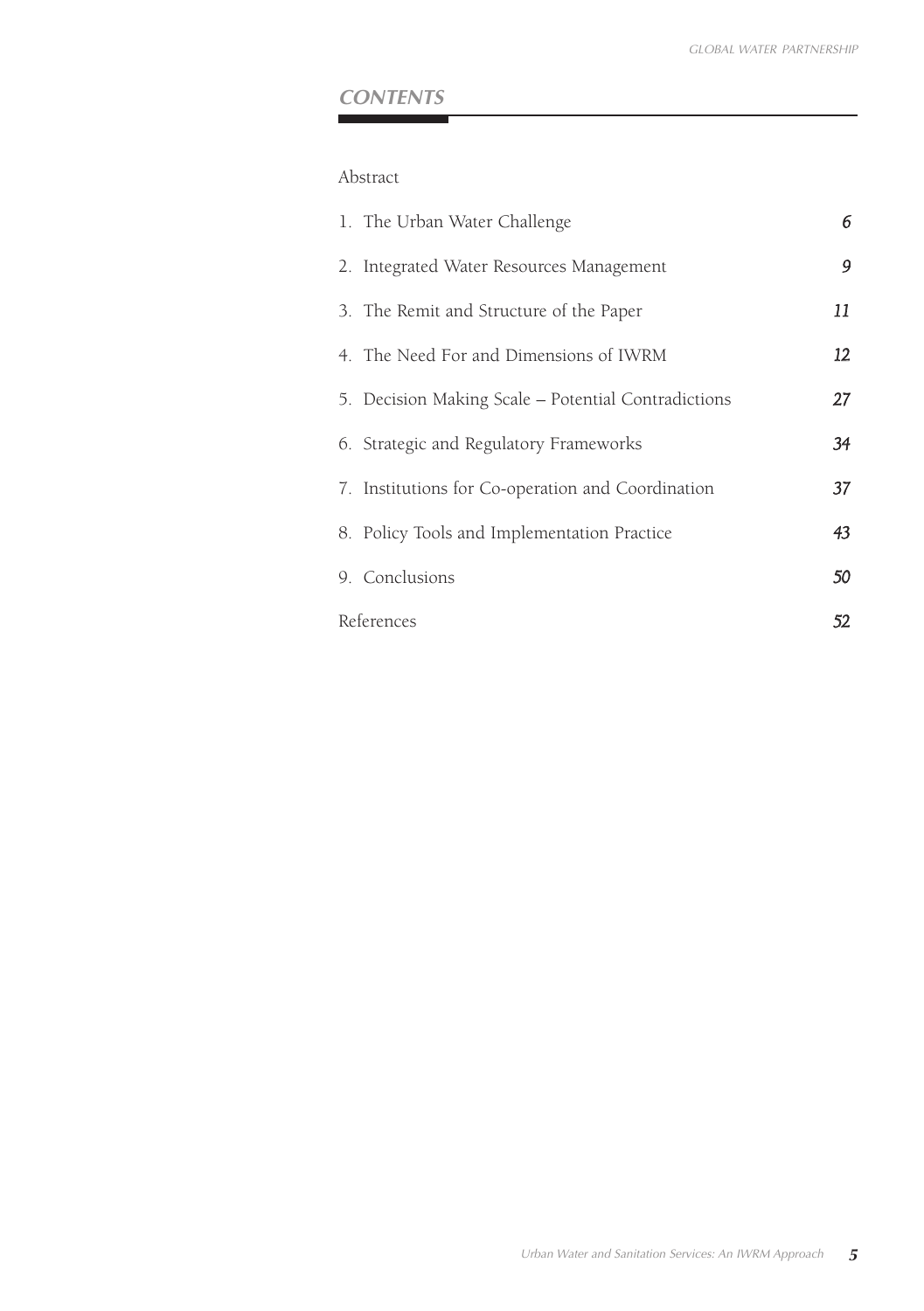#### **1. THE URBAN WATER CHALLENGE**

e are living in an increasingly urbanised world. At the present time approximately 50% of the world's population inhabit urban areas, whereas 35 years ago the urbanised population represented only 37% of the total. By 2025 it is expected that an extra 2 billion people will have been added to the urban population, bringing it to 5 billion or over 60% of the total (see Figure 1) (Meinzen-Dick and Appasamy, 2003). Crucially, 95% of this increase is likely to occur in the developing countries and a significant proportion will end up living in urban slums. According to Tipping, Adom and Tibaijuka (2005), the slum population today is approximately 1 billion, which is expected to grow to 2 billion by 2030 and 3 billion by 2050. This "growth is taking place without the corresponding ability of many cities in the developing world to expand public provision of basic services" (p.23). Consequently "we are witnessing the continued and rapid urbanisation of poverty and ill health" (p.22). W



*Figure 1: Urban Population Growth*

The pace of urbanisation clearly represents a major challenge for those responsible for the provision of the basic water and sanitation services so vital for the health, dignity and economic wellbeing of the urban population. Moreover, urbanisation on this scale also has critical physical and socio-eco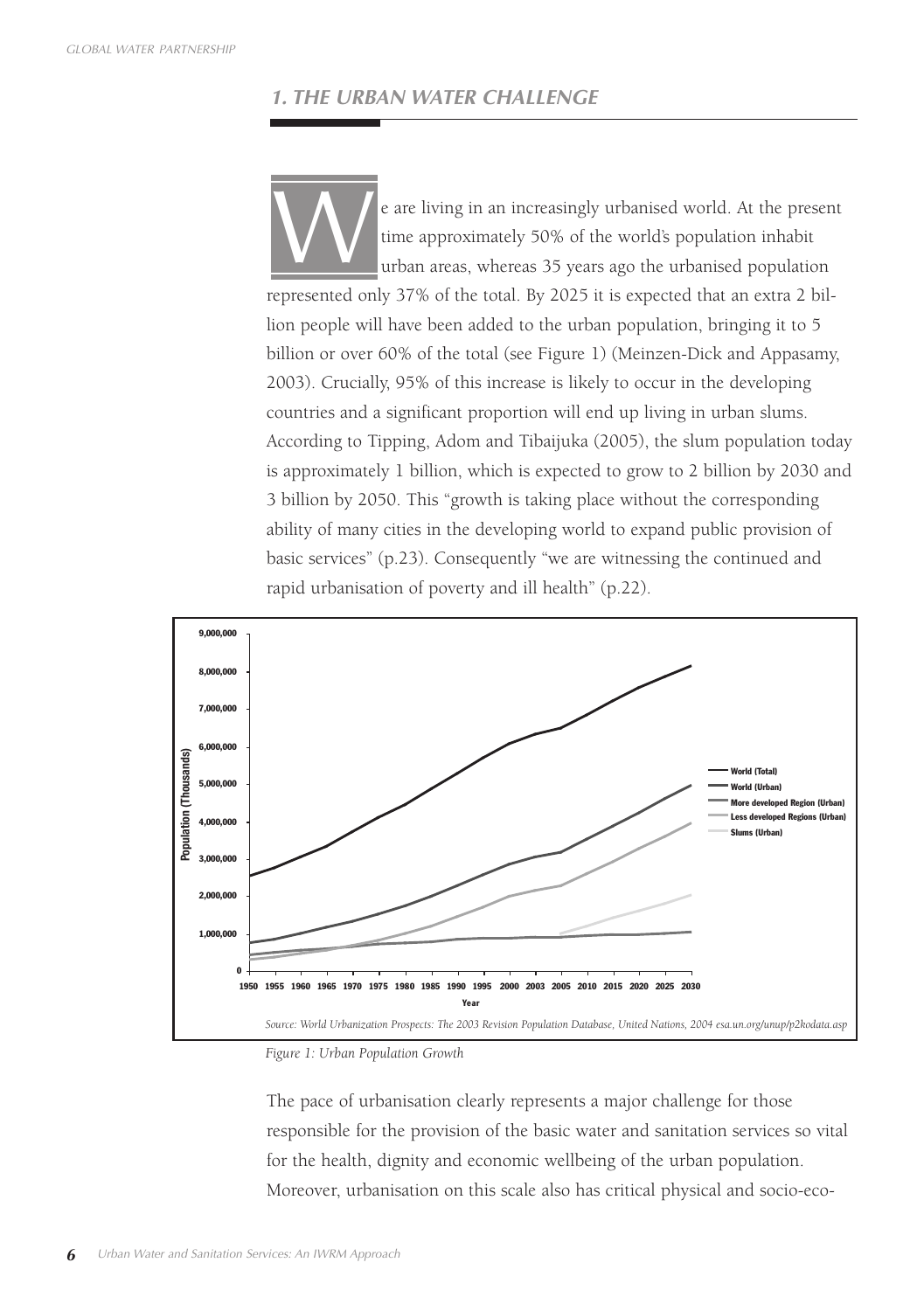nomic impacts which extend far beyond the built-up areas of the city. It creates, for example, challenging problems for the management of the increased competition between the urban sector and other water users for affordable raw water supplies, for the protection of the water resource from contamination by domestic wastes and industrial effluents, for the containment of the environmental and health damage created by urban concentration and for the mitigation of increased flood risks arising from changed run-off regimes. In other words, urban water management involves duties and responsibilities which transcend the jurisdictional boundaries of the urban area and the functional boundaries of water utilities.

Furthermore, given the sheer size of many urban populations, their political importance and the role of major cities as growth engines for the economy as a whole, urban services management poses critical questions for all those policy makers and managers concerned with sustainable development in the national economy and with the allocation of scarce physical, social and financial capital.

It has been clearly recognised that there are crucial interdependencies between water and sanitation provision and the achievement of many of the Millennium Development Goals and Targets established at the United Nations Millennium Summit in September 2000 (UN Millennium Project Task Force on Water and Sanitation, 2005). Likewise, it has been argued that "clean water and adequate sanitation would be humanity's best investment to achieve development and sustainability" (Tipping, Adom and Tibaijuka, 2005, p.13). Reducing the enormous health, economic and environmental costs associated with inadequate water services provision would release valuable economic and social capital needed for sustainable development (Rijsberman, 2004, Hutton and Haller, 2004, UN Habitat, 2003)

The interdependencies between water, health, well being and economic growth make it clear that water services policy and practices should not be viewed in isolation but seen as an integral part of social and economic development and the creation of liveable, sustainable cities. This will require an intersectoral, co-operative approach to planning and management across the urbanised area. Such an approach is also necessary because urban water service problems are not the result of some inherent properties of the services but are products of urban governance, the availability of human and economic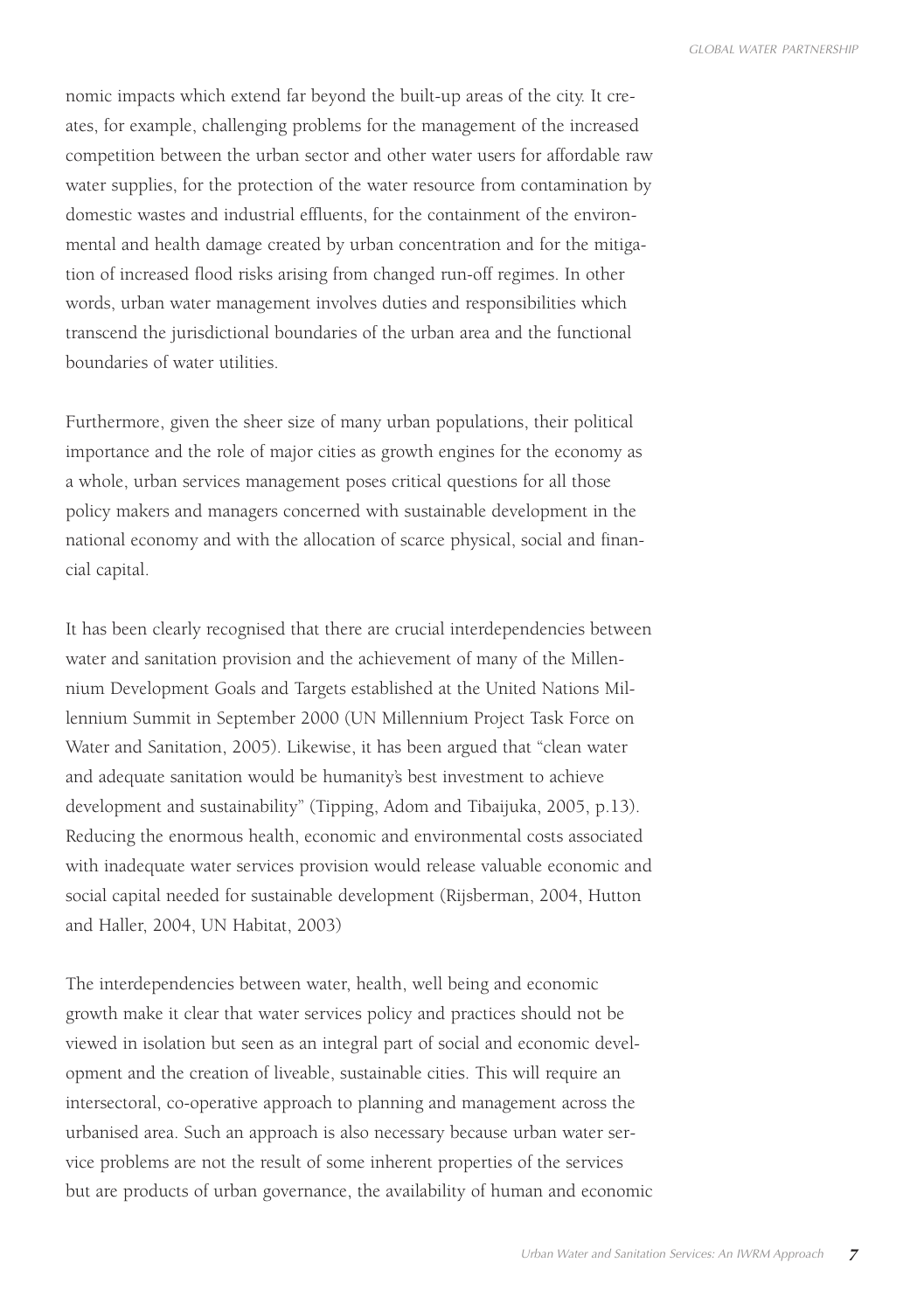capital and the politics governing resource allocations between sectors and social groups. In other words water problems will not be solved by sector professionals acting alone but will need to involve those with the power and authority to manage urban development, those responsible for priority setting and resource allocations at both the national and local scales, and those charged with mitigating the unwelcome consequences of urban growth.

City size and the diversity of socio-economic conditions amongst urban dwellers also raise critical issues about managerial scale, appropriate service providers and provision practices. Do the physical interdependencies inherent in urban areas and the potential economies of scale and scope necessitate that cities are managed as single entities or can decentralised systems play a role in urban water and sanitation? Decentralised, people centred management could allow market segmentation, with levels of service and provision technologies geared to the differential financial and technical capacities of the various social groups within the city. However, if decentralised systems exist (whether created by design or by the expansion of the built-up area to encompass several local authority jurisdictions) then appropriate cooperative or regulatory mechanisms need to be in place. These would aim to ensure adequate baseline provision standards, avoid the transfer of external costs (e.g. through pollution, health or flood damage) to other parts of the city and where possible to capture economies of scope and scale.

Intra-urban integration, cooperation and regulation are necessary but not sufficient conditions for the promotion of more sustainable approaches to development. It is also now widely accepted that water and sanitation cannot be considered separately from the management and protection of the water resources base or from environmental services more generally. Neither can the urban sector be divorced from the rural. Urban services management has to take account of the socio-economic interdependencies that affect both the effective supply of raw water and the demands placed upon the resource. If there are to be more sustainable, socially sensitive and economically efficient water management practices then there needs to be a more integrated approach to the management of water within the wider interdependent physical and social systems. Major urban centres are critical components of such systems and could have a lead role to play in promoting governance and practice change.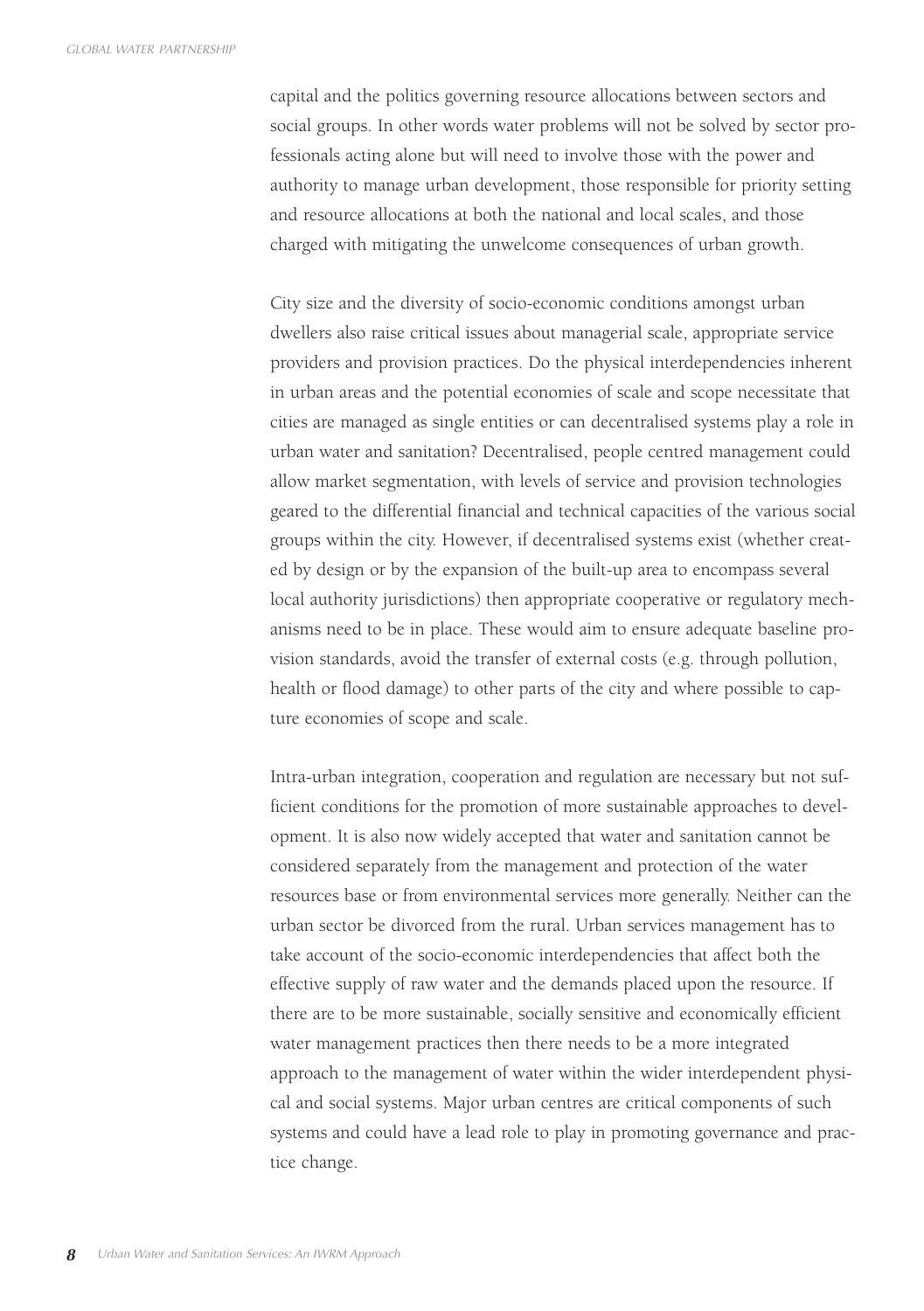here is now a considerable literature on Integrated Water Resources Management and its role in the promotion of more sustainable approaches to water development and management.

The potential for IWRM to help overcome the problems and inefficiencies inherent in uncoordinated, sector-dominated and competitive water management approaches was clearly recognised at the World Summit on Sustainable Development (WSSD) in 2002. All countries were called upon to develop IWRM and water efficiency plans by 2005 which *inter alia* should: T

- Employ the full range of policy instruments to improve the efficient use of water resources and promote their allocation among competing uses in ways that give priority to basic human needs and balances human development requirements with the need to preserve or restore ecosystems and their functions.
- Include actions at all levels and adopt an integrated water basin approach.
- Support the diffusion of technology and capacity building for non-conventional water resources development and conservation approaches.
- Facilitate the establishment of partnerships, the involvement of all concerned stakeholders and, while respecting local conditions, provide stable and transparent regulatory frameworks, monitoring systems and measures to improve public accountability.

(Article 26 WSSD Plan of Implementation, September 2002)

As Tipping, Adom and Tibaijuka (2005) have acknowledged, "the 2005 IWRM target offers the potential to implement the management and policy framework essential for successful achievement of water and sanitation targets" (p.13). Likewise the UN Millennium Project Task Force on Water and Sanitation (2005) recognises the role that IWRM could play in meeting "all the Millennium Development Goals, not only the one dealing specifically with water supply and sanitation" (p.37).

However, rather surprisingly, given the importance of the urban sector to the social and economic development of most countries, little appears in the IWRM literature which explicitly considers what an IWRM approach might involve for urban centres. Moreover, few city managers or politicians have engaged with IWRM. The potential benefits of employing the IWRM concept at the intra-urban scale are at best poorly understood. IWRM is typically seen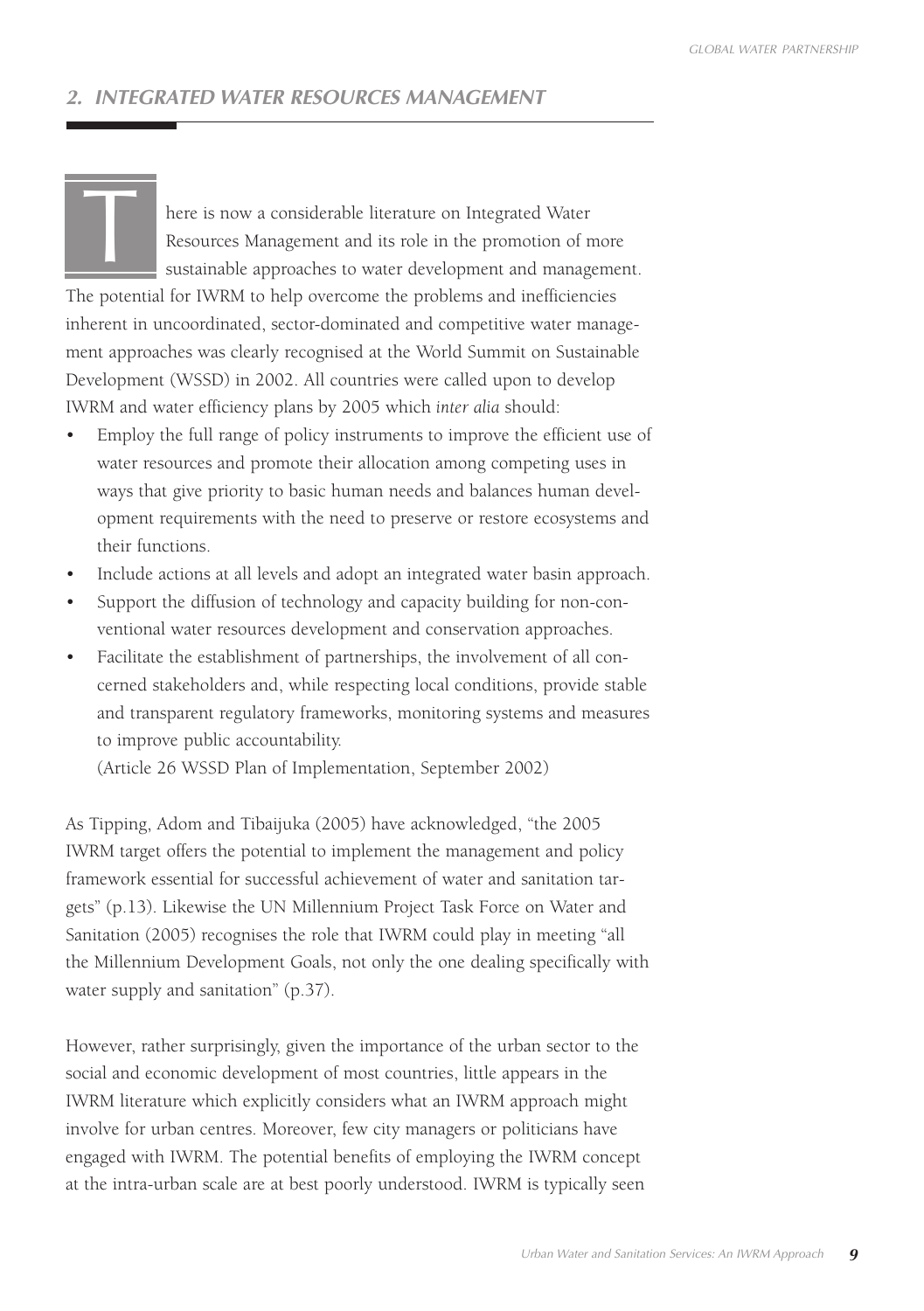as something to do with river basins and of limited relevance as long as the city continues to be able to successfully compete to secure additional sources of water. As Molle and Berkoff (cited in Van Rooizen et al., 2005) point out cities have been very effective in capturing water from agriculture using a variety of formal and informal mechanisms, such success reduces the apparent need for urban administrations to become key actors in the IWRM process.

Work on IWRM does, of course, refer to urban situations and many of the instruments that are of potential value when adopting an IWRM approach have been exemplified in an urban context. For example, there is now a wealth of material on urban demand management, pollution abatement tools, leakage control, dual supply and recycling, decentralisation and public-private partnerships. However, much of this material is instrument specific and does not explore the broader dimensions of IWRM in the urban context. Furthermore, little attention has been focused on what specific problems could arise in attempts to implement an IWRM approach in major metropolitan centres, although there are some potentially relevant lessons to be learnt from efforts to employ participatory and cooperative approaches to the solution of other urban problems. One potentially valuable set of experiences can be found in the work on sustainable cities and efforts to implement Agenda 21, a key output from the 1992 UN Conference on Environment and Development (United Nations, 1992). Agenda 21 recognises the vital role of local governments in addressing the many environmental problems encountered in developing world cities, including water-borne pollution, sanitation and vulnerability to water-related hazards.

Just as the IWRM literature has tended to neglect the urban dimension, so the now voluminous literature on urban water and sanitation provision has been largely silent on the broad role of IWRM. There are, of course, exceptions to this general statement, most obviously in countries, such as South Africa and Singapore where IWRM principles are being incorporated into the strategic planning and management of urban water services (DWAF, 2004; www.pub.gov.sg). The urban water services literature does make reference to specific management instruments, such as demand management tools, stakeholder participation and community actions, which are potentially consistent with an IWRM approach but typically it does not consider the range of cross-sectoral actions and assessments which would be involved in the implementation of an IWRM process. For example, in the UN Habitat report on Water and Sanitation in the World's Cities, which sees improving urban services provision as part of IWRM, the discussion focuses almost exclusively on specific demand management instruments. "The aspect of IWRM with the most immediate relevance to urban water and sanita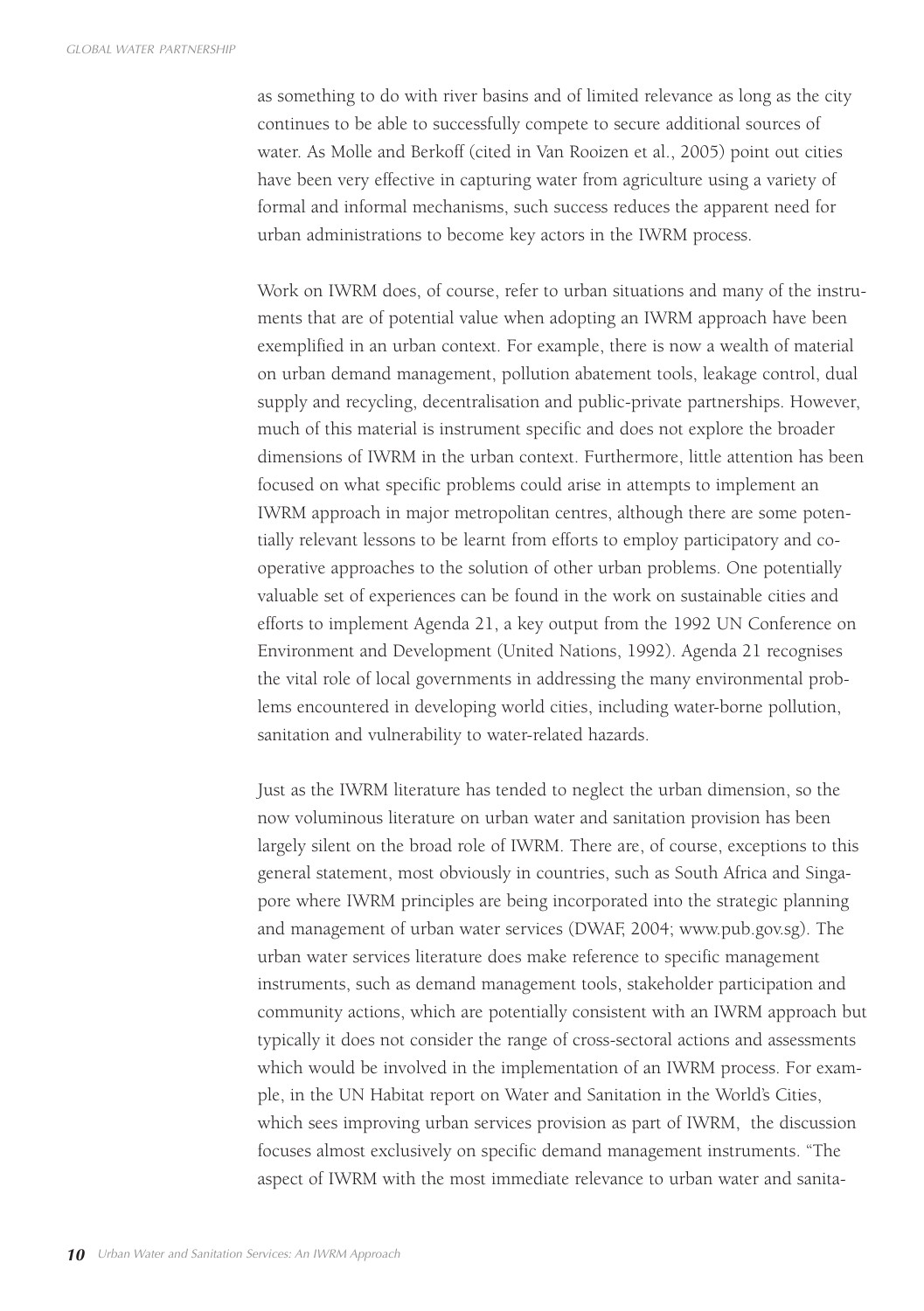tion management, however, is demand-side management (DSM)" (UN Habitat, 2003, p.193). Although DSM techniques are undoubtedly of importance and the report very usefully highlights the lessons and potential tensions arising from implementation attempts, the focus on DSM gives only a partial view of the role of IWRM in urban water management. It neglects both the interrelationships between water and other urban services and the role of the urban in the efficient and sustainable development of scarce natural and human capital resources.

## **3. THE REMIT AND STRUCTURE OF THE PAPER**

n this paper an attempt will be made to consider IWRM approaches to urban water management in a broader way. While appropriate management tools will be considered, attention will be focussed on institutional design, decision-making scale, governance and the critical question of implementation practice. For reasons already cited the remit of the paper must go beyond the physical boundaries of urbanised space to recognise both the resource pull exerted by cities and intersectoral competition for such resources and the two-way flow of negative externalities or opportunity costs between urban water services and other parts of the national economy, society and environment. It is, of course, recognised that the word urban covers a huge diversity of conditions; although the same IWRM principles are likely to be relevant in all urban centres, the complexity and difficulties involved in implementation will vary markedly with, for instance, city scale, income levels and human capital endowments. I

An IWRM approach is not a single entity with set measures that can be implemented in all socio-economic conditions and at all levels of governance. Critically the appropriate institutions and tools will vary with the scale of the analysis and the paper will attempt to consider such variations on a scale continuum from the household/community level to national government. It will not explicitly address the transnational scale, although it is clear that the impact of urban growth on trans-boundary waters and shared coastal fisheries would require cross-national institutions and actions. Furthermore, it is recognised that there are arguments for regarding water and sanitation as global public goods (perhaps most obviously through the transnational transmission of water-related infectious disease) which need international co-operative action (Smith et al., 2003, Tipping, Adom and Tibaijuka, 2005).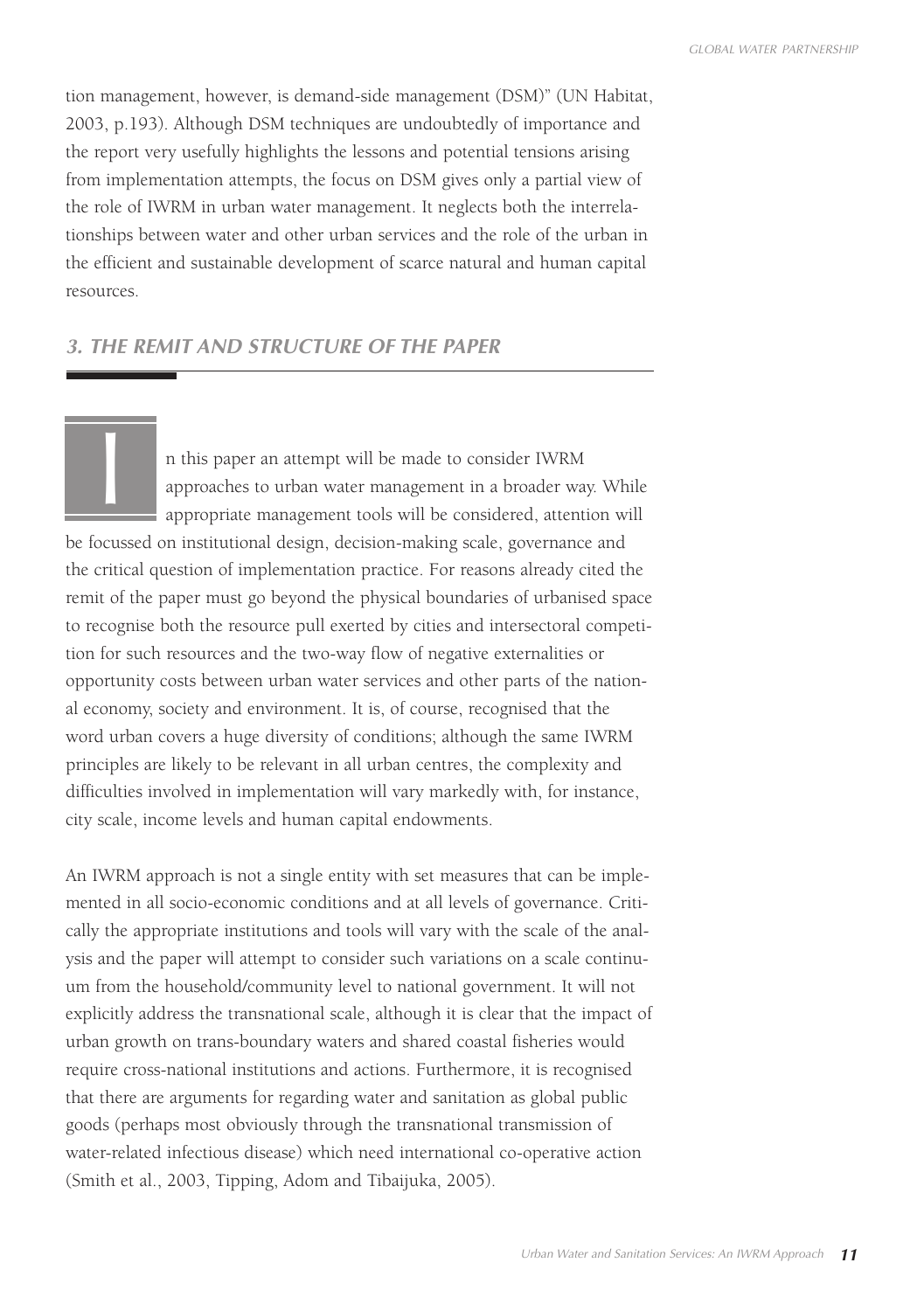Attention will be paid first to the need for an IWRM approach and the dimensions of such an approach. The need has to be considered not only in terms of the escalating demands placed on urban water, sanitation and drainage services themselves, but also must recognise the role of the urban sector in meeting national economic development, poverty reduction, health and environmental policy goals. The question of decision-making scale will then be addressed, with consideration given to the potential tensions between the scales best suited to meet such different policy objectives as operating efficiency, the efficient allocation of resources, people centred provision, customer and environmental protection. There will be discussion both of the potential advantages of unbundled operational functions and the need for any such unbundled systems to work within a clear strategic and regulatory framework. The paper will then consider the institutions which could be employed within an IWRM process to promote co-operation and coordination between the diversity of actors with some impact on urban service delivery. Attention will then turn to the policy instruments available at different governance scales, looking at the instrument mix and the implementation practices needed to meet different public policy goals and IWRM objectives.

#### **4. THE NEED FOR AND DIMENSIONS OF IWRM**

WRM is not an objective in its own right but a means to increase the benefits derived not only from the scarce water resource itself but also from the equally scarce financial and human capital resources needed to convert the resource into usable products and services. As defined by The Global Water Partnership, IWRM is a process that "promotes the coordinated development and management of water, land and related resources, in order to maximize the resultant economic and social welfare in an equitable manner without compromising the sustainability of vital ecosystems" (GWP TEC, 2000). IWRM is not an instant magic bullet, a general panacea, for all water problems. Rather it is a problem solving approach which explicitly recognises the complexity and multi-faceted nature of water problems, the diversity of stakeholder and disciplinary perspectives and the implications of human and physical system interdependencies (Lenton, 2006). I

There are four broad reasons why IWRM approaches are now essential:

The negative externalities that arise from the uncoordinated use of the physically interdependent water and land resources.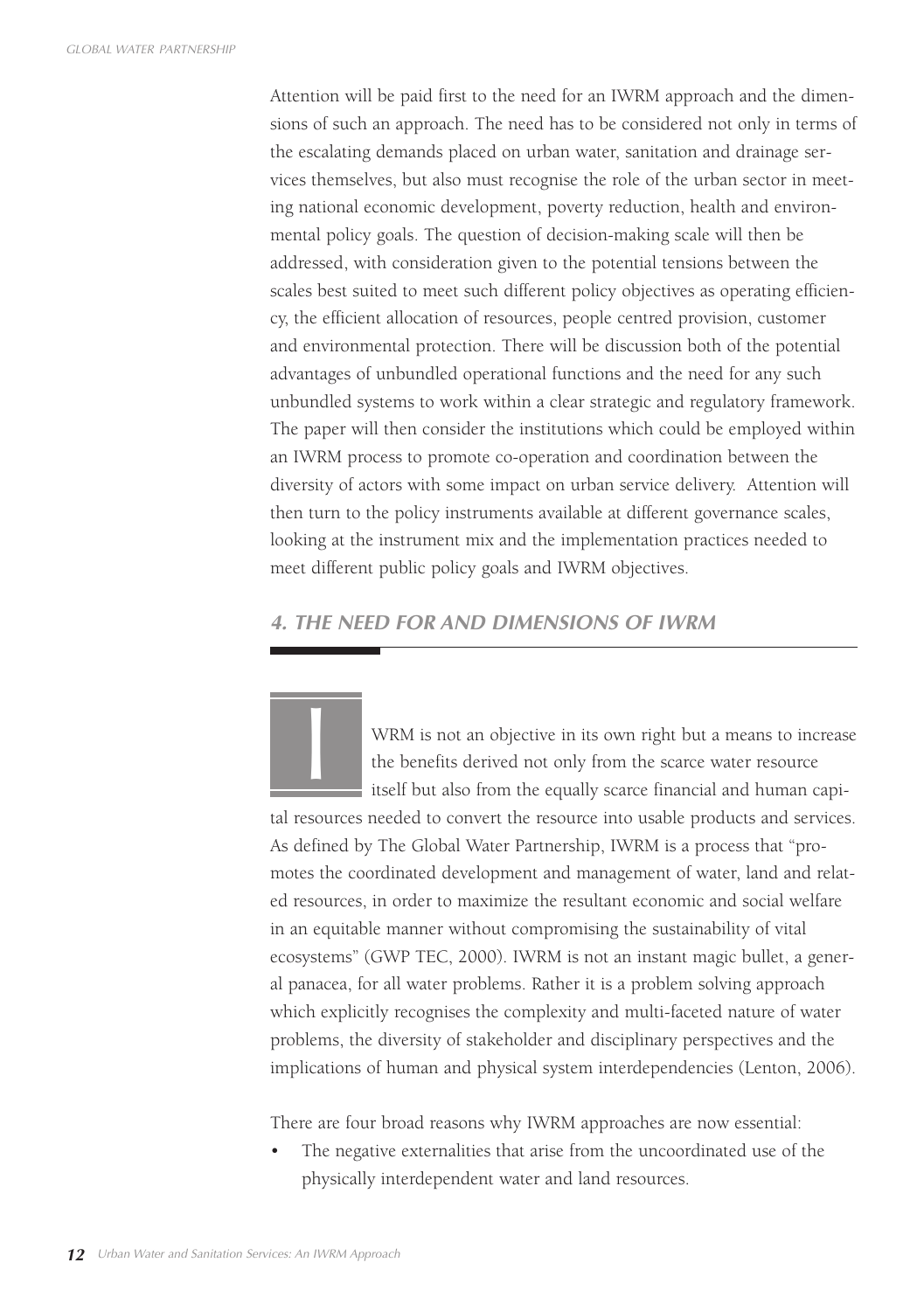- The opportunity costs which arise when factors of production (including water, land and capital) are employed for low value/benefit purposes.
- The negative externalities and opportunity costs which arise from the uncoordinated provision (non-provision) of interdependent basic services such as health, education and sanitation.
- The cost savings which can occur by widening the range of provision or management options.

None of these broad reasons are exclusive to urban water problems, nor could they be given the relationships between the urban, the economy, society and the environment. When discussed in an urban context, however, they raise specific institutional and governance questions which tend to be lost when attention is focused on the water resource at an integrated basin level.

Although the language used in framing the reasons why an IWRM approach is needed is economic, it has to be clearly recognised that the costs and benefits have to be evaluated in terms of the social, environmental, political and economic objectives of different countries.

## *(a) Physical interdependencies and negative externalities*

Policy makers and managers have to work with the fact that water is a hydrologically interconnected resource. All human activities within a catchment will have impacts elsewhere in the water system:

- Deforestation and urbanisation will change run off regimes affecting both the timing of usable water flows and the risk of flood events or landslide hazard events.
- The quantity, timing and location of water abstraction from both surface and ground water will clearly impact potential downstream users.
- Land use changes can alter evapotranspiration rates, return and sediment flows and the timing of abstraction, all of which can affect supply availability and the costs of water service provision.
- The waste products in return flows from agriculture, industry and households will affect downstream and ground water quality, imposing direct costs (the need for greater water treatment or reduced crop yields) and opportunity costs by restricting the range of subsequent economic, environmental and recreational uses.

While the level of human activity in a catchment remains low and water resources are plentiful in relation to the demands placed upon it, such impacts may be negligible and the transaction costs involved in attempting to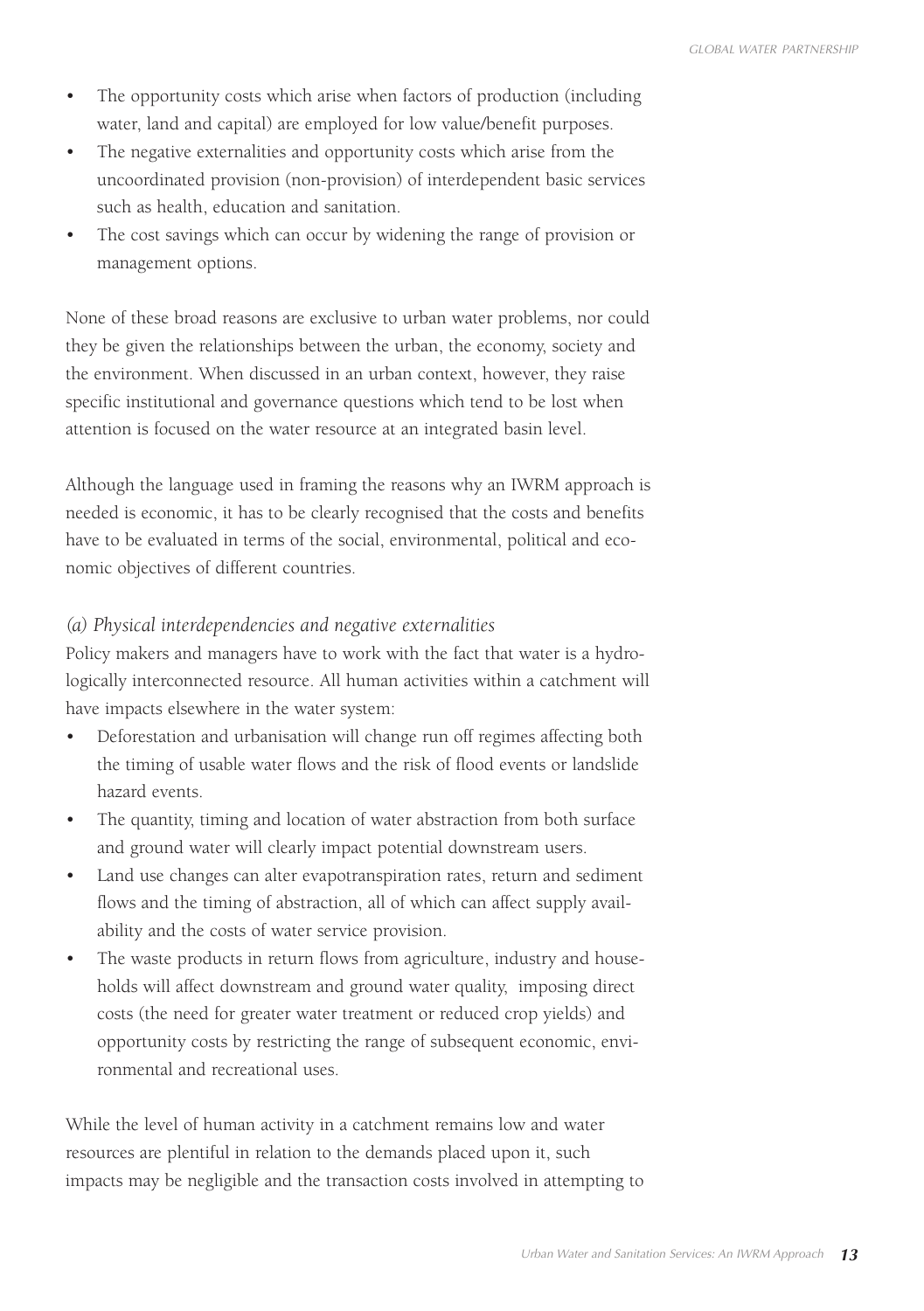manage the impacts may far outweigh the resultant benefits. However, there are very few parts of the world where such favourable conditions now exist and they certainly cannot occur where large-scale urban development has taken place within catchments.

The negative externalities imposed on all downstream users and coastal waters by large-scale urban abstraction and by contaminated return flows are well known and well documented (Agarwal, Narain and Sen, 1999; Showers, 2002; UN Habitat, 2003, Chapter 4). Likewise the effects of urban 'concretisation' and storm water drainage systems on the magnitude and frequency of downstream flooding and on the rates of aquifer recharge have been clearly recognised. Negative externalities also arise from urban encroachment on to rural land as productive agricultural areas are lost and urban pollution or siltation from land clearance affects irrigation and drainage channels. In Egypt, for instance, a country desperately short of cultivatable land, it has been estimated that 10% of the most productive land was lost to uncontrolled urban growth in the three decades from 1950 (Hardoy, Mitlin and Satterthwaite, 1999). Major external costs can also be imposed more indirectly throughout the extensive urban footprint as developments take place to meet demands for food, forest products, energy and a whole range of other raw materials.

External costs associated with the neglect of hydrological interdependence and land-water linkages are not just transferred to others outside the urban area but also are imposed on the cities themselves. Municipal water providers can curb costs in the short term by overpumping local aquifers but if this results in saline intrusion and the percolation of contaminants into the ground water then costs are passed on to future urban users as costly distant sources have to be tapped. This is exactly what happened in Dakar (Senegal) where a substantial amount of the city's water needs has now to be transported 200 kilometres from Lac de Guirs due to the pollution of and salt water intrusion into overpumped local aquifers (UN Habitat, 2003, p.135). Overpumping of ground water can also impose costs on other urban sectors if subsidence occurs, damaging buildings, infrastructure and exacerbating flood problems. Mexico City affords a well known example of such a situation. The central area has subsided by some 7.5 metres over the last 100 years, weakening buildings and infrastructure and adding considerably to the costs of flood control and drainage. Dykes have had to be built to confine storm water flows and pumped drainage has had to be provided (UN Habitat, 2003, p.141).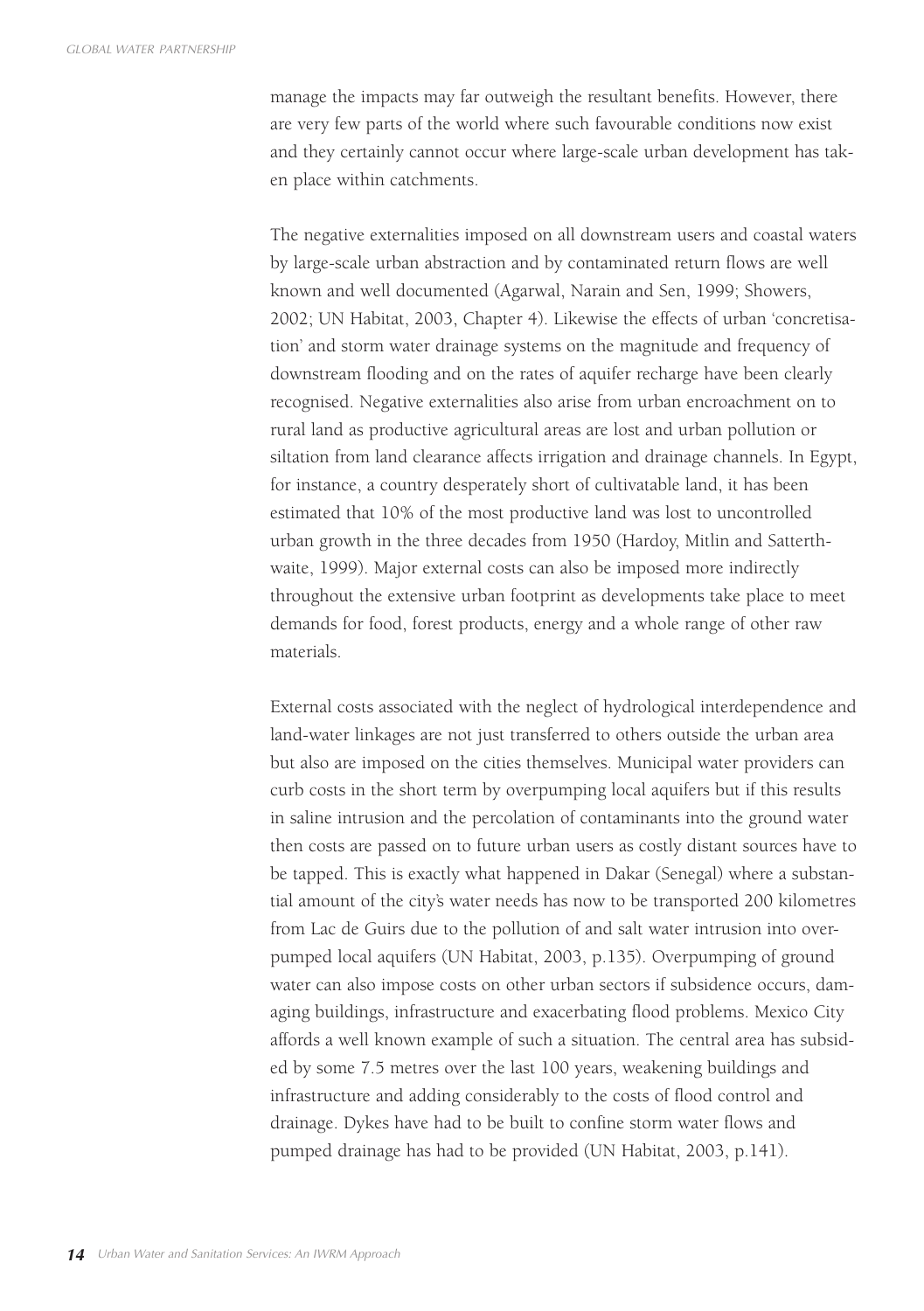The lack of effective land use planning and development controls or the failure to recognise land-water linkages in the development process can also impose significant costs. Uncontrolled growth has a direct impact on the cost of water and sanitation provision if the new developments are far from or difficult to connect to (e.g. are at much higher elevations) existing networks. Even more crucially, there are numerous cases where cities are literally soiling their own nests by failing to protect vital water resources from all forms of urban pollution, from industry, housing developments with inadequate or non-existent waste water systems and from solid waste. Just to give one example, the problems posed for drinking water quality in New Delhi (India) by the uncontrolled encroachment of settlements along the banks of the Yamuna River are currently before the Supreme Court. Despite court rulings over the past decade encroachments have not been halted by the city authorities and water quality is progressively deteriorating; according to the Supreme Court Bench it will be necessary to remove some 50,000 encroachments on the river banks if India's capital city is to be provided with water of drinking water standard. The costs of tackling this water quality problem will not be trivial, either alternative accommodation will have to be found for the population living along the banks or sewage treatments plants constructed wherever drainage from the settlements flows into the river; moreover, for river quality to be subsequently maintained strict controls over further encroachments will need to be in place (Venkatesan, 2006).

Further costs from the lack of effective planning and development control arise when the haphazard intermingling of industrial and domestic properties not only increases health risks from water-borne effluents but also curtails opportunities for the safe and economic re-use of waste waters. Similarly externality costs occur when building (often squatter settlements) occurs on flood prone areas, on unstable hillsides and on watersheds within local catchments. As the Kuala Lumpur case study illustrates (Box 1) failure to control settlement in the drainage basin and to make adequate provision for foul and surface water drainage in such settlements has greatly exacerbated the flood hazard problem in the commercial centre of the city. The capital cost of rectifying such problems retrospectively can be enormous and clearly impose foregone opportunity losses on the economy as a whole.

Urban centres are not just the generators of cost but also suffer from external costs imposed by upstream users. Water shortages in Beijing, for example, have partially arisen because of land-use patterns and industrial pollution in upstream Hebei province (UN Habitat, 2003). Other cities are faced with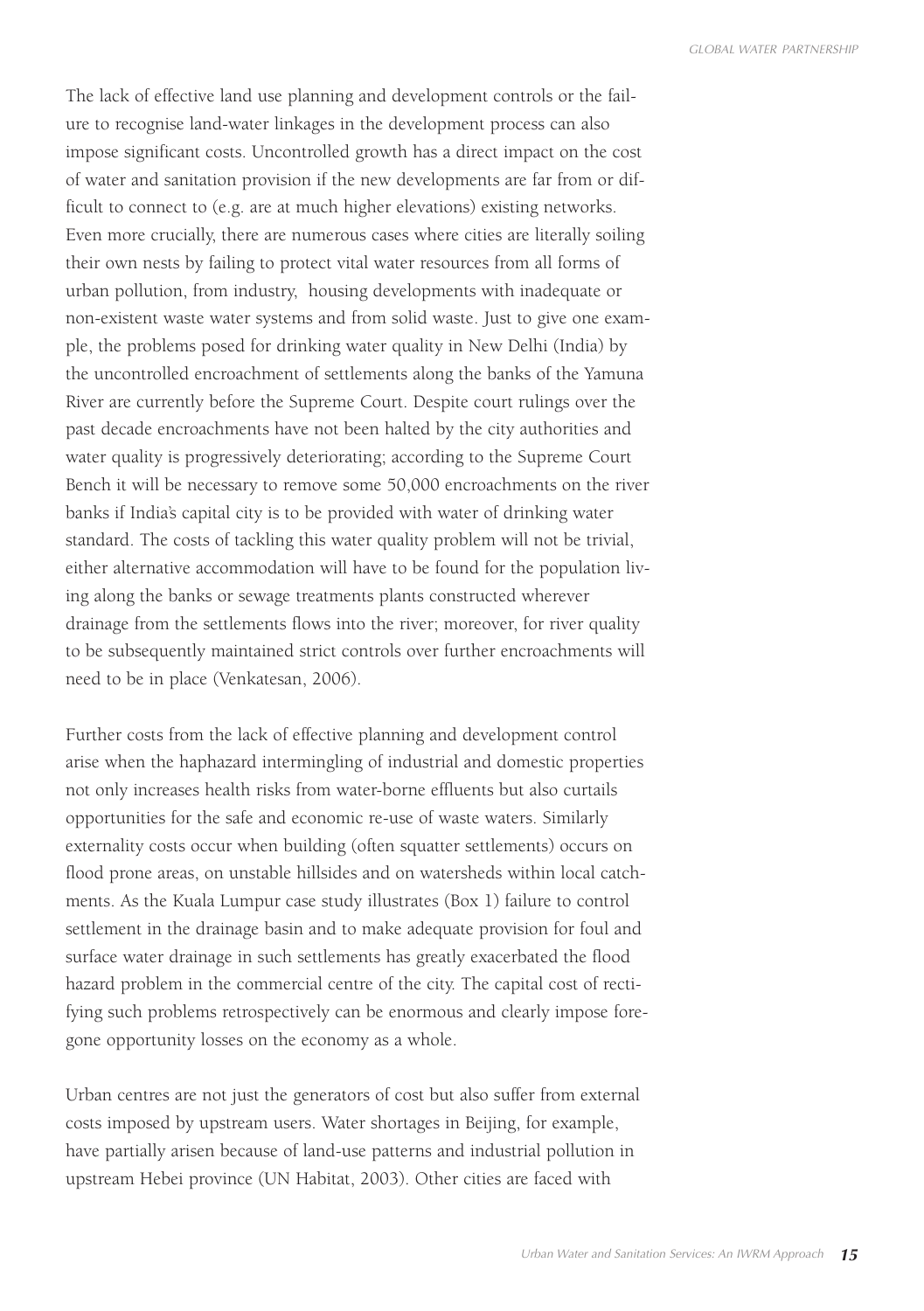## Box 1: Kuala Lumpur Storm Management and Road Tunnel Project (SMART)

Kuala Lumpur, the capital of Malaysia, is prone to flash flooding during periods of localised, high intensity rainfall; small scale incidents can occur several times a year. However, the magnitude and frequency of serious incidents has increased markedly over time; in just a few years, between April 2000 and June 2003, the city centre was inundated five times, causing major economic losses and seriously disrupting commercial activity. It is widely acknowledged that such incidents are directly attributable to inadequately planned and controlled urbanization.

Development in local catchments has markedly increased run-off rates; investment in appropriate holding and drainage infrastructure has failed to keep pace with the urbanization process; indiscriminate land clearance has led to the siltation of existing drainage channels and holding basins; housing, infrastructural and commercial developments have encroached onto flood plains, natural drainage channels and flood storage areas.

Currently a major project is under construction to alleviate the flood problem. It involves the construction of a waste diversion tunnel some 9.7 km long (and costing in excess of RM2 billion) to carry flood waters around the city centre and several storm water holding basins and control structures, needed in part to ensure that the flooding problems were not simply transferred to downstream locations. An innovative aspect of the project, justifying its SMART acronym, is that part of the diversion tunnel will also be used to alleviate traffic congestion. A double-decked motorway will be constructed in the tunnel, above a drainage channel capable of handling minor floods. During more major events the motorways will be closed and the tunnel used solely as a diversion conduit. Such dual use undoubtedly makes the project more costeffective but its cost and technical sophistication are still considerable.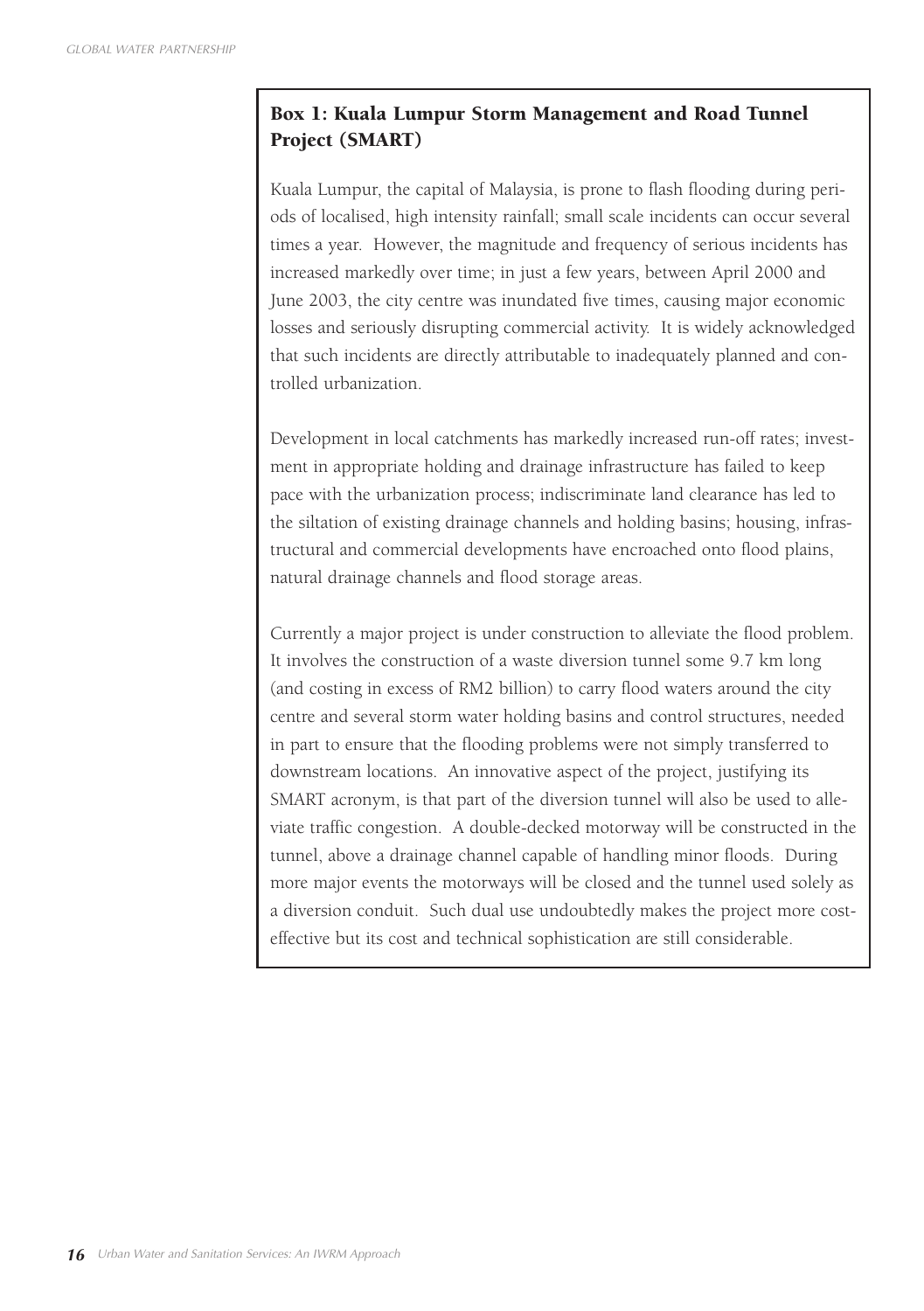additional flood defence costs or flood damage losses as a result of changed run-off regimes, while others incur extra treatment costs to remove agricultural residues from water supplies. Urban growth itself is likely to increase these costs as the demand for food and fibre encourages agricultural intensification and land use change.

In planning for water resources development and use, the negative externality flows need to be evaluated. The aim of such an evaluation is not to stop all impacts which impose costs elsewhere in human and environmental systems; such an aim would not be efficient and would stultify economic and social development. Rather there is a need to ensure that a balance is achieved between the full social costs (i.e. private costs plus negative externalities) of a water-related activity and the benefits derived from that activity. An IWRM approach would seek to ensure that individual decision makers, be they farmers, local government officials, utility managers or sectoral ministers, have incentives to make investment and water use choices based on social costbenefit assessments and not on the basis of private or sectoral interests. Moreover, such assessments need to be made over socially or environmentally relevant timescales to ensure that developments are sustainable and any incentive structures put in place have to be flexible enough to cope with changing socio-economic and environmental circumstances.

## *(b) Human system interdependencies, inter-sectoral competition and opportunity costs*

IWRM has been translated by some into river basin or catchment management, where the focus is on managing the physical resource. From such a viewpoint a key IWRM dimension relevant for urban water management would be the appropriate allocation of scarce resource supply and waste absorptive capacity between municipal users and competitor water sectors, including the environment. This is a particularly pertinent issue where river basins are 'closed' and all currently available water is committed, any new developments require supply reallocation, usually from agriculture to urban purposes.

If the key issue is how to improve water resources management within a water basin to allow future urban needs to be met, the solution may appear conceptually and economically simple, the reallocation of supplies from agricultural to urban use (Rogers, 1997; Rogers, Bouhia and Kalbermatten, 2000). The basic argument for such reallocation is that the marginal value in use of water taken by the agricultural sector is very low relative to that used for domestic,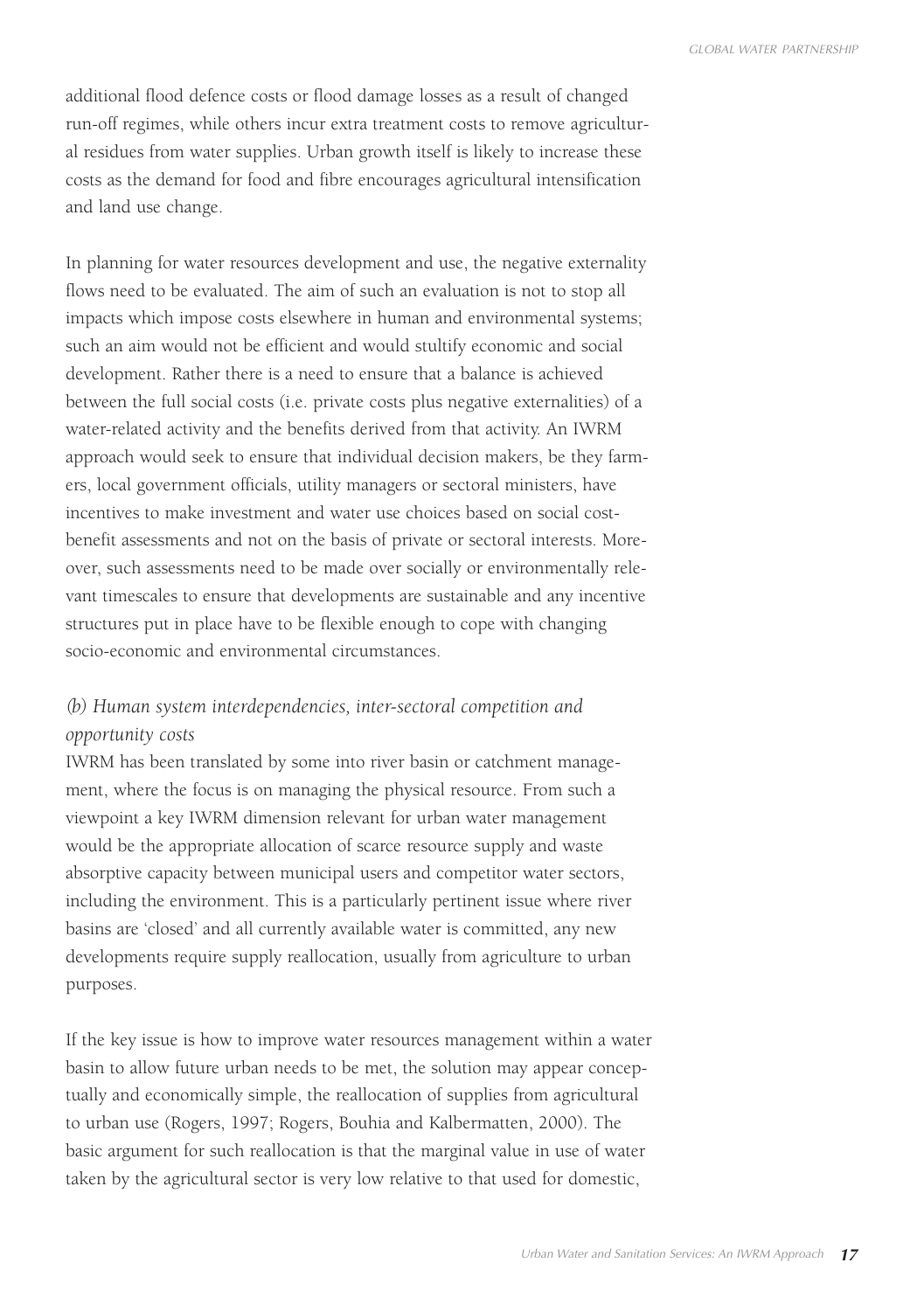industrial and commercial purposes. This is particularly so when, as is commonly the case, irrigation water is provided at zero or highly subsidised rates and farmers have little incentive either to irrigate using water efficient technologies or to curb the production of water intensive, low value crops. Transfers from agriculture would help optimise the value in use of the water resource as a whole and could be achieved using market tools (pricing or tradable rights) or by fiat and regulation.

It is also argued that such transfers need have a minimal impact on agricultural sector outputs. Projected urban needs are relatively small (only 4.4% of the current agricultural consumption in developing countries would cover all urban demands up to 2020 (Rogers, 1997) and there is enormous scope to improve agricultural water use efficiency. Additionally, as Van Rooizen et al. (2005) have pointed out cities can act as water providers for the rural sector. First, as relatively little urban water is consumed by use, waste water flows could be utilized and second, advantage could be taken of the additional storm water run-off generated by impervious urban land surfaces. Where the use of such sources is planned their contribution can be considerable; Bhari (2000) for example, cites the case of Tunisia where it is expected that reclaimed waste water will make a contribution to supplies equal to approximately 10% of the available ground water. However, when the use of waste water and storm water flows occur in an unplanned manner, as is already widespread in many low income countries, questions arise over the potential environmental and health impacts (Scott et al., 2004; IWMI, 2006).

While the economic efficiency case for water transfers may be compelling, in practice there are significant political, social and institutional problems associated with transfers (Meinzen-Dick and Appasamy, 2003). An IWRM approach would need to recognise these problems and include evaluation of the investments needed in the rural sector to improve agricultural productivity, maintain vital food production and mitigate the social consequences of transfers. Furthermore, it has to be noted that reallocation by itself will not necessary mean that desired public policy objectives are met. As was pointed out in UN Habitat (2003), there is no guarantee that the water released from agriculture will in itself result in improved "access to water or sanitation among currently deprived residents, or result in the sort of health improvements that better water and sanitation provision allows" (p.193).

Water supply reallocation is clearly an important issue for IWRM but human system interdependencies raise others of importance. Such interdependencies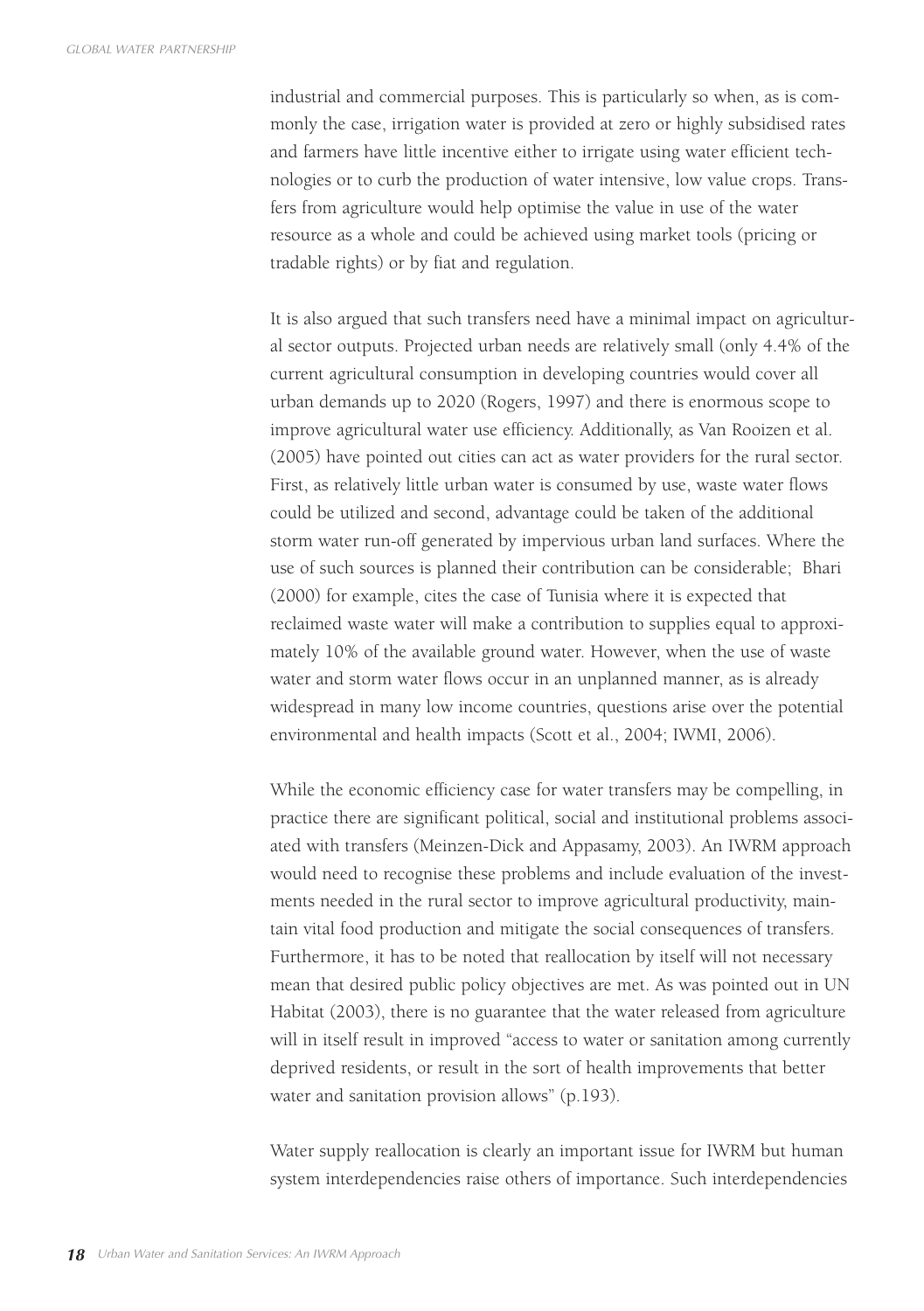allow direct costs and opportunity costs (losses from foregone opportunities) to be transferred from one functional, spatial or social sector within an economy to another. Urban water management decisions can clearly transfer costs or losses to the health, fisheries, industrial or services sectors. Urban planning decisions or non-decisions can fail to protect the water resources base from overexploitation and pollution so transferring costs or denying clean water to all users and uses (DWAF, 2004). Likewise, decisions on food or energy security, export-led industrial growth, land-use zoning or tourism development will critically affect the demands placed on the water resource base and on water service providers.

Some of these cost transfers may be desirable if they allow national, regional or local priorities to be met, but in many cases they are the unintended consequences of poorly informed, misguided, self-interested or even corrupt decision making. The result is that scarce resources (physical, economic and social) are squandered and socio-economic development is impeded. Robins and Kumar (1999) and Appasamy (2000) give a local scale example from the town of Tiruppar, South India, which expanded rapidly in the 1990s with the growth of the hosiery industry, following the opening up of export markets. Pollution of river and ground water from untreated effluents has imposed major losses on local irrigators and fisheries and on the municipal community as more distant and costly water sources have to be tapped. In other words industry shifted part of its costs on to others. However, in the longer term it also squandered some of its own investment resources as in May 1998 the Supreme Court ordered the closure of 460 plants for failing to comply with pollution control regulations. Other plants had to construct add-on treatment facilities. Such retrofit systems were inevitably more expensive than waste control measures undertaken during plant construction and yet some still fail to meet the required quality standards.

The fact of human system interdependence does not imply that IWRM requires a vast central planning bureaucracy where inevitably doomed attempts are made to coordinate everything. Rather it means that mechanisms and institutions are needed which, first, can identify the cost/loss transfers, second, help ensure that any transfers are intended and consistent with economic or social policy objectives and third, provide fora where compensation for loss decisions can be made (compensation may be direct payments, sector budget adjustments or investments in alternative livelihood opportunities).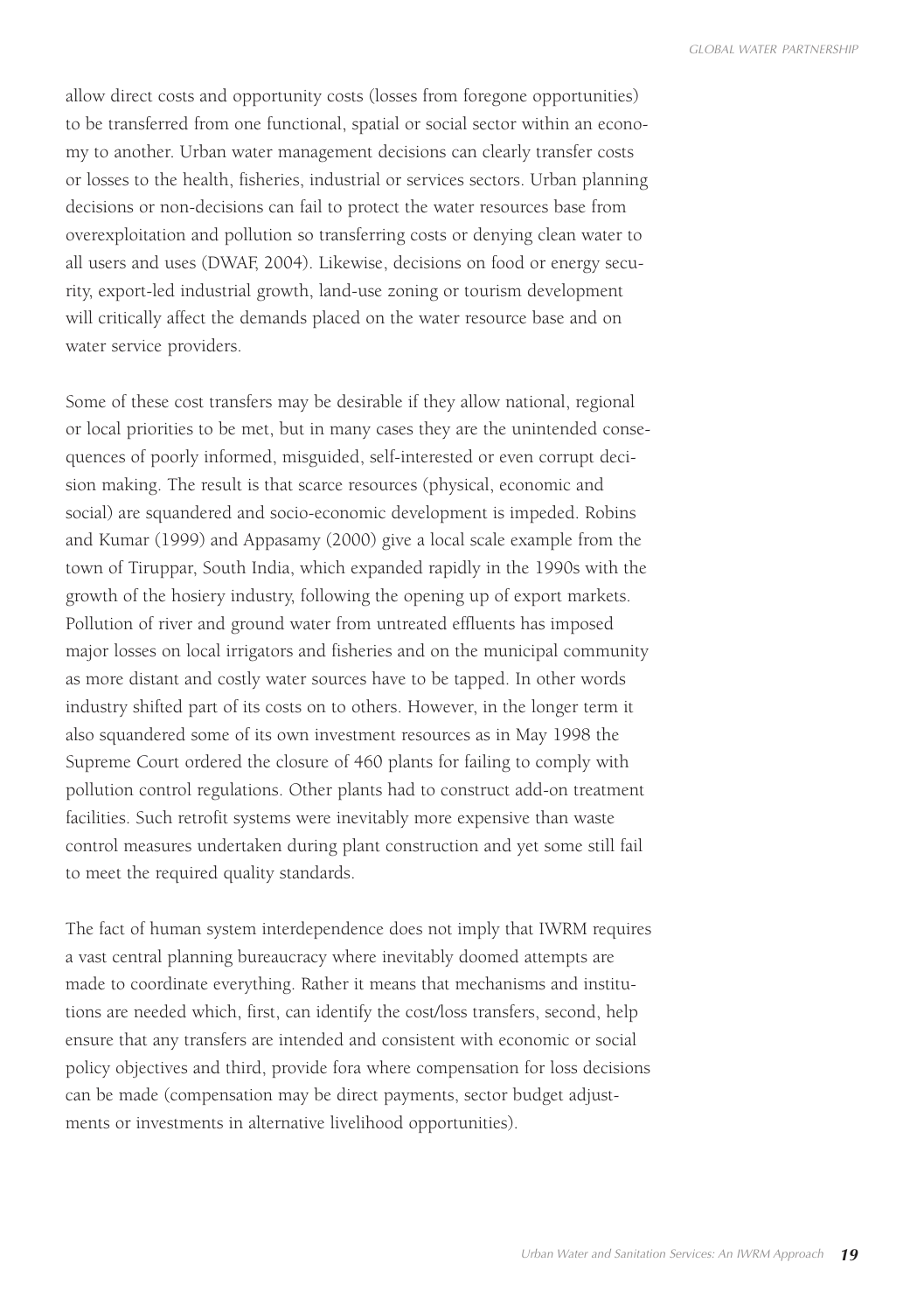A final dimension of IWRM that arises from human interdependencies and inter-sectoral competition concerns the scarcity of capital, both financial and human. In many countries financial capital, not water, is the critically scarce resource and in an urban context this could be the norm given that a high proportion of water used could be recycled, albeit at a cost. Competition for capital will inevitably increase as it is known that the long-run marginal costs of supply provision has risen markedly over time (World Development Report, 1992) and will continue to do so as cities grow, so needing to tap ever more remote sources and/or employ more costly treatment technologies to cope with saline or polluted sources.

Competition for capital obviously exists both within the water sector and between water and all other sectors of the economy. National governments have traditionally given a much lower priority to investments in water and sanitation than they have to transport, energy, telecommunications or weapons (Serageldin,1994) and have often seen water service financing as a devolved local government matter. International agencies have historically devoted only a small proportion of their budgets to urban water and sanitation (Hardoy, Mitlin and Satterthwaite, 2001). Private financing of water infrastructure projects has likewise been relatively small, representing approximately 5.4% of the overall value of private infrastructural investments between 1990–2002 (OECD 2004) and since 1997 this financial flow has withered to insignificant proportions. Local governments, who in most countries have functional responsibility for water and sanitation provision, all too frequently have lacked the rate base or borrowing power to ensure that investments kept pace with urban growth, failed to ensure that service operators generate enough revenue to cover costs and are performing at levels which would make them credit worthy (Gurria, 2006) and have not placed the water services high on their investment priorities.

While the water sector as a whole suffers from capital investment scarcity, funding for sanitation has been particularly problematic. According to data from the Joint Monitoring Programme for Water Supply and Sanitation (WHO and UNICEF, 2000 and 2004) only one fifth of the total investment made across the developing world in the two services from 1999–2000 was directed towards sanitation, while in Asia the proportion dropped to one sixth. Not surprisingly the world is not on track to meeting the MGD of reducing by half the proportion of people without access to basic sanitation by 2015. It is estimated that to meet the target an additional 1 billion urban dwellers will need to be provided with sanitation services, but given urban growth this would still leave another 1 billion unserved.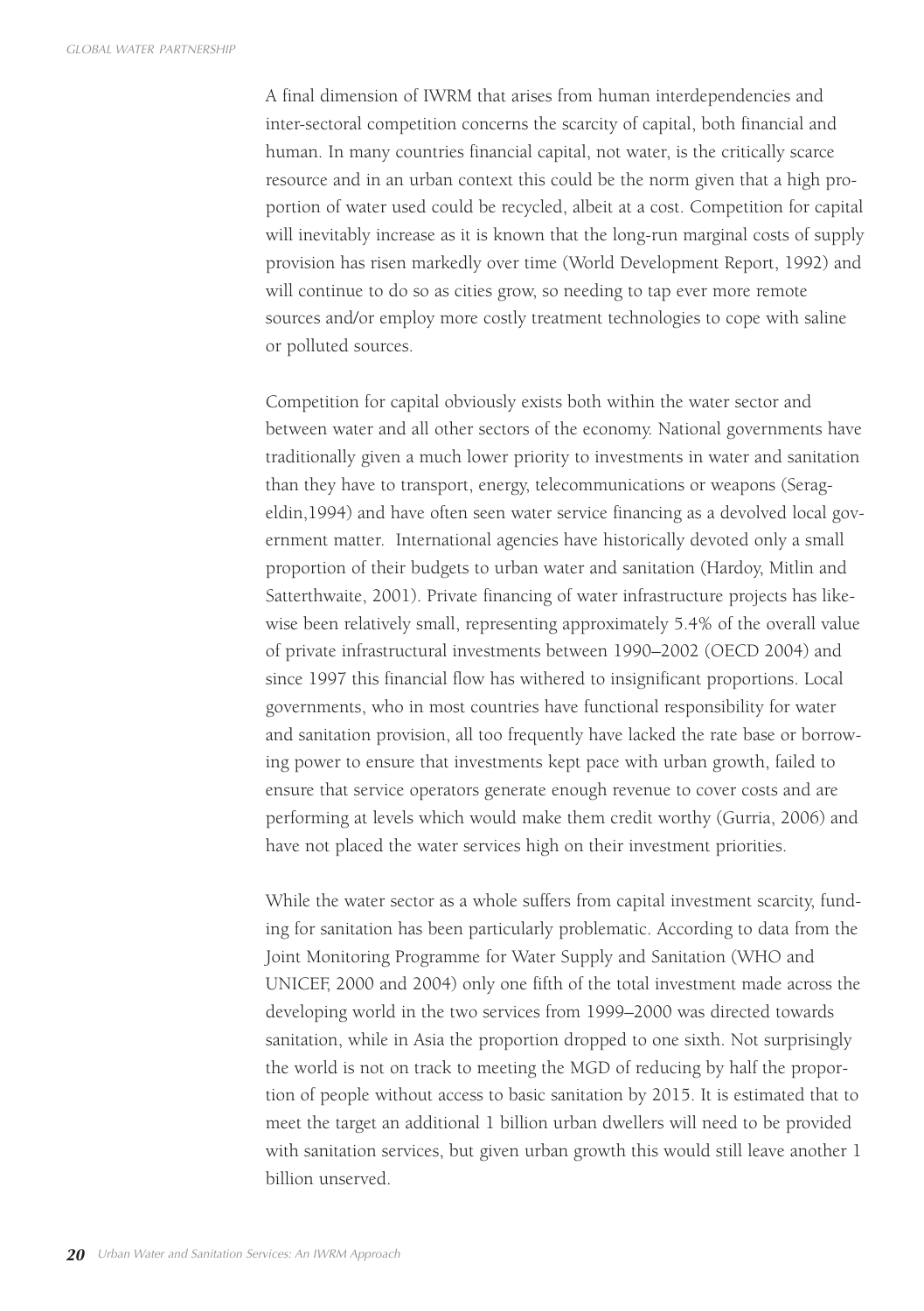An IWRM approach would need to address the priority afforded to urban water and sanitation investments, recognising, of course, that it might be economically rational for governments to give such investments low priority if the real social rate of return is below that available elsewhere in the economy. Low rates of return on urban water projects have indeed apparently been commonplace. In part such seemingly low returns reflect poor utility performance and the commonplace failure to set prices at levels which even recoup operating and maintenance costs. However, they also arise because of the narrow focus of many project appraisals. Typically these concentrate on the returns made by the utility and neglect the fact that most benefits will not flow back into the water sector, but will come through as health, welfare or productivity improvements, time-saving and higher academic achievement (Hutton and Haller, 2004). If the investment priorities of governments are to be changed it is vital that water's wider role in social and economic development is incorporated into investment appraisals. Hutton and Haller's work for the WHO found that when the cross-sectoral benefits from investments in water and sanitation were evaluated then very positive net benefits, typically between \$5–\$11 per \$1 invested, were achievable. Further such studies at national, city and community levels could play an important role in priority shifting. However, neither economic appraisals nor participatory priority setting exercises will have any impact on decision-making unless institutions exist to allow cross-sectoral choices to be made. Such institutions have to be established to reflect the boundaries of human management systems, which are unlikely to bear much relationship to hydrological divisions.

IWRM strategies for urban water supply would also need to consider both the barriers to increasing the financial flows from all sources into the sector and mechanisms to improve the efficiency and effectiveness of new and existing capital assets in meeting urban water demands on a sustainable basis. Maintenance neglect, tariffs set below provision costs, poor revenue collection, technologies unsuited to local socio-economic conditions are all well known examples of managerial failures which would need to be addressed during the IWRM and efficiency plan implementation process. Likewise in the case of sanitation IWRM strategies will need to consider low cost technologies appropriate for local socio-economic and environmental conditions and where public sewerage services are provided the question of cost-recovery will need to be addressed. According to Wright (2005) Jakarta may be one of only four cities in the East Asian and Pacific Region where the average tariff exceeds the average operation and maintenance costs, so providing a contribution (albeit small) to the capital costs. In Indonesia, despite the fact that sewerage costs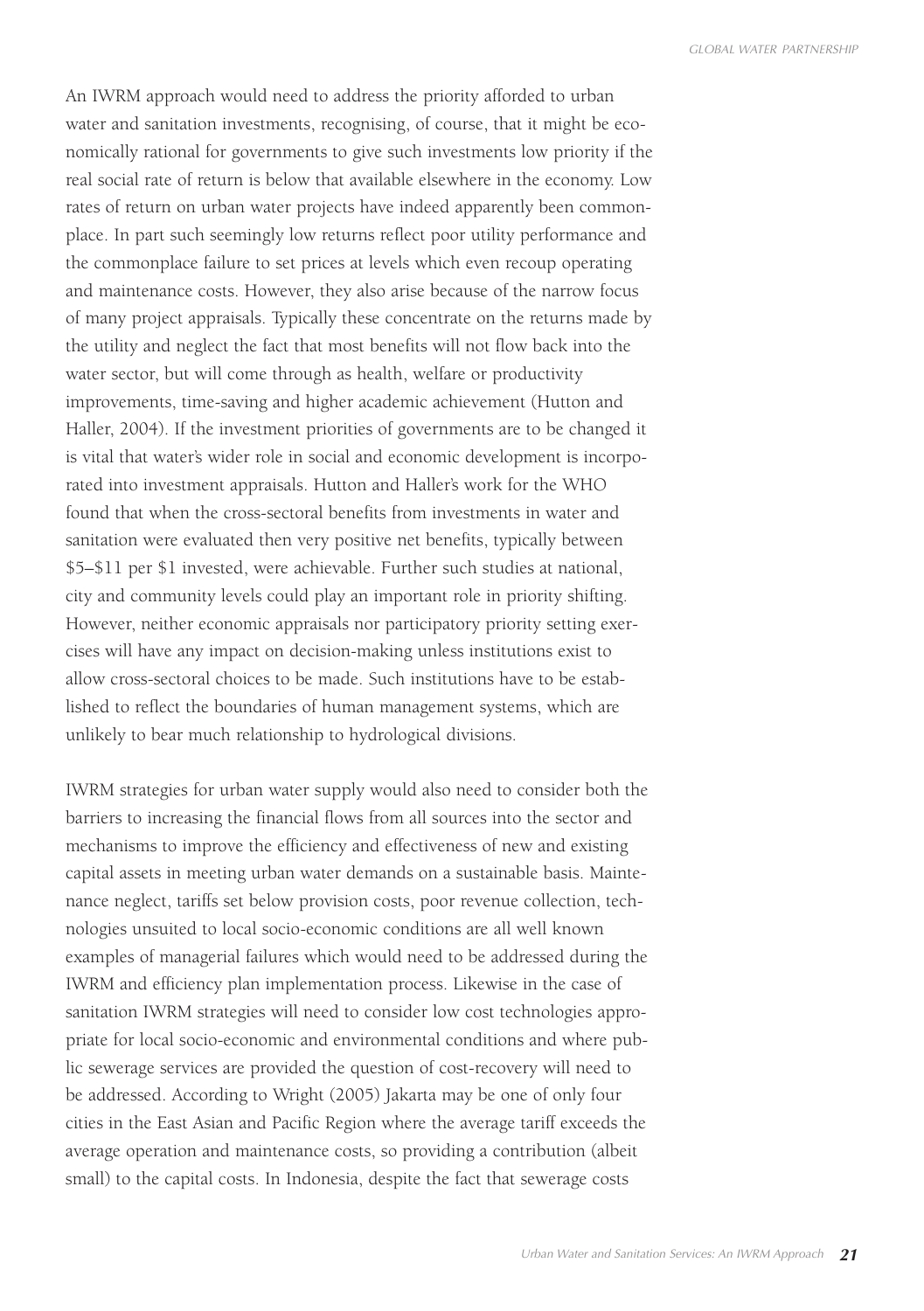up to three times more than water supply infrastructure, tariffs have usually taken the form of a modest surcharge on the water rate. The Indonesian situation is by no means atypical of other developing countries and clearly such tariffs represent a massive subsidy paid out of scarce city resources to a small (usually the most wealthy) section of the urban community.

Human capital scarcity is a further important consideration and an IWRM approach would need to assess whether investments in improving managerial, collaborative and regulatory capacities would yield greater returns than investments in the development of the water resources per se. Further, it would need to address the constraints imposed by human capacity scarcity on the effectiveness of a whole range of policy measures designed to improve urban provision. For example, decentralisation and community participation may yield few benefits without investments in skills and information transfer.

#### *(c) Interdependent basic services provision*

The externality losses and opportunity costs arising from the uncoordinated provision of basic urban services raise no new issues of principle from those already discussed in the previous sections on physical and human system interdependencies. However, in terms of the planning, management and governance of urban services it is important to recognise the inter-linkages which exist between many of them. Such linkages may have four broad effects:

- 1. Economies of scope may exist through the joint operation of services or components of such services (e.g. cost savings through joint billing for water, sewerage and electricity) or economies of scale may be achieved if several community groups or local authorities cooperate to provide a specialist service, such as sanitation and health education in schools, or enter pooling fund arrangements to attract capital flows into projects (Gurria, 2006).
- 2. The sustainable benefits derived from a project or service may be restricted by the failure to provide another service (e.g. the benefits from water and sanitation projects have been found to be enhanced by hygiene promotion/education [Wright, 2005]).
- 3. The costs of providing one service can escalate through the failure to deliver another related service (e.g. health service costs increase markedly from failure to provide adequate water, sanitation and drainage facilities).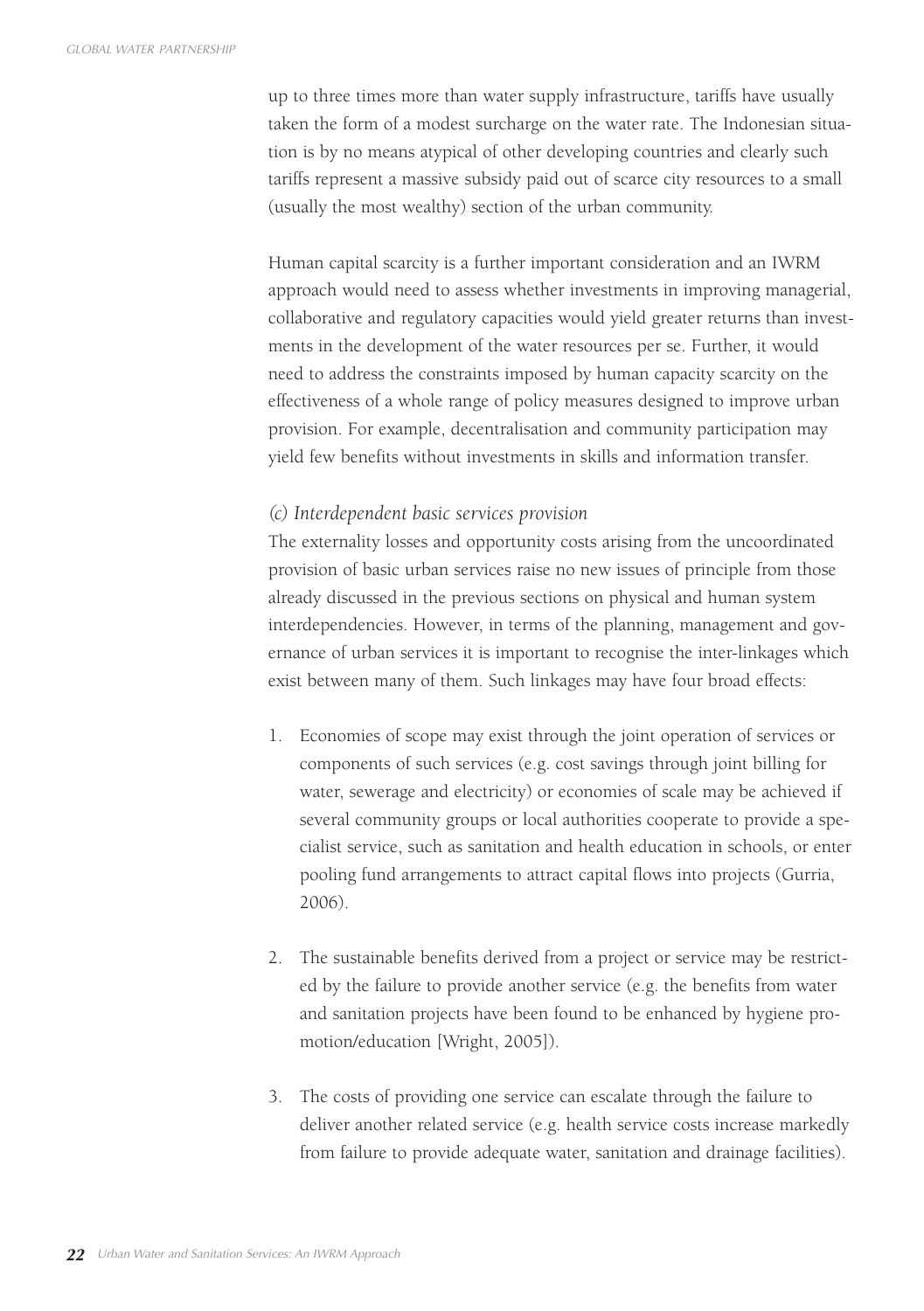4. The technologies and service quality standards deemed appropriate for one service may increase the costs of and reduce the technological and resource recovery options available to the other service providers (e.g. increased water provision can change the feasible options for excreta disposal while the construction of combined storm and waste water drainage systems can vastly increase the cost of sewage treatment plants).

Interdependencies between basic services raise complex administrative questions, particularly in large metropolitan centres with fragmented jurisdictions. Some mechanisms for integration will be needed both to work across such jurisdictions and between the administrations for each separate service (e.g. water supply, sanitation, health, education, land development, environmental protection and drainage). What is important for the efficient and effective use of scarce natural and human capital is that stand alone provision of any service should reflect inter-service linkages and be informed by a sound understanding of the cost benefit implications of decisions. However, it has to be recognised that integration, co-operation and coordination involve transactions costs which also need to be taken into account.

#### *(d) Widening the range of provision or management options*

For well over 60 years, the resource management literature has shown that managers rarely evaluate the complete set of options for solving a specific problem. Rather, they consider a much reduced 'perceived' range determined by the jurisdictional boundaries (spatial and functional) of agencies, their professional training and the 'norms' of professional practice, and the solution options employed in the past. An IWRM approach to urban water services would seek to ensure that consultative and coordination mechanisms were in place to identify a wider range of provision or management options and select the most cost-effective or most welfare beneficial method of problem solution or problem avoidance. In considering the option range it is important to look at the way the problem is framed. For example, if the problem is viewed as insufficient supply capacity to meet growing urban requirements this could produce a more narrowly technical set of options than a problem frame which focussed on providing appropriate levels of service to the diverse and increasing urban population.

Clearly, option ranges are problem specific and operate at different spatial scales – national, basin-wide and local – and in some cases institutions for cooperation will be needed at more than one scale. For example, if we take the urban flood mitigation case where the management option range has been well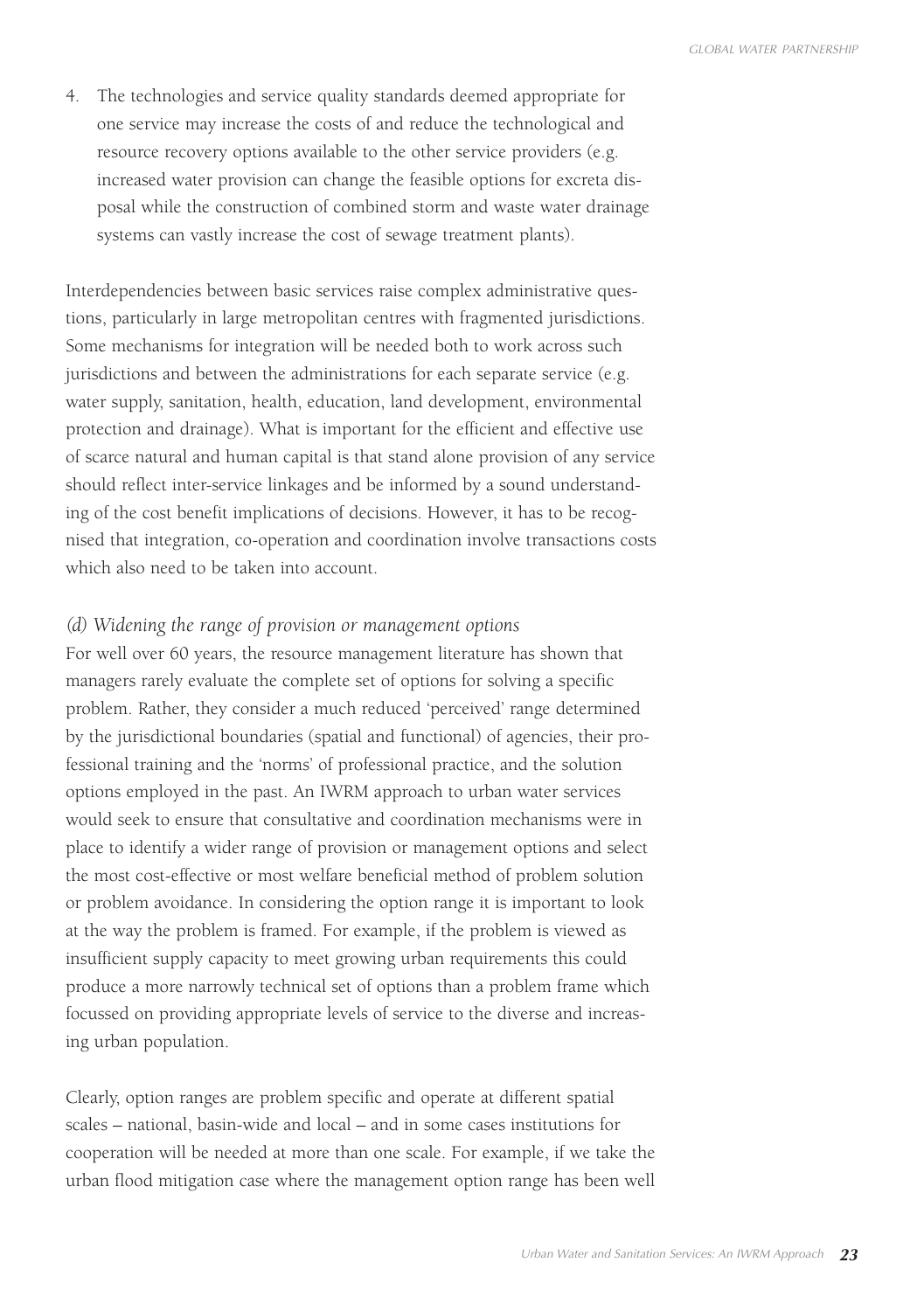explored (White, 1942; May et al., 1996), then linkages across city governance will be necessary to evaluate levee drainage or overflow channel construction, land use and flood plain occupancy controls, building regulations, warning systems or post flood relief measures. However, mechanisms will also be needed at a broader scale to allow consideration of upstream structural solutions (perhaps through multi-purpose dam construction), non-structural land use controls, the creation of flood spillage areas (where flood losses would be minor compared with the costs which would be imposed in the city) or the instigation of reforestation projects to decrease run-off and sedimentation (see for example GWP, IWRM ToolBox, Case 100).

Similarly, if the problem focus is switched to urban supply scarcity, then the solution option range can be significantly increased if the urban utility has some low transaction cost means to influence upstream activities. There are a few cases in Ecuador (UN Habitat, 2003, p.252) and in Costa Rica (GWP, IWRM Tool-Box, Case1) for example, where watershed/forestry management, part funded from urban water charges, has been seen as a partial alternative to supply fix solutions but those examples are still rare. Further supply options could also arise if the new water cycle created by urbanisation is viewed as an entity. Waste water could become a supply asset rather than a pollution problem and, importantly for countries with very variable rainfall, waste water provides a relatively constant supply throughout the year. Likewise, the increased run-off from urban surfaces could be harnessed for both urban purposes, as it is in Singapore, and in adjacent agricultural areas. Clearly water recycling and the use of surface water run-off have to be planned, investments made, health protection measures introduced and any public fears about use addressed but the potential for water reuse is now increasing recognised (see Box 2).

At the city level the way that urban development is managed in terms of, for example, layout, density, building design and zoning can have very significant implications for water service delivery and the costs involved. Options to manage demands, protect existing water sources or seize reuse opportunities may be restricted if land planning, building or appliance regulation, school curricula, industrial development and pollution abatement, and ground water abstraction control remain uninfluenced by service providers. It has to be noted that reduced solution option ranges can also occur in other sectors if managers do not see the water sector as having a role; this most obviously applies to health where adequate water supply and sanitation may be more cost-effective than the provision of additional health care.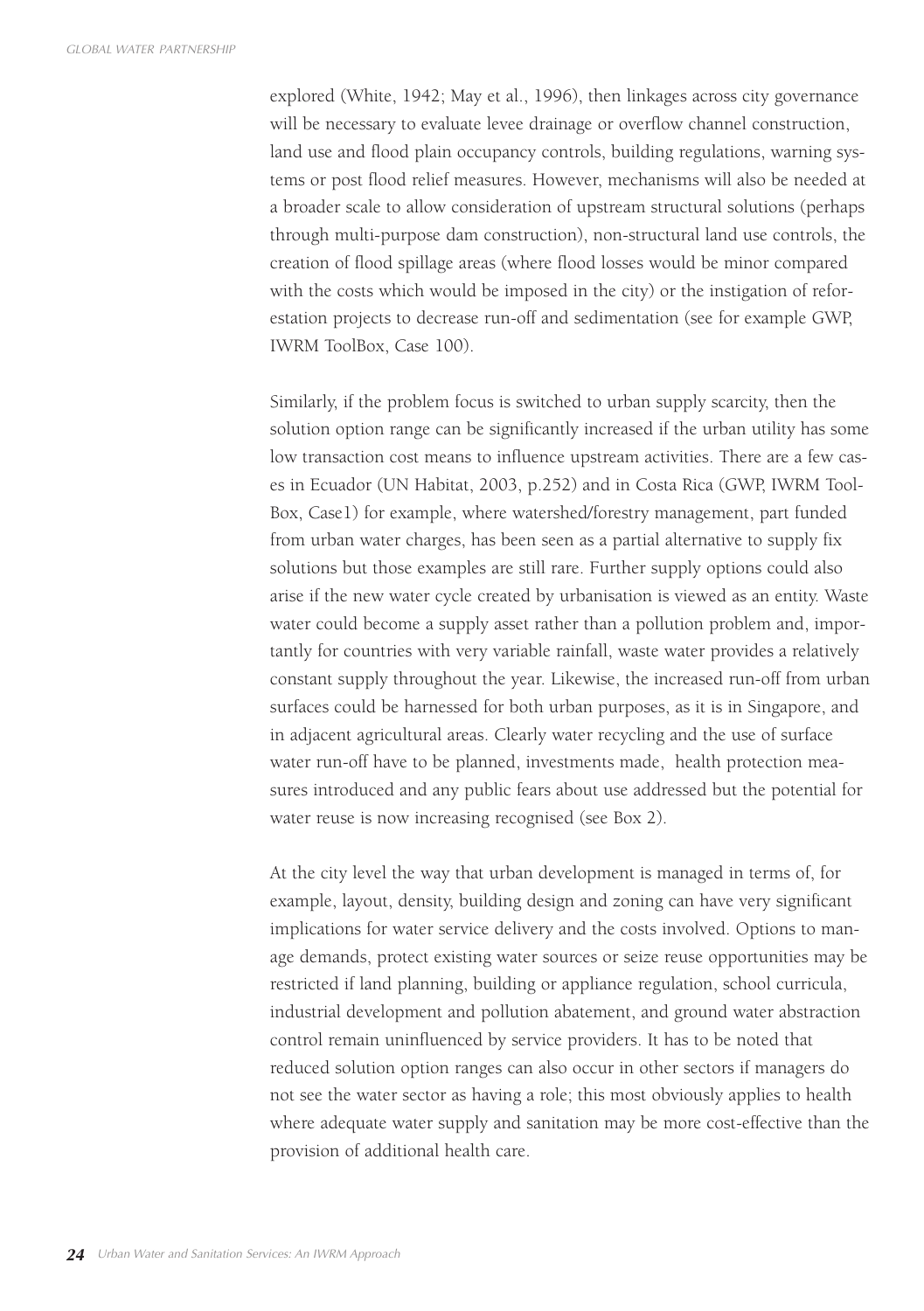## Box 2: Water Reclamation and Reuse Options

Traditionally, water has been used on a once through and discharge basis. Although planned reuse began in the early 20th century, it is only in the last 30 or so years that its potential has been widely recognised. Unplanned reuse has, of course, been a fact of life for many centuries. Planned reuse can occur at various scales, from the individual household to the large scale river basin.

## *Individual Property Scale*

At household level storage tanks can be used to collect water from baths and sinks for subsequent use in toilets or for garden watering. Such conservation measures may be required by statute, attached as a condition to development consents or may arise through the incentive effects of high water and wastewater charges. In sewered areas reuse levels need to be compatible with the flows necessary to maintain foul water removal, but in house recycling can operate well in conjunction with non-piped forms of sanitation.

In plant industrial water reclamation and reuse is now widely employed in developed countries both to reduce water supply costs and, more recently, to meet increasingly stringent discharge regulations and curb escalating effluent charges. Closed loop recycling systems (water is reused for the same process) or sequential use schemes (water is employed for progressively less quality sensitive purposes) clearly require investments, which are much less costly if they are made during plant construction or re-engineering. Industry will only make such investments if governments have effective incentive structures and regulatory systems in place.

## *Urban Scale*

By far the most common form of planned reuse is the use of minimally treated (enough to safeguard public health) reclaimed water for a whole range of nonpotable purposes – in industrial processes, for toilet flushing, street cleaning and the watering of urban parks, landscaped areas, recreational spaces (such as football pitches or golf courses) and gardens. This not only saves water but can also reduce water supply treatment costs by cutting the use of expensively treated potable water for purposes not requiring that level of purity. However, clearly costs are incurred in developing a separate reticulation system and in ensuring effective controls over industrial pollutants not compatible with reuse. Such costs can be significantly reduced if the potential for reuse becomes an element in urban design, land use zoning, development control and building regulations; for this to happen cooperative relationships would be needed between the water service providers, local planning and development control authorities, and other key stakeholder groups.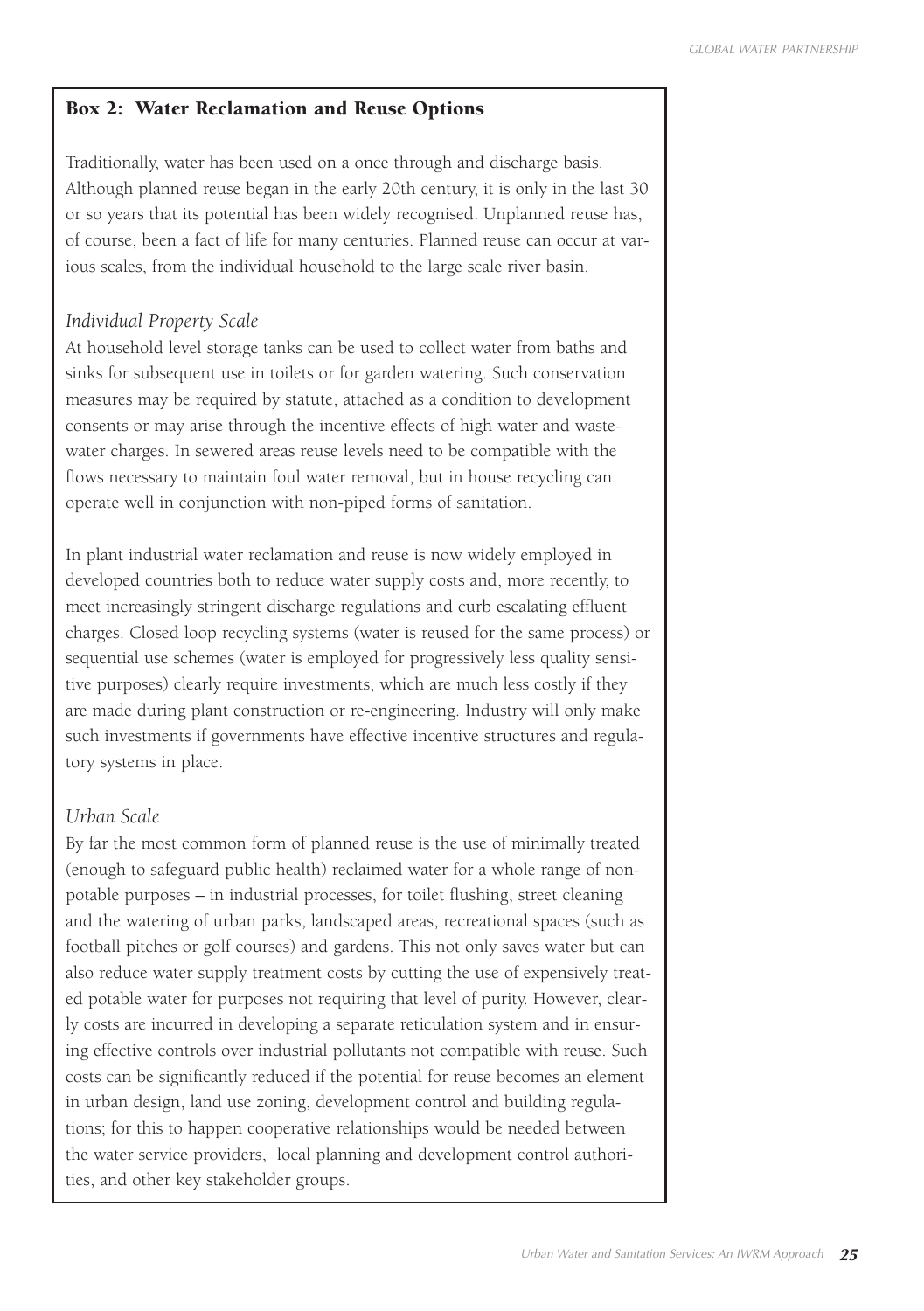In some cities another important use for reclaimed water is aquifer recharge. Where the aquifer is not a drinking water source, the recharged water can be a valued additional resource for industry, irrigation of low health risk crops and watering recreational and amenity land areas. Importantly, it can also act to reduce subsidence and salt water intrusion. Recharge can also contribute to potable supplies but clearly measures to safeguard public health would need to be in place.

Planned reuse for potable purposes is still rare but improved technologies are likely to make this a more widely considered option in water shortage areas as long as the issue of public acceptability can be addressed. Windhoek in Namibia was the first (1968), and is still the only, city to employ direct, or pipe to pipe, reuse; treated waste water is mixed with fresh water on a 25/75% basis and is then fed back directly into the water distribution network. Elsewhere there are cases of indirect planned reuse where reclaimed water is fed into reservoirs or other water bodies before being abstracted, treated and used in the potable supply system. In 1978, for instance, a scheme was commissioned at the Upper Occoquan Sewage Authority plant in North Virginia, which reclaimed waste water for return to a water supply reservoir. More recently, Singapore's NEW water scheme, while primarily providing reclaimed water for industrial processes and air-conditioning, also contributes to potable supplies; reclaimed water is pumped into supply reservoirs for mixing and blending with raw water before being treated again to drinking water quality standards.

#### *Basin/sub basin scale*

Reuse at this scale is commonplace; inevitably downstream river water users will be taking supplies which contain waste waters from up stream sources. Much of this reuse may be classed as unplanned but in developed countries it normally occurs within a regulated system, with controls over upstream effluent and sewage treatment standards. There are cases where river water quality is improved after the addition of highly treated waste water and this situation is likely to occur more often as the regulations governing sewage treatment plant processes and discharge standards become increasingly stringent.

Regulated reuse can be seen as a vital element of IWRM, ensuring that available resources are used and reused for productive and environmental purposes, while keeping health and environmental risks to an acceptable level. Acceptability is a context specific concept and countries will need to adopt reuse guidelines which reflect their economic, environmental and social circumstances.

*Sources: Asano, 2006; IWMI, 2006; Law, 2003; www.pub.gov.sg*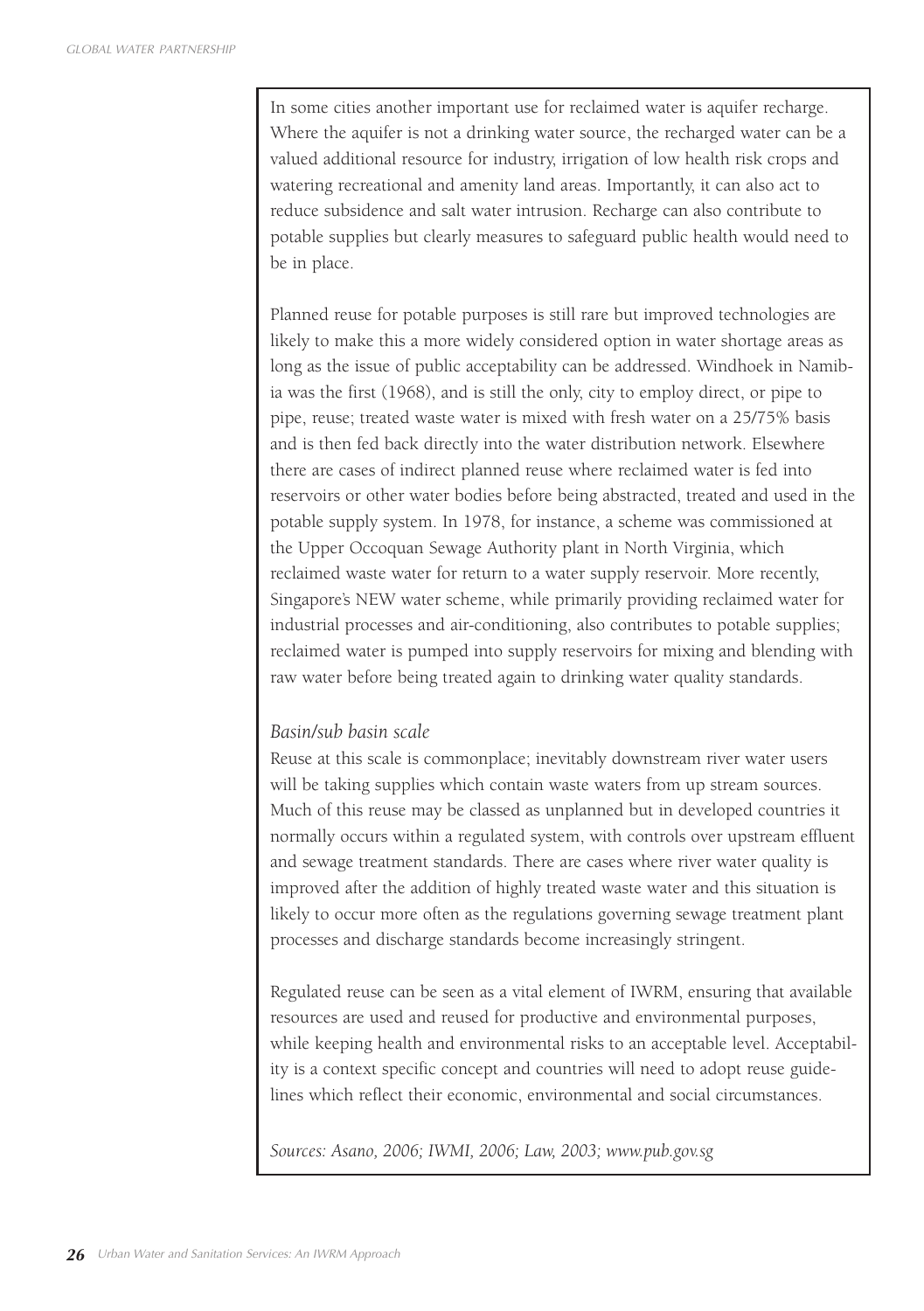## **5. DECISION MAKING SCALE – POTENTIAL CONTRADICTIONS**

nevitably, given the interdependency relationships discussed above, an IWRM approach to urban water services will involve decision-making at very different spatial scales; national or regional decisions on macro-economic policy priorities and resource allocations; urban-rural interface decisions to distribute resources and curb undesirable externalities; intra-urban decisions to promote co-ordinated, efficient and sustainable service delivery. In this section the focus will be on the question of whether there are potential contradictions between the decision making scale needed to meet three different goals, all of which are part of an IWRM approach, namely: I

- 1. Operating efficiency and the achievement of economies of scale and scope in urban services provision.
- 2. Transparent, independent (or acceptable) performance monitoring and regulation.
- 3. Meaningful stakeholder and public participation to help ensure the provision of appropriate levels of service to different social/income groups.

One of the basic tenets of an IWRM approach is that water decisions should be made at the lowest appropriate scale. Considerable debate has occurred over what this could possibly mean given the complex of interdependencies and cost/benefit flows discussed previously. This debate has been obscured by a lack of clarity about the different *roles* which water management organisations might play and the different *functions* which agencies may perform along water provision chains (i.e. from resource management – bulk supply and transport – treatment – distribution – waste/excess water removal). Simplifying greatly there are six different management roles:

- policy direction and ultimate responsibility;
- authority to perform operational functions;
- regulation and monitoring;
- resource allocation;
- coordination and consultation;
- conflict resolution and arbitration.

'Unbundling' these roles and functions helps understand the appropriate division of labour between actors (governments at various levels, private sector organisations, NGOs and community based organisations). As a general rule of thumb it is usually accepted that policy direction, regulation, resource alloca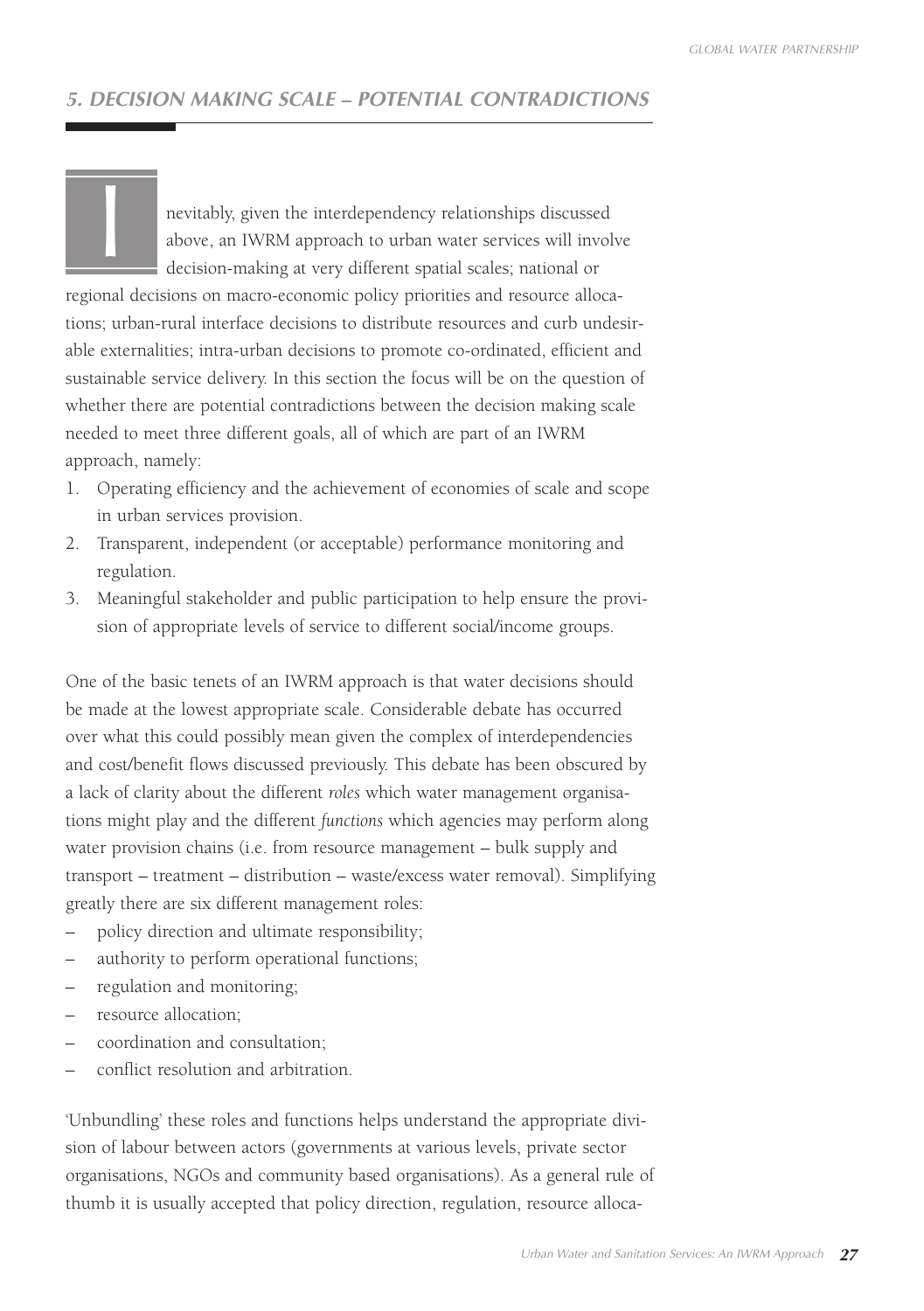tion and coordination should all occur at a higher institutional level than those performing operational functions. In other words it is possible to envisage integrated service provision but with vertical service unbundling with different actors performing specific tasks at different levels of governance and spatial scales.

Figure 2 provides a generalised picture of the broad division of roles and operational functions which could exist between the various tiers of government and governance. However, there can be no fixed rules about the exact hierarchical distributions in specific countries. Much will depend on a country's size, physical geography and climatic conditions, population distribution, the dominance of particular sectoral activities within the national economy (including the dominance of major metropolitan communities), extant constitutional arrangements, human and financial capital endowments and many other factors.

For urban water services it has frequently been assumed that the existence of economies of scale and scope demand utilities capable both of providing conventional services across the entire urban area and of combining water source development, transport, treatment, distribution, sewerage and sewage treatment. There is limited evidence to support such assumptions (Shaw, Strong and



*Figure 2: Spatial Division of Roles and Operating Functions*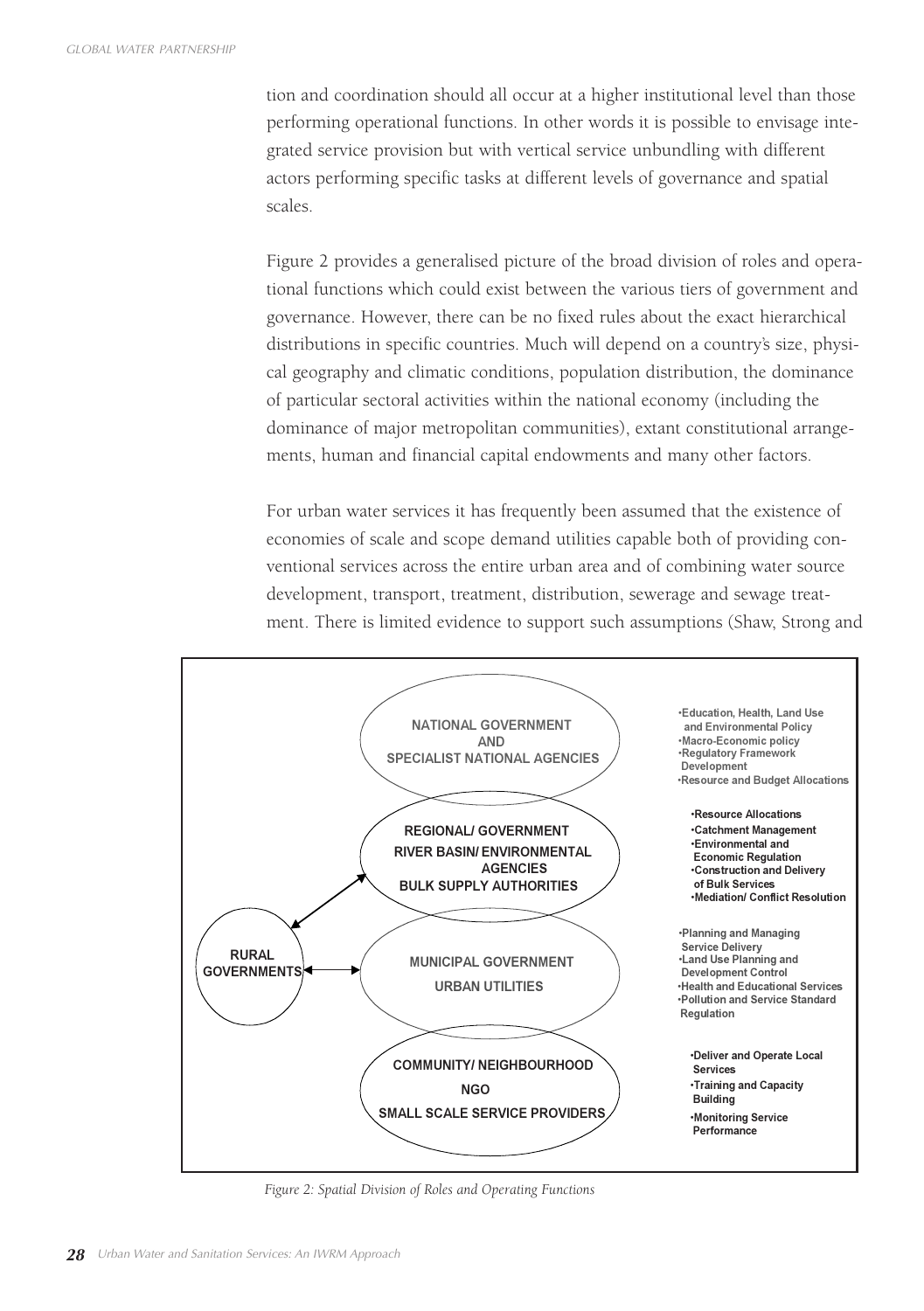Webster Consultants, 2004). Most studies have found no evidence that integration between water and sewage services produces scope economies, indeed some have found that combined service provision is associated with scope diseconomies. Furthermore, although economies of scale in water supply distribution have been identified, these appear to be exhausted at relatively low levels of served populations or numbers of connections. The level where diseconomies set in will vary considerably between cities but most evidence suggests that optimal scale is likely to be around 1 million served population. Certainly in England and Wales, where the average population served per company with water is 2.4 million and with sewerage 5.3 million, there is evidence suggesting diseconomies of scale (OfWat, 2006). Where there do appear to be significant scale economies is in the production of bulk raw water supplies but the provider need not also be responsible for treatment and within city distribution. Since many of the UK water companies do have bulk supply functions, this would imply that local distribution diseconomies certainly set in before populations reach 2 million.

If such evidence, largely derived from advanced nations, is broadly applicable to the developing countries, then a very large number of urban utilities will have far exceeded their scale of operating efficiency and there would be few economic efficiency justifications in extending current monopoly power over the expanding built up areas. There may, however, be financial reasons for having very large utilities, if they can borrow investment funds at lower interest rates.

The evidence on scale efficiencies could be important for urban provision for two basic reasons. First, it gives decision makers flexibility to consider utility restructuring without incurring operating efficiency losses. For example, it may be feasible to split the city into separate utilities, as has been done in Manila and Paris, to facilitate *comparative* competition, cost transparency and accountability. It should be stressed that such separate companies do not compete directly (except potentially along the margins of their service areas) rather the separation allows the evaluation of their comparative performance. Lack of economies of scope could also allow the decoupling of water supply and sanitation, so getting away from the water supply driven approach to sanitation (World Development Report, 2004), allowing the development of demand sensitive technologies and enhancing abilities to more clearly differentiate between the provision of private goods (fundable from charges) and public good functions. Of course, in any restructuring attempts the transaction costs would need to be evaluated.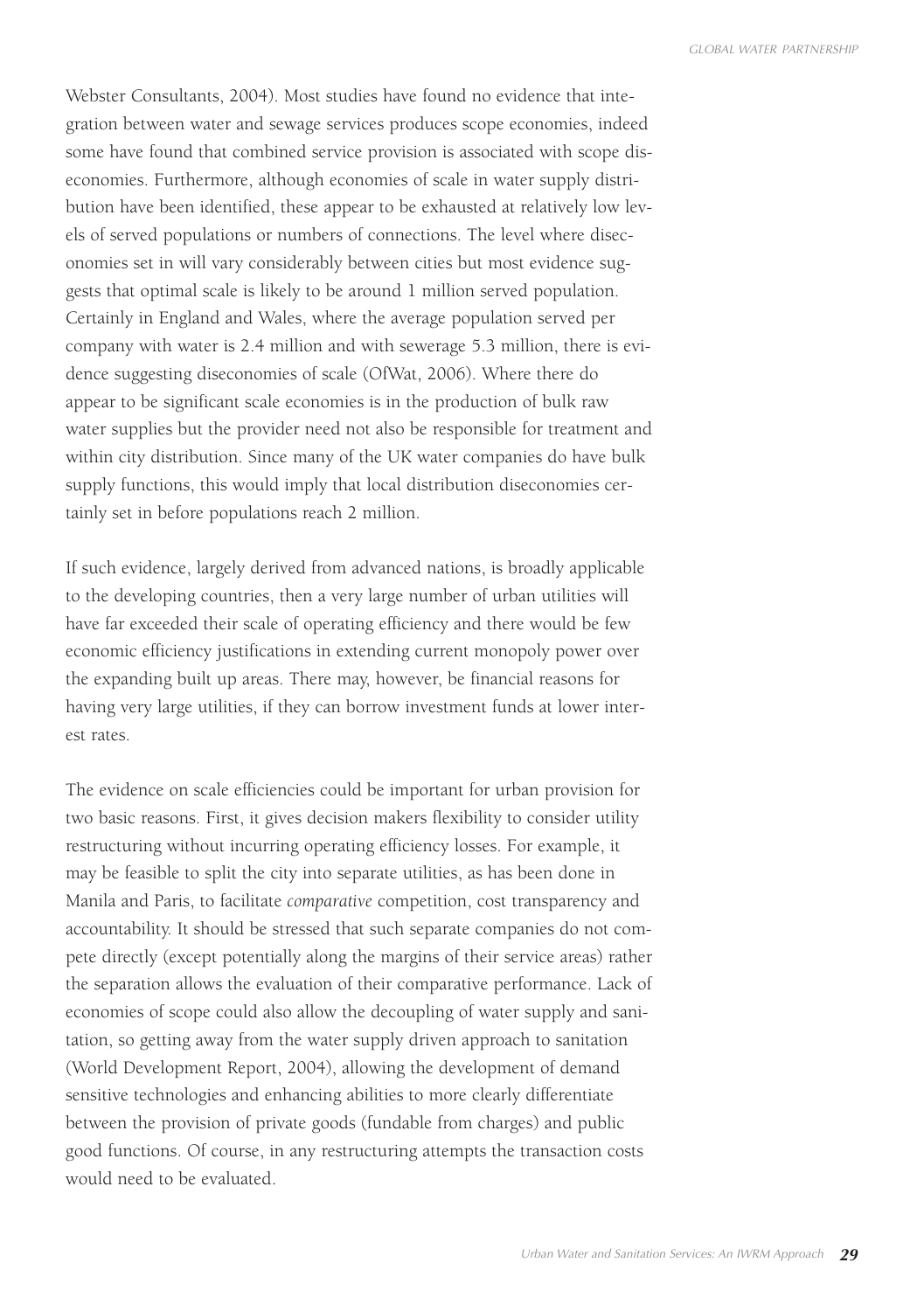Second, it suggests that efficiency losses need not occur if alternative providers (including small scale private networks, NGOs or community groups) are allowed, indeed encouraged, to act in unserved areas or on the expanding urban fringe. In other words there appears to be scope for the spatial unbundling of service delivery (horizontal unbundling). This could facilitate market segmentation and the provision of services sensitive to the different needs and abilities to pay within the heterogeneous urban population. It could also help the introduction of directed subsidies to meet the poverty reduction or sustainable livelihood agenda, so avoiding the blanket subsidisation of the utility and its customers.

Crucially, horizontal unbundling also helps get over the critical investment cost problems which typically arise when attempts are made to enhance service provision across the city through large scale centralised schemes. Unaffordable master plans are left on the shelf and the situation continues to deteriorate as urbanisation continues. Wright (2005) cites the example of Bangkok in Thailand, where a technically sound but prohibitively expensive waste water master plan was devised in 1968. It was not implemented and numerous uncoordinated community waste water schemes were built. These improved local conditions but transferred environmental pollution and health risks to all urban residents by discharging waste to the canals (Khlongs) that criss-cross the city. In 1984 the master plan was revised to horizontally unbundled the city into 10 sewage zones, each with an independent collection and treatment system. The outcome was a more affordable, phased investment programme which started to be implemented in 1993.

Wright (2005) has advocated the use of a neighbourhood centred, demand responsive approach to sanitation provision and management, arguing that experience has demonstrated that "it is unbundling and decentralised approaches that have proved financially and technically feasible and manageable" (p.34). It is critically important to note, however, that the neighbourhood approach does not mean an uncoordinated, unplanned free for all. Rather it involves the development of a strategic sanitation plan for the entire urban area and the division of the city into distinct sanitation zones, which are large enough to capture the economies of scale in trunk sanitation provision but small enough to produce an affordable, manageable investment programme. Within this strategic context neighbourhood blocks then develop local service provision plans which meet local needs, financial means and environmental conditions. In the neighbourhood blocks all the investment, operation and maintenance costs are borne privately by residents but if waste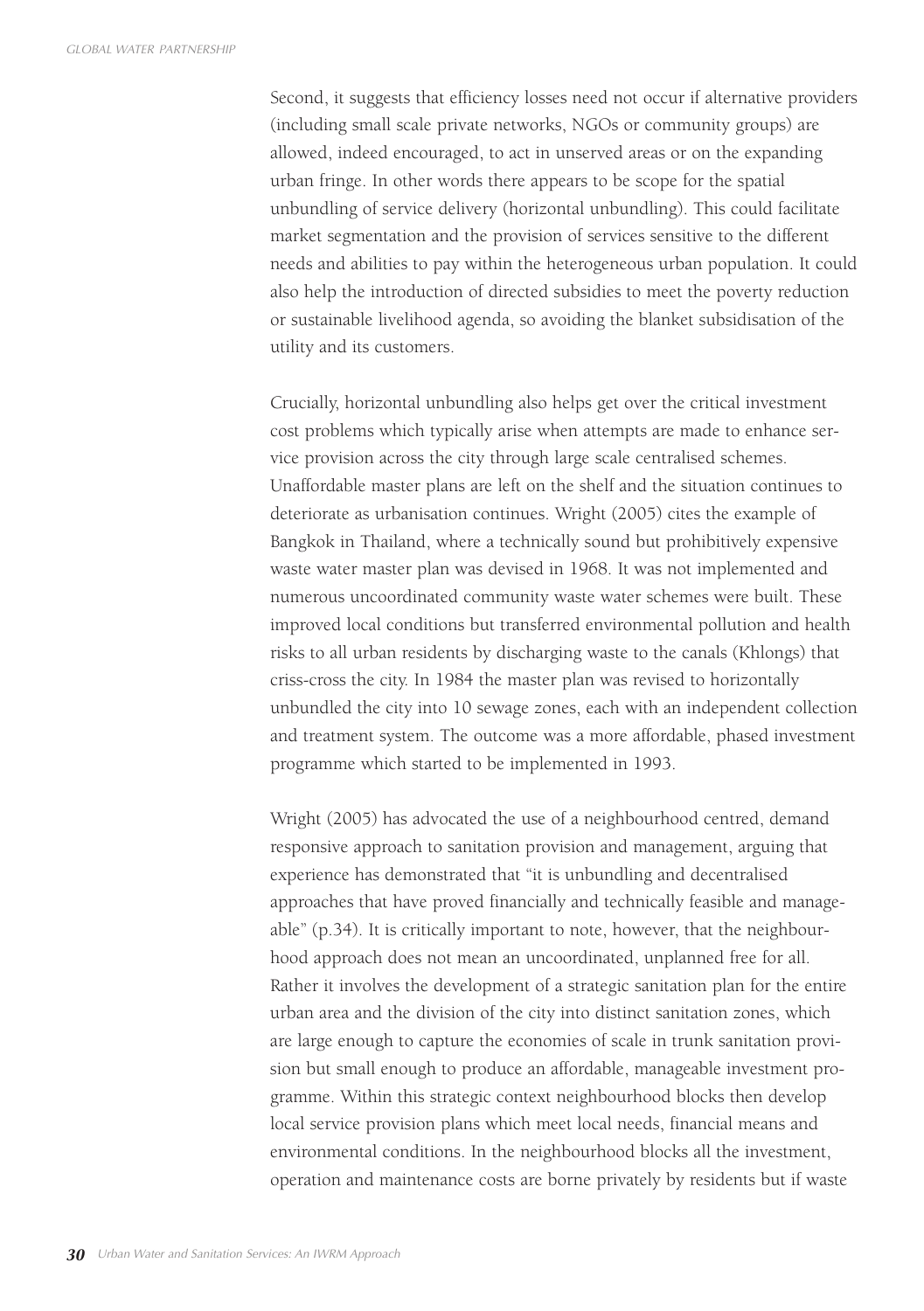flows into the downstream zonal sanitation system then the neighbourhood residents become customers of the public service provider. Residents will, of course, require technical assistance with plan making, organisational arrangements, budget management, fee collection, resource mobilisation and system operation and maintenance. When successful the decentralised approach has several advantages:

- It is demand responsive with services tailored to local conditions.
- It allows a wider range of technical options to be used.
- It minimises free rider problems.
- It allows phased investments.
- It clearly differentiates between the private and public good segments of the sanitation service and shares the financial burden at different geographical levels.

It is clear from the neighbourhood sanitation example that decentralised systems do not mean that city governments and other higher tier authorities have no role. In essence spatial unbundling also involves functional unbundling with government retreating from some operational functions to concentrate on:

- Providing the strategic framework for small scale operations.
- Removing the institutional barriers to non-utility or non-municipal providers (Asian Development Bank, 2004, p.30).
- Ensuring that any arrangements for bulk water supply (or waste water collection) between the municipal utility and small-scale service providers are technically efficient, equitable and cost-related (Conan, 2004).
- Providing some regulatory mechanisms for performance monitoring, user and environmental protection.
- Ensuring that small scale providers (community groups) have the necessary resources, professional support, skills training and management back-up.

Unbundled provision systems essentially involve the creation of 'fit-for-purpose' partnerships between governments, utilities, NGOs, community groups and possibly small scale private providers. Two case examples of the successful implementation of decentralised sanitation systems, the Orangi Pilot Project in Karachi, Pakistan, and the condominial model employed in Brasilia, are given in Box 3 and 4.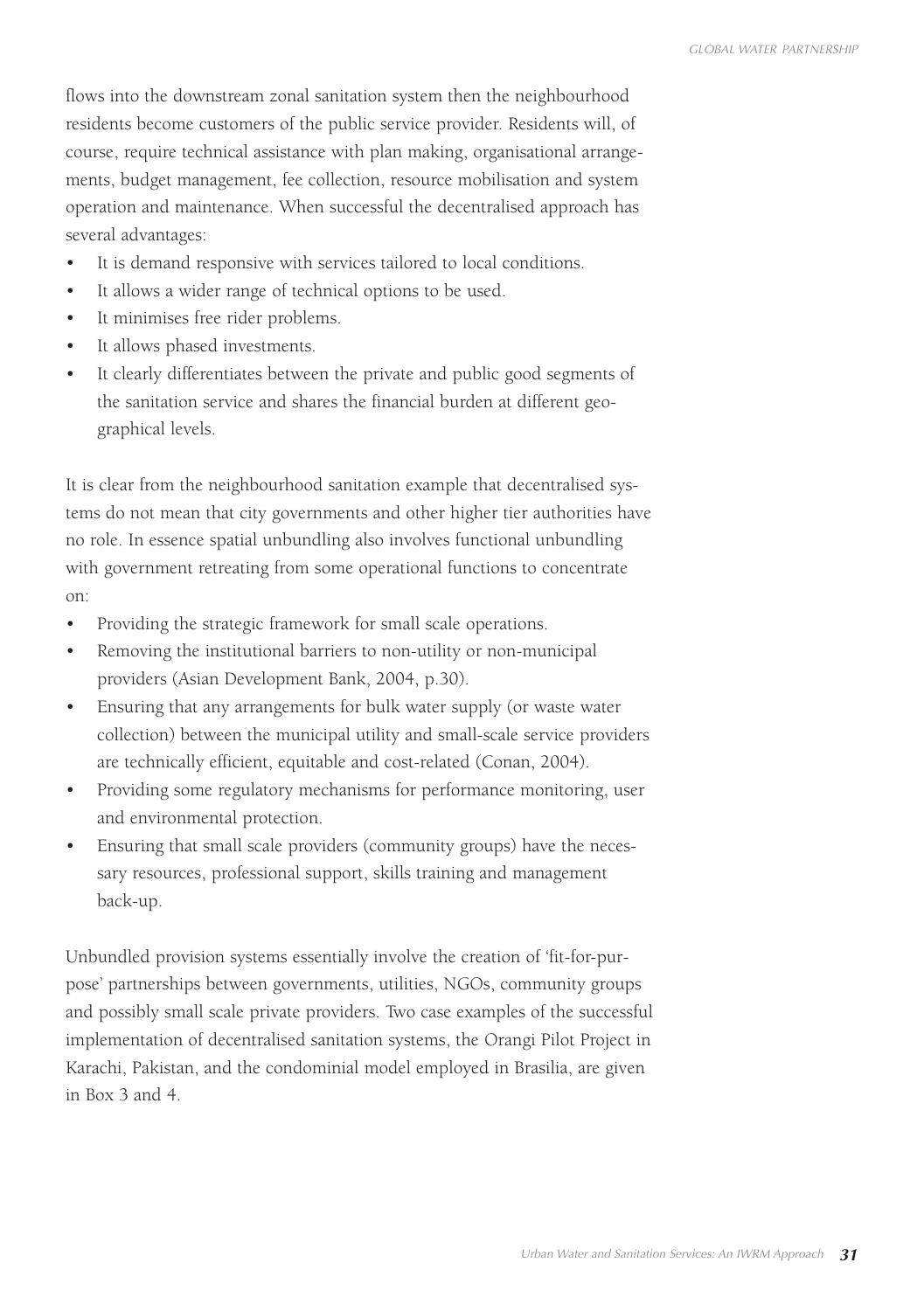#### Box 3: The Orangi Pilot Project

In Karachi approximately 60% of the total population of 13 million live in illegal subdivisions of state land (Katchi Abadis). Orangi Township is one such Katchi Abadis, which began as a squatter settlement in the 1960's but has since largely been regularised and land titles have been granted, it is now home to over 1.2 million people. As is typical in such settlements households made their own sanitation arrangements with concomitant pollution and health problems. However, when local government agencies attempted to install conventional sewerage systems within Orangi a cost-recovery problem arose immediately, residents believed the costs to be unaffordable and felt that a government provided public service should be free. The belief that the government should provide also removed incentives for self-help.

The Orangi Pilot Project (OPP), a non-governmental oragnisation, was established in 1980 initially with the objective of demonstrating to government that with community involvement cheaper, more appropriate local sanitation systems could be installed, maintained and paid for by local residents. OPP organised meetings in lanes that comprised of 20–25 dwellings and offered technical assistance to any lane willing to invest in their own infrastructure and create the management structure needed to collect funds and organise system maintenance. OPP's research concentrated on simplifying the design of sanitary latrines and sewerage lines to reduce costs to affordable levels (some \$16–30 per household). It took six months before any lane group agreed to take responsibility for its sewerage system and approach OPP for technical help. Gradually others were formed as the benefits of the first scheme became evident and confidence was gained that the systems were financially and managerially viable. Initially, local government showed little interest in the pilot project but gradually political attitudes were changed and partnership arrangements put in place using the concept of component sharing between people and the government.

OPP has developed and refined its model for low cost sanitation based on the Orangi experience and the programme is now being replicated elsewhere in Karachi and in other Pakistani cities. One of the key features of the OPP model is the way the financial and management burdens of service provision is shared between the community and the state. Local inhabitants finance, manage and maintain the construction of latrines, lane sewers and small, secondary or neighbourhood, sewers (the so called internal development level) while government takes responsibility for 'external development' (large secondary sewers, trunk sewers and treatment plants). With this sharing arrangement it is perhaps somewhat ironic that a sanitation model which reduces government responsibility has actually led to it doing more that it has done previously for poor communities. *Source: Hasan, 1997; UN Habitat, 2003; Wright, 2005*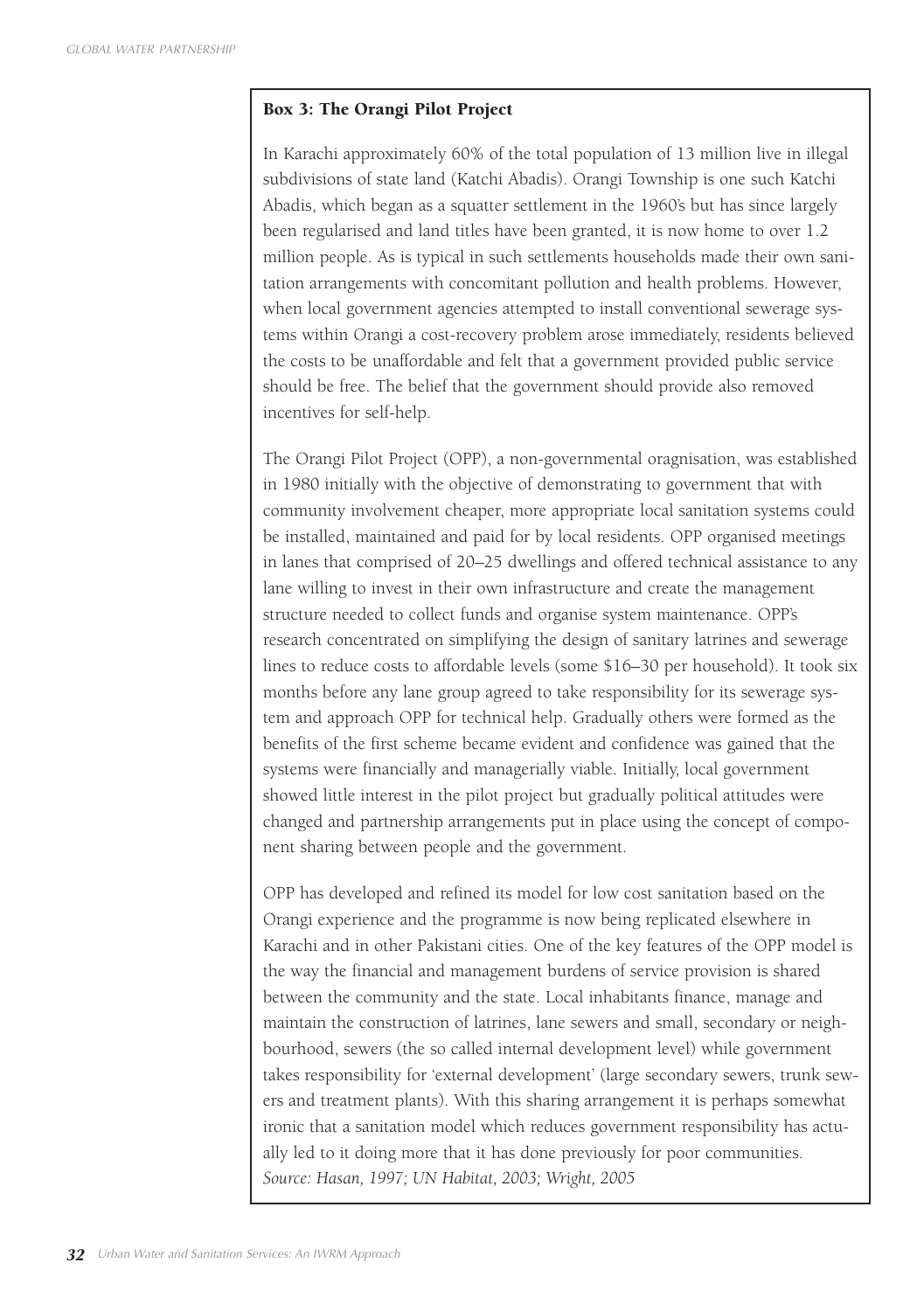#### Box 4: The Brasilia Condominial Model

Whereas the OPP model developed from the grass roots level and gradually came to involve partnerships with government bodies, the condominial system developed in the 1980s to serve low-income communities has become the standard system employed by government entities to provide urban sanitation. The condominial model has evolved over time and the Water and Sewage Company of Brasilia (Brazil's capital) has employed the latest version for 8 years.

In conventional sewage systems individual houses are connected to the public sewer, which limits the private element of the sanitation to property boundaries. The condominium (city block, square or its equivalent) model extends the private infrastructure to the boundary of the residential block, where the condominal branch sewer joins the public network. All the infrastructure costs within the condominium are borne by the residents, investments in the public network are the responsibility of the public service provider but the costs are recovered from sanitation charges. Community participation is very much part of the condominal model, with residents defining the block boundaries, being able to select different types of service, and having responsibility for monitoring jointly owned resources such as the condominal sewerage.

Not only is the condominal system cheaper to install than conventional house connections but the investment cost sharing increases the capacity of government to expand coverage. Phased system development is also aided by the practise of dividing the public network into a number of parallel micro-systems, based on small natural drainage basins, which receive waste from the condominial blocks. These micro-systems may operate independently, purifying the wastes within the drainage basin, but where necessary and financially feasible they can be connected to a citywide system.

The condominial model is, therefore, a decentralised system operating within a clear broader planning framework. It has the advantage of demand-responsiveness but with controls over the ability of individual communities to reduce the costs of their own sanitation provision by passing these on to others in the urban area and in downstream localities. *Source: Wright, 2005*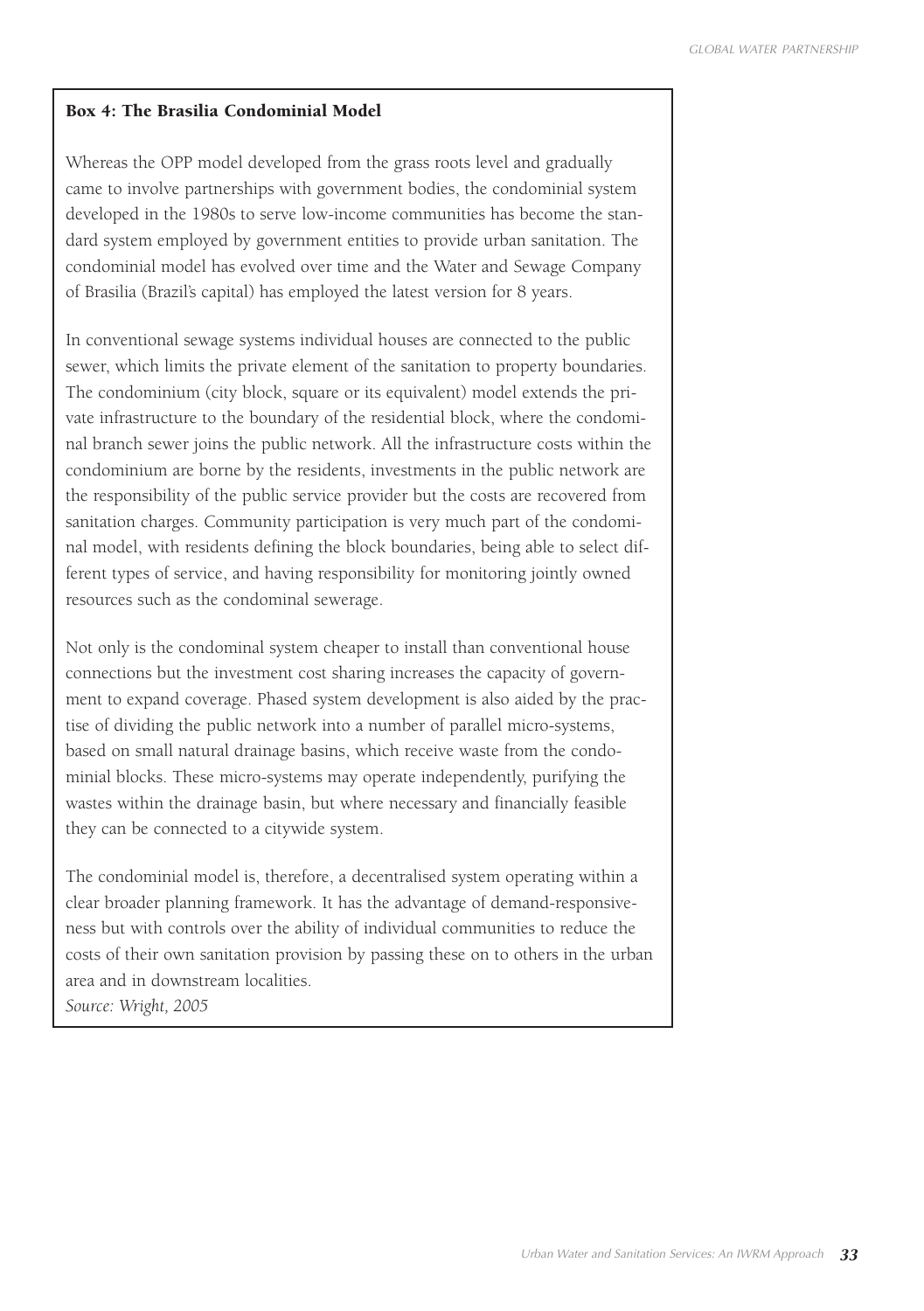One of the undoubted advantages of decentralised systems is that it does allow participation and people centred provision practices, which, as the Orangi and Brasilia cases show, can yield real welfare gains. However, participation has become a mantra in the water governance literature and its problems and limitations rather neglected; these can be significant as over forty years of experience with public participation in land use and environmental planning has demonstrated (see for example Lowe, 1977). Stakeholders have differential access to resources, knowledge and power. Unless carefully managed participation can reinforce these differentials, further marginalising the poor and already marginalised social groups and biasing decisions against those interests which have no well organised group/profession to give them a voice.

Participation tends to work best when communities are relatively homogenous in socio-economic terms but even in such cases community or participatory institutions can be captured by local elites (Cleaver, 2004). In addition, the costs of participatory mechanisms can be considerable. Stakeholder/community institutions have to be built, given knowledge and sustained over time and it has to be recognised that participation can increase not diminish conflict, producing costly, protracted adversarial confrontation and delayed project or programme implementation. There is also the problem of participation fatigue. For the urban poor the cost of engaging in consultation exercises can be significant as they struggle to meet their basic survival needs. As Simpson (2004) has asked, "when the rich can just turn on the tap, why do we expect the poor to engage in character building participation to get water?" In many urban contexts direct participation may be unfeasible and unwanted, what is necessary, however, is that transparent, accountable and trusted mechanisms for representation are in place.

## **6. STRATEGIC AND REGULATORY FRAMEWORKS**



ecentralisation is not, of course, a general panacea for water sector problems. As Mody (World Bank, 2004) has noted, decentralisation is not, in itself, a solution to the problems of ineffi-

ciency and inequality in developing countries. Total decentralisation of all water management functions (resource management, supply provision, services, monitoring and economic/environmental regulation) flies in the face of a basic rule of institutional design since it fails to provide any checks and bal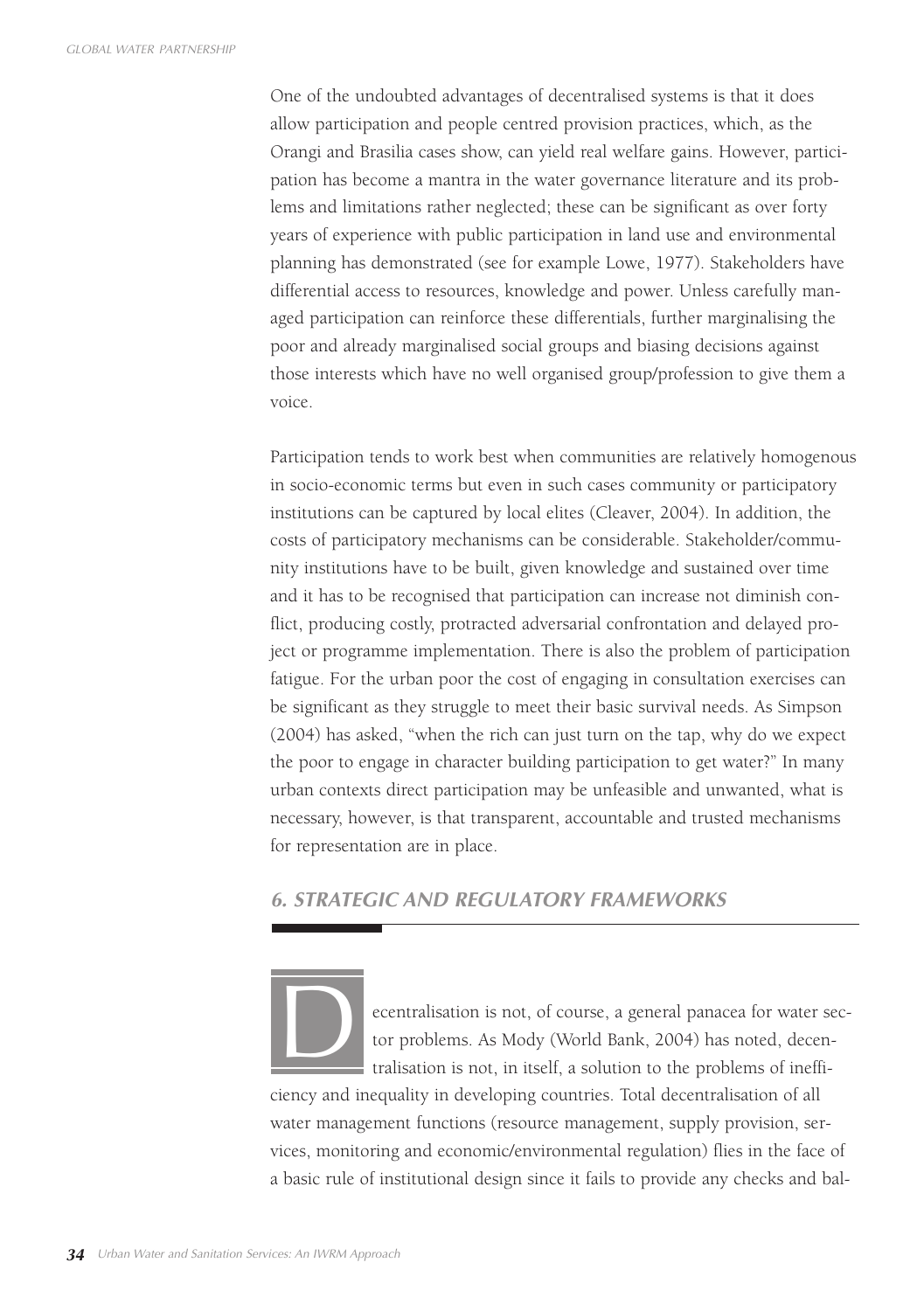ances within the institutional structure. Moreover, there is a growing body of evidence that suggests that some functions are best provided through centralised, specialist institutions, where the best use can be made of scarce technical or regulatory skills and where there is a degree of insulation from local political pressures.

Since the 1980s municipal authorities have increasingly become the main actors in developing countries for the provision of basic urban water services as national governments devolved some of their duties. However, it is clear that they cannot and should not act alone. They frequently cannot because they lack the financial and managerial capacity to do so and should not because of the existence of the already discussed physical and human system interdependencies and because short-term local self-interest and political priorities may not be compatible with national social welfare and sustainable development goals. Local governments need to act within the strategic, regulatory and capacity development frameworks established by regional and national governments (although it is acknowledged that there are countries where no such frameworks exist in any meaningful functioning sense). As Bartlett et al. (1999) have argued, "one key aspect of an appropriate national framework for supporting effective urban government is the institutional means to reduce inequalities between wealthy and poor local authorities. Without this, decentralisation may simply consolidate or exacerbate inequality and poverty" (p.240).

It is instructive to reflect that in Britain, where water and sanitation were traditionally local government services allied to public health, a process of institutional reform began in 1945 to curb local autonomy. This process was a response to the inefficient piecemeal development of supply sources, the steadily worsening problems of ground water depletion and the pollution of ground water, rivers and coastal waters, the failure of neighbouring authorities within an urban conglomeration to coordinate service provision, highly variable service levels due to differential financial capacities, and declining service standards due to the neglect of unglamorous, non-vote catching expenditure on sewage treatment and the maintenance of water reticulation and sewerage systems. In other words exactly the sort of problems found today in metropolitan areas around the developing world.

The lessons learnt in Britain and elsewhere in developed countries are that local governments will not produce an efficient, equitable and environmentally sustainable development and allocation of natural resources unless they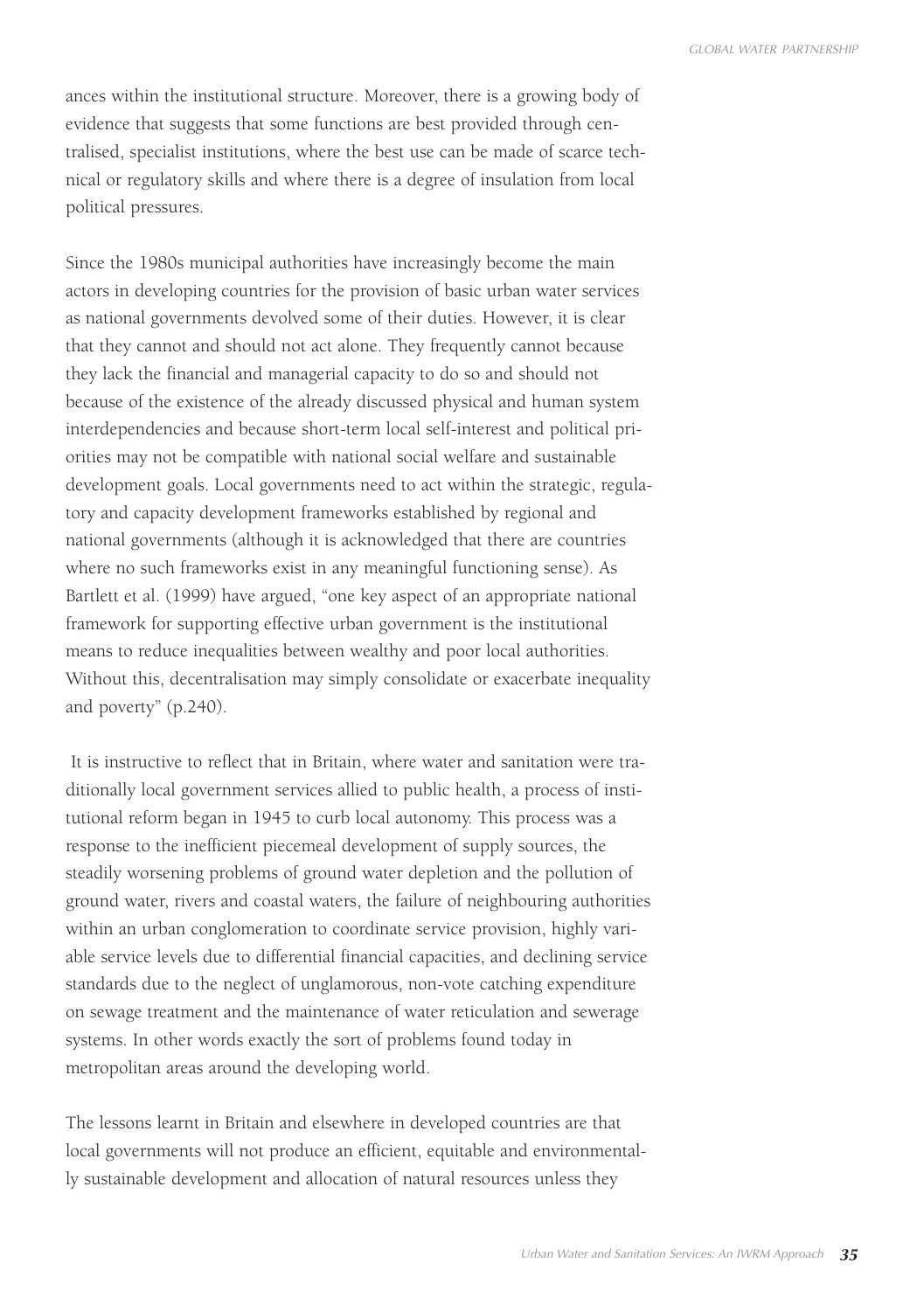operate within the context of a wider strong strategic planning and regulatory framework with effective implementation powers and sanctions. They will not necessarily use financial capital in ways which maximise long-term returns unless they are subject to some form of economic regulation; nor will they always act to serve the legitimate needs of all urban residents unless there are clear basic provision standards, monitoring, accountability and non-performance sanctions.

Decentralisation without higher level monitoring and regulatory capacity can have disastrous consequences for urban services provision if municipalities/ utilities are financially weak, have little managerial capacity, are corrupt or are managing in their own political or financial interests (McIntosh, 2003). Although it is widely accepted that private sector operators will require regulation of some form, it is often simply assumed that local governments or municipal utilities will automatically operate in the public interest because they are publicly owned; unfortunately all too frequently this is not the case. Likewise, the wider economic, social and environmental costs to the economy will be considerable if decentralised authorities are allowed to competitively develop or divert raw water sources, transfer their waste removal costs to downstream jurisdictions and make decisions based on short term political advantage not on longer term sustainability criteria. Decentralised systems necessitate the use of clear and transparent regulatory mechanisms such as, national legal frameworks which are enforced, independent regulatory agencies or tribunals or various forms of information based systems which basically work on the name and shame principle; a whole range of different mechanisms operate acceptably in developed countries (OfWat, 2006).

Regulation is so critical and yet so often neglected that it is perhaps worth emphasising the point by looking very briefly at pollution control from all urban sources (waste run-off, untreated sewage and industrial plants). Some of the externality costs from poor or non-existent control will be borne by city dwellers and municipal service providers, including water suppliers and health care services. These could, theoretically at least, be evaluated and controlled by municipal governments using an array of monitoring, pricing and command control tools. Monitoring and regulatory systems are not, however, free goods and the municipalities would need to devote significant financial and human resources to the task of monitoring literally thousands of pollution sources. Moreover, local politicians can be highly influenced both by strong industrial voices promising employment, growth and even political party funding and by fears of electoral backlashes if locally unpopular measures need to be taken.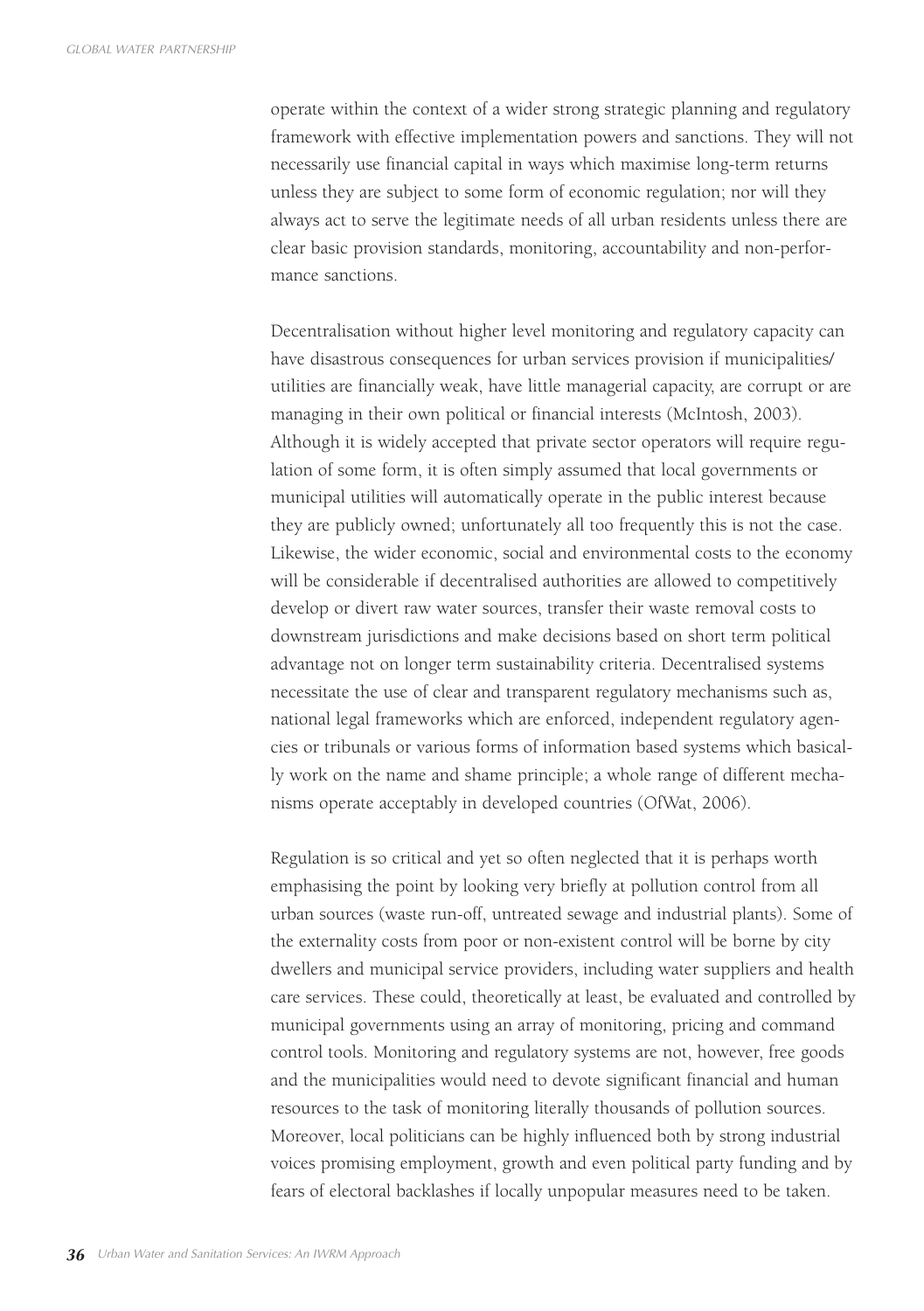Further, if municipalities themselves have responsibility for sewerage services, they are unlikely to effectively monitor and regulate themselves.

Therefore, even when the externality costs of pollution remain internal to the cities, there are arguments for involving a higher institutional tier to set effluent and waste disposal standards, impose pollution charging, provide specialist monitoring skills and impose sanctions for non-compliance with standards, at least where the largest and most damaging pollution sources are concerned. This argument applies even more forcefully where municipally owned facilities are polluters, including sewerage and sewage treatment, or where municipal failures are the root cause of the pollution problems, as is apparently the case in New Delhi (Venkatesan, 2006). It clearly also applies where, as is commonly the case, pollution costs are transferred to downstream (or coastal water) users; no city government is going to willingly spend its resources to benefit electorates in other jurisdictions. Clearly, simply transferring pollution control responsibilities to another tier of government, river basin or other agency will not automatically solve the problems. Not only would any regulator need to have clear powers and enforcement capabilities, be appropriately funded and staffed but it would require clear political (and moral) authority to withstand pressures from short term sectoral interests.

## **7. INSTITUTIONS FOR CO-OPERATION AND COORDINATION**

n the previous section there has already been some discussion of institutions for co-operation and coordination in the sense that strategic frameworks and systems to regulate economic and environmental performance can and do promote coordination. The focus though was largely on single service performance. Such performance improvements are an important component in the IWRM process since, despite its name, IWRM is not just an integrative activity, it is about increasing efficiency, equity and sustainability. Integrating the operations of poorly functioning lower tier organisations is likely to add little of value in meeting IWRM objectives. However, there are, of course, critical aspects of IWRM which can only be addressed through institutions which have explicit remits to promote coordination and co-operation between sectoral actors and across jurisdictional boundaries. I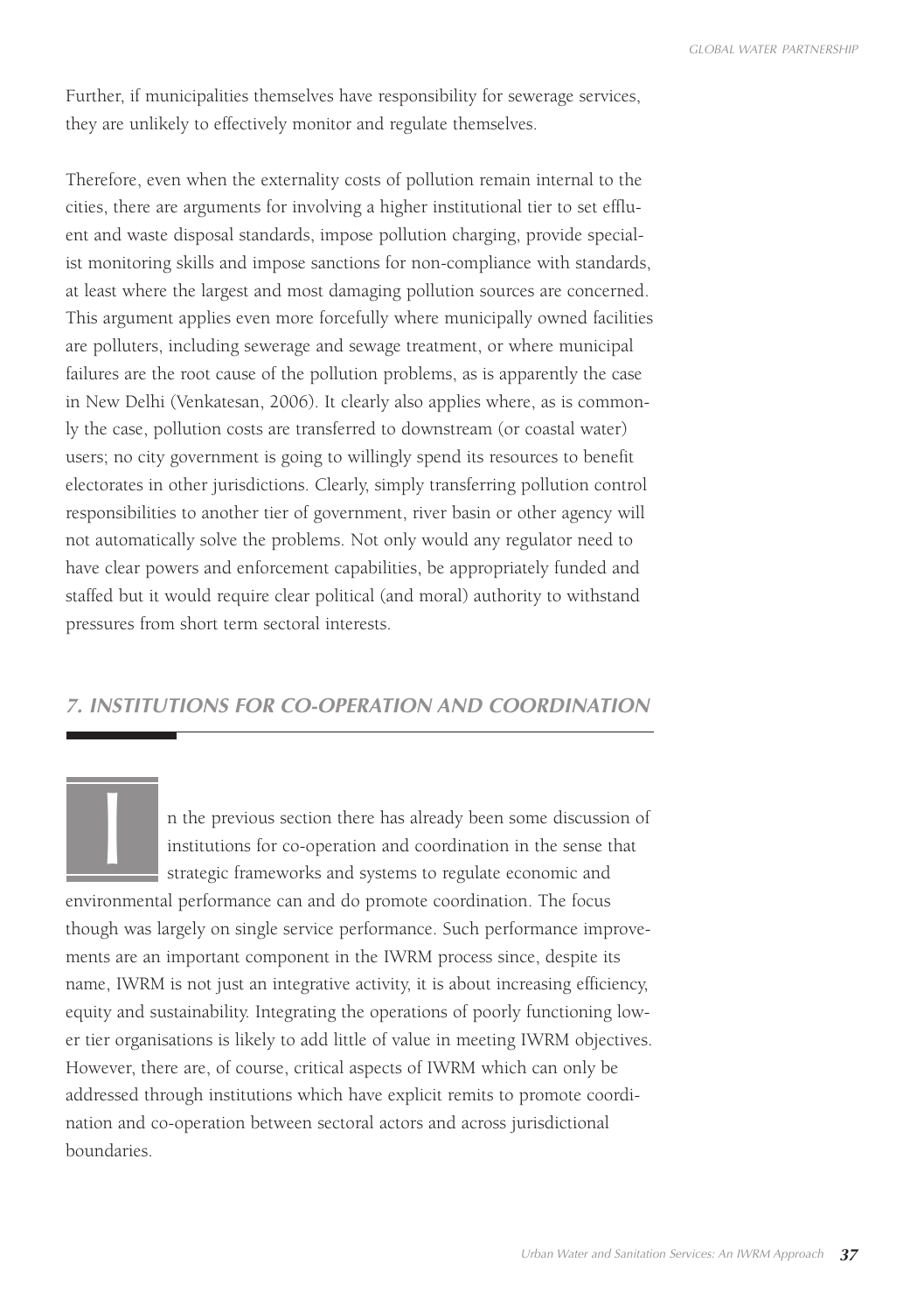This is not the place to rehearse all the coordination institutions that are of relevance to water resources in general. Rather consideration will, first, be given to the way different natural and human system interdependency relationships provide different coordination contexts for urban services management. Then second, there will be discussion of what institutions are available to promote cooperation and coordination between the service sectors and political jurisdictions across the metropolitan area and its rural environs.

It is frequently assumed that the most important interdependency linkages relevant for IWRM are those relating to water and associated land resources. In this case urban water services would be placed within the context of higher tier river basin organizations (RBOs) or catchment authorities, which would provide for or regulate urban needs in relation to resource capacity and competing uses. Clearly RBOs may play a vital role but they are not necessary in all countries nor are they sufficient to address the range of system interdependencies relevant to urban water management. In countries where RBOs do not exist the transactions costs involved in their creation might out weight the potential benefits. What matters is that there are institutional mechanisms to allocate scarce resources amongst competitors and to control externalities, not that these mechanisms are administered via a particular type of organisation. These mechanisms could operate through political choice processes at the national or regional scales or, indeed, where politically acceptable, through markets, using tradeable permits or pricing.

RBOs are not sufficient, first, because there are other natural system links which could be of equal importance to those in the water cycle and, second, because cities are vital components in those human systems which govern national social and economic development.

There are countries, the UK for example, where cities are placed in the context of an integrated pollution control (IPC) or an integrated environmental management system. The argument for IPC is based on the laws of thermodynamics, which dictate that matter is neither created nor destroyed. Waste products generated within the city and by the sectors that provide inputs into the city, have either to be reused or disposed of into one of four pollution receiving media – surface or ground water, air, land or the sea. In other words water pollution is seen as needing to be controlled as part of a much wider system to ensure that the least damaging environmental management options are employed. These options would include reducing waste generation, facilitating waste reuse and disposing of the residual waste to minimize environ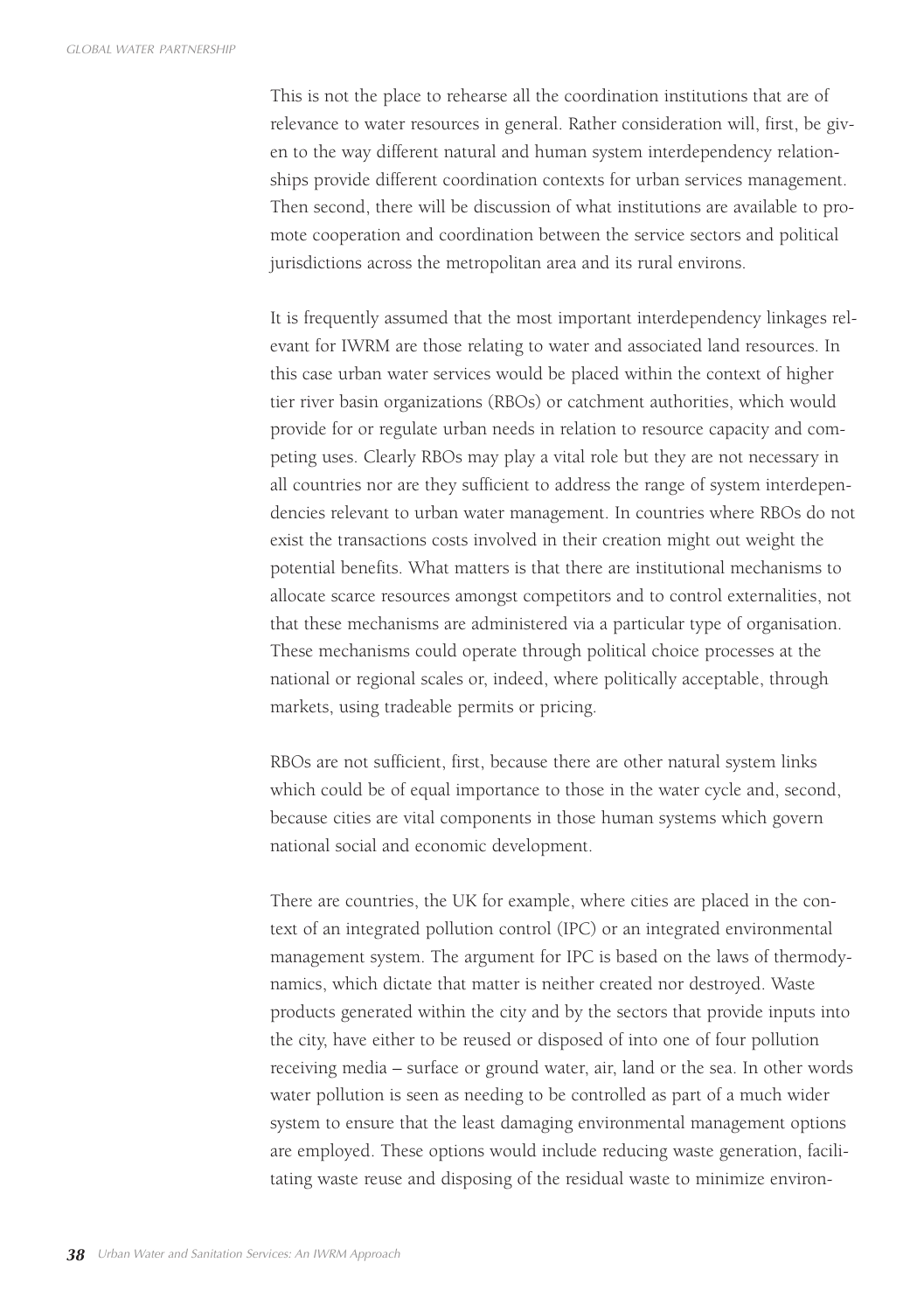mental, economic and human health costs. Given the fact that cities are typically responsible for a high proportion of the wastes generated in an economy, an IPC system may have advantages over RBOs which tend to focus on water pollution control post generation rather than considering environmental damage reduction more broadly.

It has already been said that major cities are critical growth engines for national economies, their development has, therefore to be coordinated with macro economic policies and social welfare priorities. It would be quite inappropriate, therefore, for water resource professionals or stakeholders in specific catchments to have a form of veto over water allocation or land use decisions which are important for the achievement of national development strategies. Moreover a successfully functioning city is also dependent on water use decisions throughout the area of its input footprint, which could extend over several river basin areas; once again it is unlikely that national or regional governments could afford to have these decisions made in ways which affected developmental opportunities in the urban area.

This all means that the WSSD's suggestion that IWRM plans adopt an integrated water basin approach will not be sufficient for large cities. As Jønch-Clausen (2004) makes clear, integrated water (or river) basin management and IWRM are different concepts and many "policy decisions affecting water management can be taken only at the national level, not the basin level".

Turning to the level of the city and neighbouring rural areas, it is inevitable that cooperation and co-ordination mechanisms will be needed to cope with the plethora of actors with interests in or influences on urban water services management. Typically, large metropolitan areas have far outgrown their original municipal boundaries and are characterized by fragmented jurisdictions most of which will have retained responsibility for some aspects of water service delivery. In some cities the water supply and sewerage functions may have gone to a larger utility but this is less common for environmental sanitation, defined broadly, drainage and the key areas of development planning and control. Within each local authority area urban services relevant to water will be delivered by several agencies/departments, some possibly with reporting lines to higher tier governmental bodies. Still more governmental actors are involved at the rural-urban interface and then there are all the spatial, social and economic interest groups competing over municipal resources and developmental opportunities and seeking protection from the development costs. In such situations no one can pretend that it is easy either to achieve signifi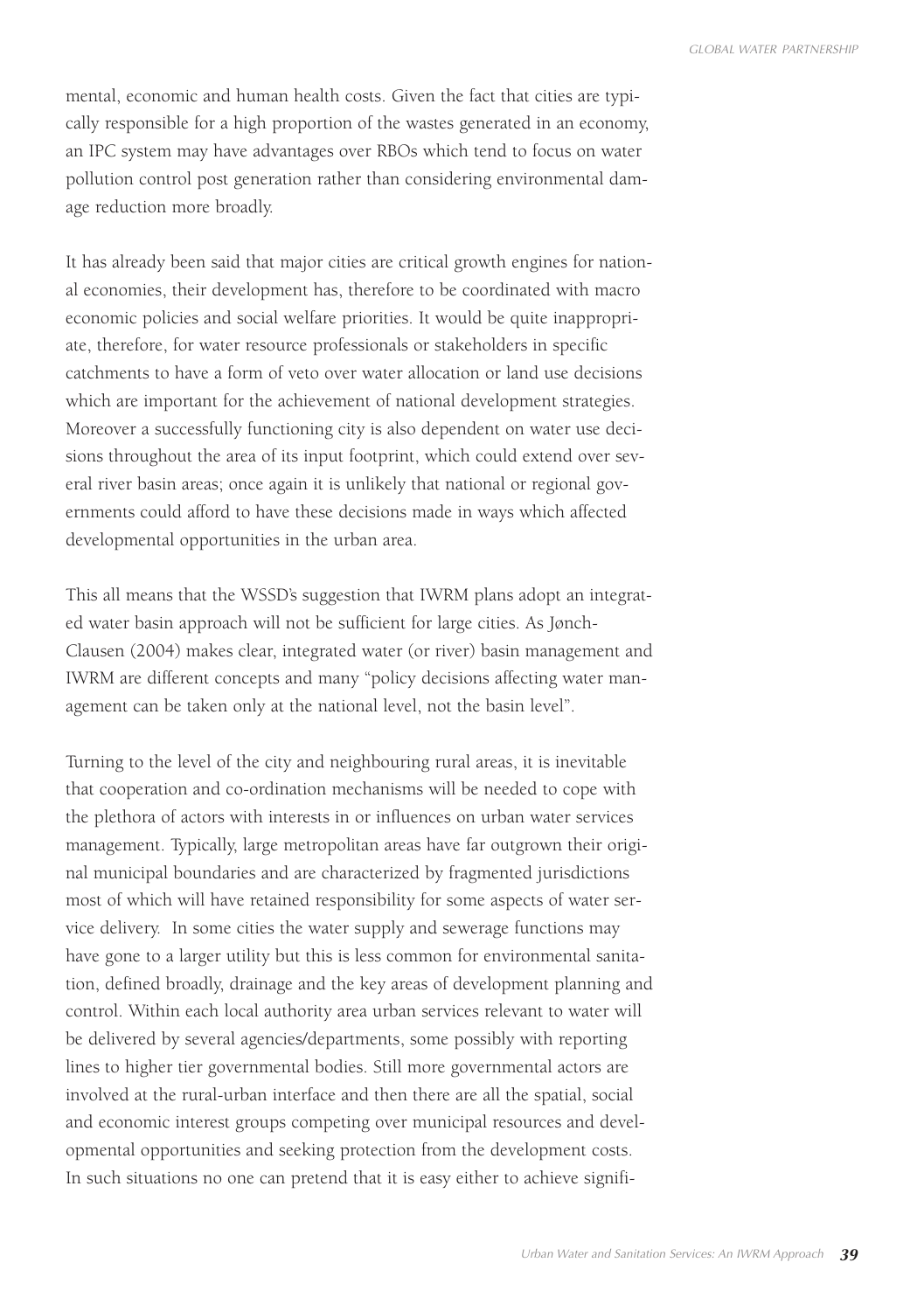cant levels of co-ordination – complete co-ordination is impossible – or to get actors to behave cooperatively. Moreover, it is clear that the capacity to cooperate and the perceived need to cooperate will vary greatly between different actor groups. Rural local governments or community organisations may, for instance, have little capacity or power to 'force' their more powerful urban neighbours to cooperate over measures to reduce the impact of urban growth on agricultural livelihoods, see later the Chennai case in Box 6 (page 49).

It is sometimes argued that the IWRM approaches will produce win-win solutions making it in everyone's interest to co-operate. This argument may well hold over the long term if more sustainable resource usage and improved socio-economic conditions are demonstrably the result of IWRM activities and there are some cases where short term win-win gains may be achievable. For example, planned reuse of urban wastewater for peri-urban irrigation, with the implementation of locally appropriate and sustainable health risk reduction measures, can produce benefits both for the city and for agricultural communities. The former gains from having vegetable supplies with a lower health risk from microbial contamination and lower health care costs, while the latter benefit from a nutrient rich and reliable water supply which enhances yields and income levels (IWMI, 2006). However, most resource reallocations or curbs on freedoms of action will create immediate winners and losers, which given the typically short political horizons, makes it less likely that cooperation will occur naturally without incentives, enforceable regulation or crisis conditions.

At present there appears to be limited evidence in an urban water context on which organisational structures are most likely to further IWRM co-ordination objectives. Indeed it seems likely that there is no one urban model which has wide applicability. Some relevant experiences can, however, be found in the public administration and urban planning literatures. There has been a debate for at least 40 years over whether the coordinated delivery of all municipal infrastructure services necessitates local government reform and the creation of a unitary authority covering the whole of the built up area and responsible for planning, infrastructure, waste disposal, education, health and so forth. Some evidence from OECD reports does suggest that well managed, unified government, with clear strategies, has an impact on the social and economic development of cities and importantly gives local government more fiscal weight to attract investment (Davies, 2004) but the key words here are well managed.

However, local government reforms may not be politically feasible. Some, indeed, would argue that they are not desirable on transactions costs grounds;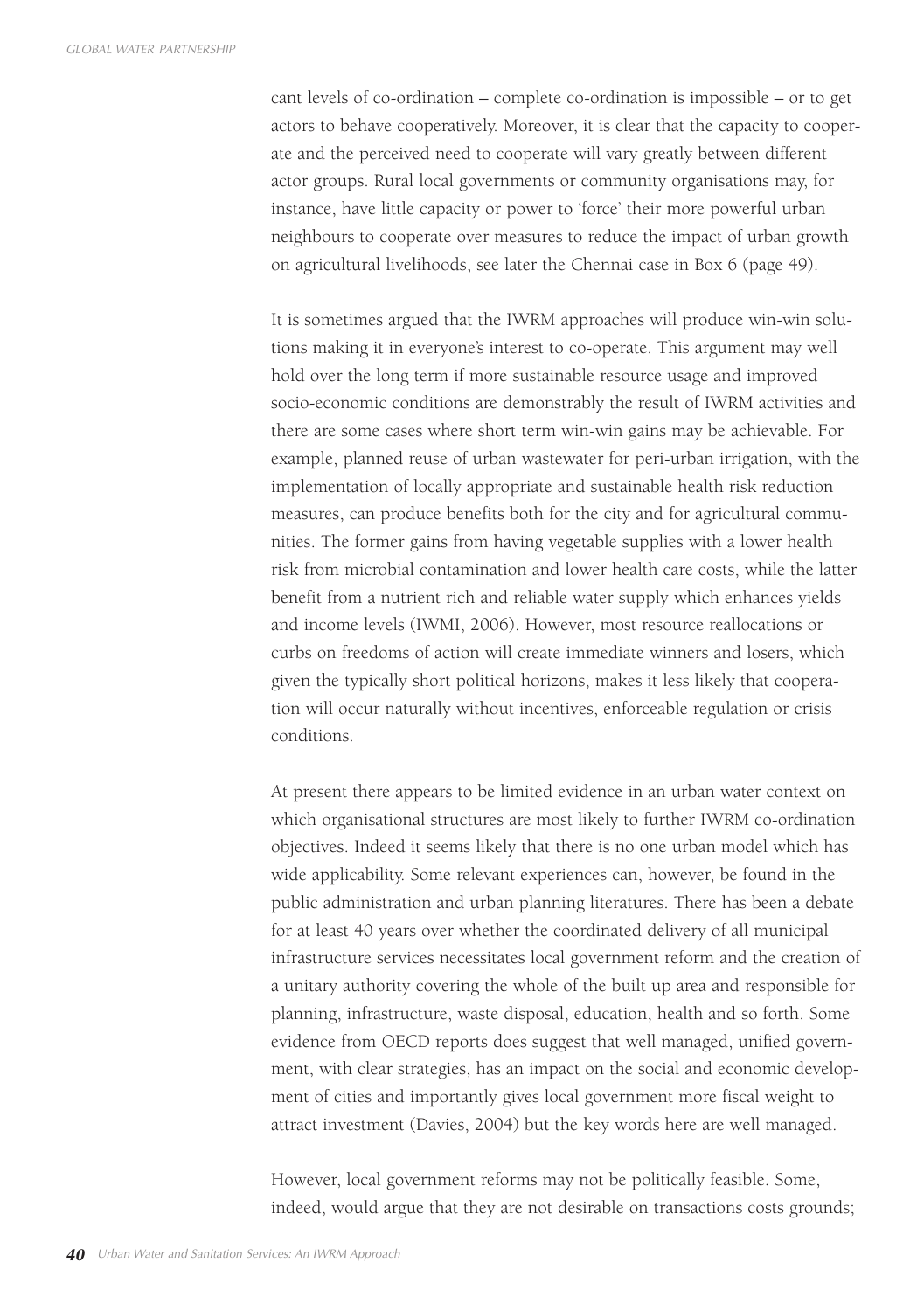for example, Bardach (1998) says "if there is one proposition on which consensus among students of public administration is firm and widespread, it is that reorganization normally produces little of value at a very high cost in time, energy and personal anxiety" (p.16). Others also oppose reorganisation but on public choice and local democracy grounds. Furthermore, it is well recognised that simply putting different professional or spatial political interest groups under one structure cannot guarantee they act cooperatively; power relations within the organisation can bias practice and funding, and decision making can become non-transparent with negotiations over priorities and appropriate actions hidden from public scrutiny. In addition the unitary approach would not address the rural-urban interface problem and would need constant re-adjustments to take account of rapid urban growth.

To cope with these last issues it has been suggested that a strategic planning structure should be created at city region level. This could take a statutory form with representatives of all the relevant municipalities forming a council/ commission; it could be a professionally led specialist development agency with strategic planning and co-ordination functions (Davies, 2004) or it could be a non-statutory governance structure bringing together the public, private, community and voluntary sectors. There are examples of the latter being established by national governments; for example, the Local Strategic Partnerships in the UK are an attempt to improve the quality of public services and the development prospects in lagging urban regions (ODPM, 2005). In other cases such partnerships have arisen spontaneously, usually in response to crisis.

Coordination structures may be resisted by politicians and professionals alike (it is time consuming and reduces discretion) until the problems resulting from the lack of cooperation reach crisis proportions. Miranda and Hordijk (1998) cite one such example from San Marcos-Cajamarca in the Northern Andes of Peru. The area was hard hit by a cholera epidemic in 1993 and this prompted the provincial government and seven district municipalities, along with other private and public organisations to join forces in an effort to improve sanitary infrastructure. Their efforts to bring together funds, coordinate investments and other interventions (such as health education and awareness raising) were so successful that the group (CINDESAM) continued to work together on a wider programme including land and solid waste management. One of the key lessons from the group's success was that it concentrated on actions where consensus on the issues could be quickly reached, so not allowing conflicting opinions and interests to halt the co-ordination process.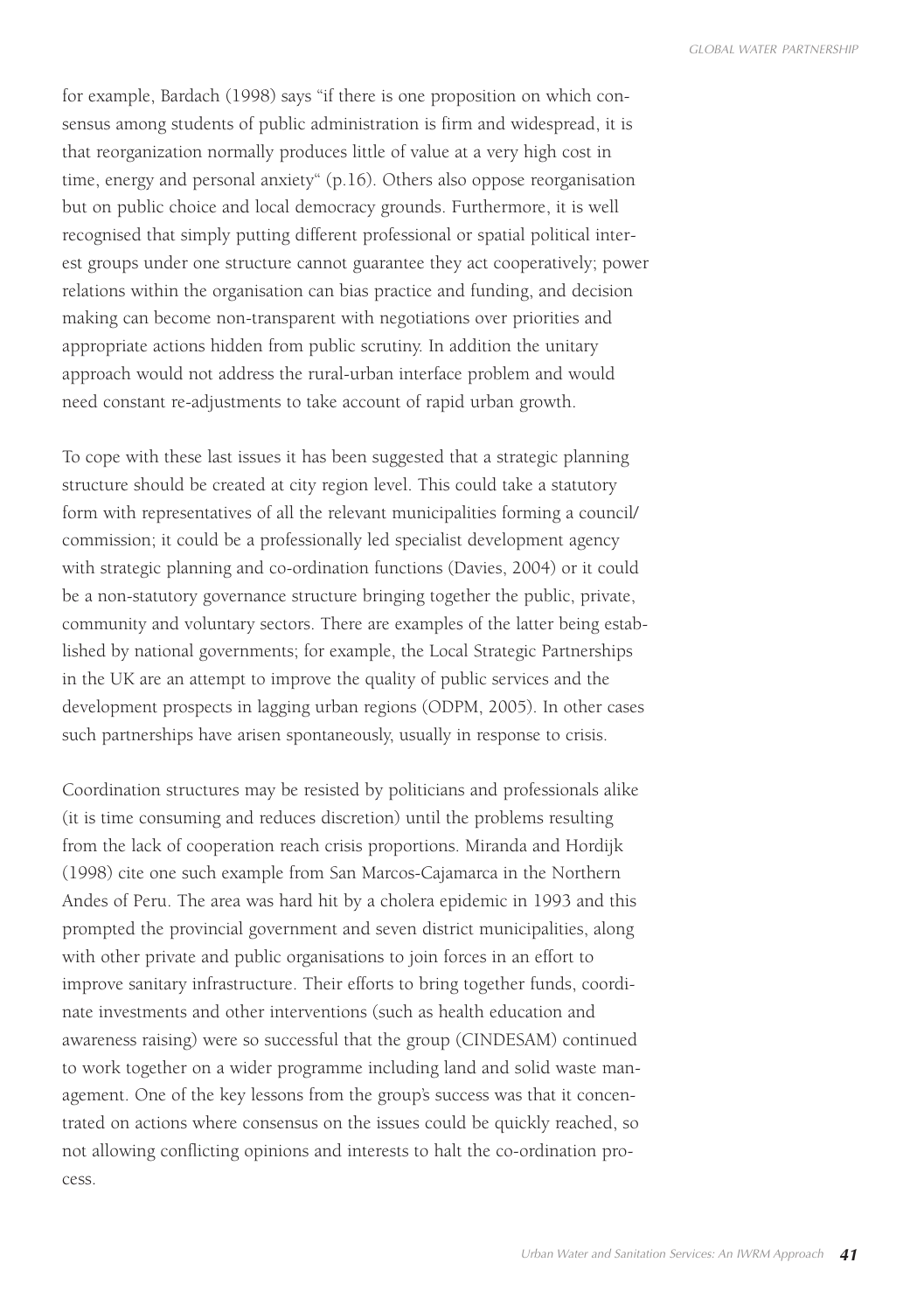However, whatever organisational arrangements are in place there will still be the need to encourage cooperative behaviour (or at least behaviour informed by information about decision impacts) within and between agencies/political bodies. There are several non-structural mechanisms which aim to do this, including:

- enshrining cooperative action in statutes (for example, requiring developers and local authorities to consult and work with the water/environmental sectors to create low input and environmentally sustainable developments);
- requirements that all public or private investments that affect the water cycle are subject to cba and environmental impact assessment;
- the need to obtain development or environmental consents before land conversion or water relevant investments take place;
- the implementation of hypothecated development or pollution levies on both public and private entities to fund infrastructure, risk reduction measures or compensation for those adversely affected;
- direct incentives and performance related "awards" for cooperation (Davies, 2004);
- creating and rewarding teams from different agencies to exploit complementarities and find new ways of working (Bardach, 1998);
- building an interagency data base or other mechanisms to improve information flows.

It is acknowledged that there are jurisdictions where any such measures would be simply ignored or circumvented or where there is simply not the human capacity to make the use of such tools a feasible option.

Although there are cases where cooperative action occurred without the development of some form of strategic planning process (the San Marcos-Cajamarca example is one such case) there are reasons to believe that attempts to promote cooperation work best when they operate within a strategic context with a clear vision of what the goals and objectives are. Such a strategic planning process would not seek to produce a fixed urban master plan (there are too many of these sitting on shelves long overtaken by development) but would be an ongoing and iterative process to capture changes in needs, technologies and capacities. In many countries the planning process would need to be participatory and transparent to create allegiance to the goals and accountability for progress towards achievement. It is evident that the process is often a very difficult one, particularly so when cities have very diverse social compositions and have a multiplicity of municipal governments with big differences between them in their competence, capacity and revenue bases.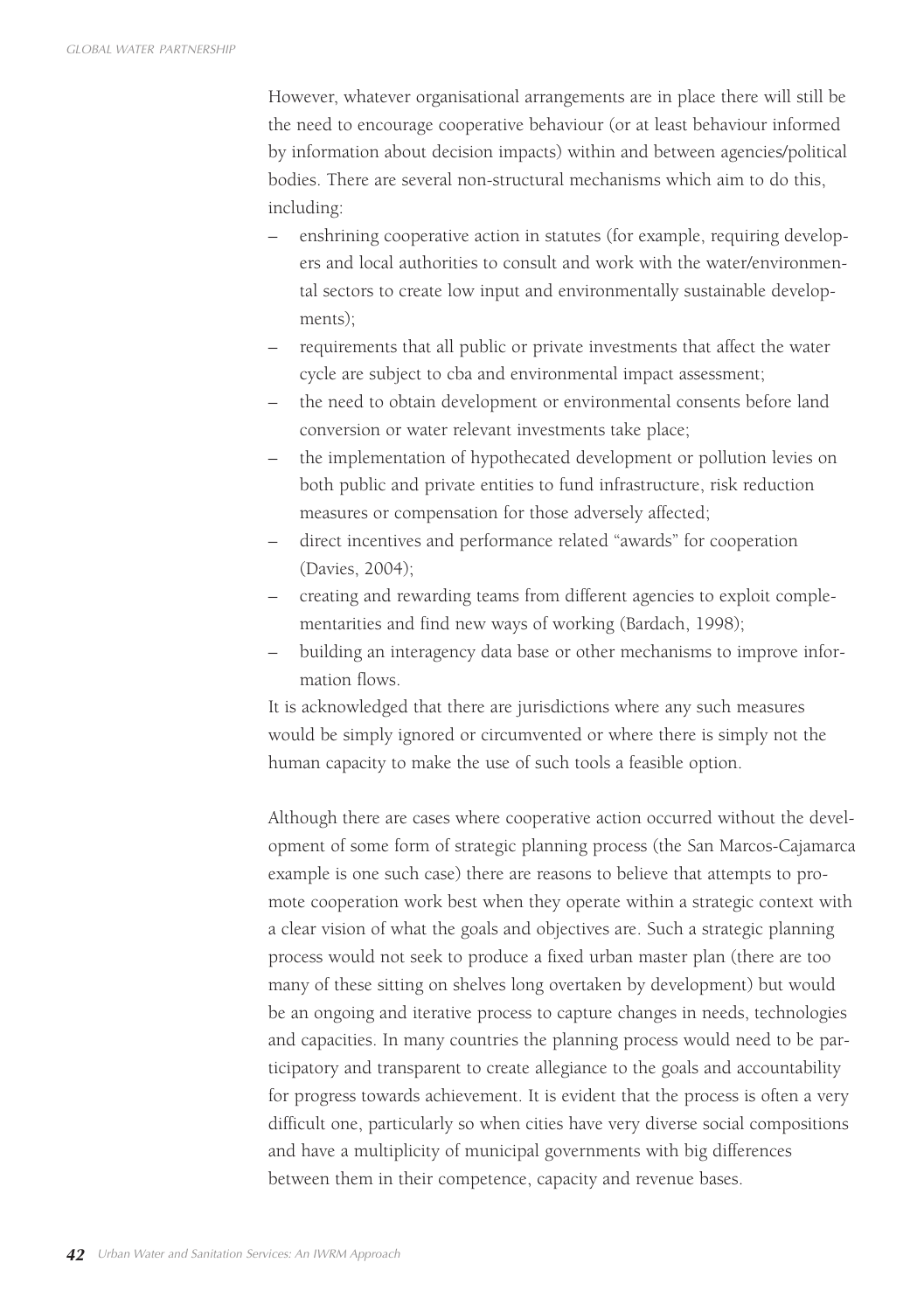learly IWRM tools would include those discussed above which relate to integration and co-ordination. In this section the focus will be on two issues – the instrument mix (often called the policy mix) needed to achieve specific public objectives and the importance of implementation practice in determining whether such tools are employed in ways which allow these public policy goals to be met and are IWRM compatible. It is not the intention here to dwell on the details of specific policy tools, most of which have been extensively covered in the literature, including the GWP's ToolBox. C

The tools or policy instruments available to different levels of government or governance vary but the relationships between tools and institutional scale are not simple and straightforward, in part because there is not a single water product or service which the tools could be employed to provide, nor one single objective to be achieved by their use. Moreover, the available tools will vary between countries, depending, for example, on hydrological conditions, constitutional arrangements, cultural norms and human capital endowments. In addition the tools notionally available may not be implementable in practice or will have limited effectiveness if not supported by decisions and implementation practices elsewhere in the system.

Even if we take a single service, urban water supply, and a highly simplified view of managerial goals, a large number of potential tools emerge although the list is by no means complete (Figure 3). As UN Habitat (2003) points out in the discussion on DSM as part of an IWRM approach, "demand side strategies should be able to accommodate multiple goals, and that – as with other aspects of IWRM – the relative importance of these goals need to be location specific" (p.198). Both DSM and IWRM should indeed be able to serve multiple goals. But multi-objective development planning is a complex undertaking; having too many, not necessarily compatible, goals can simply stop any real action and to make progress it may be necessary to simplify and prioritize goals over different time frames. Furthermore, to cope with the different objectives it is necessary to develop tool packages, which typically will involve concerted actions from different institutional levels and by several non-water actors.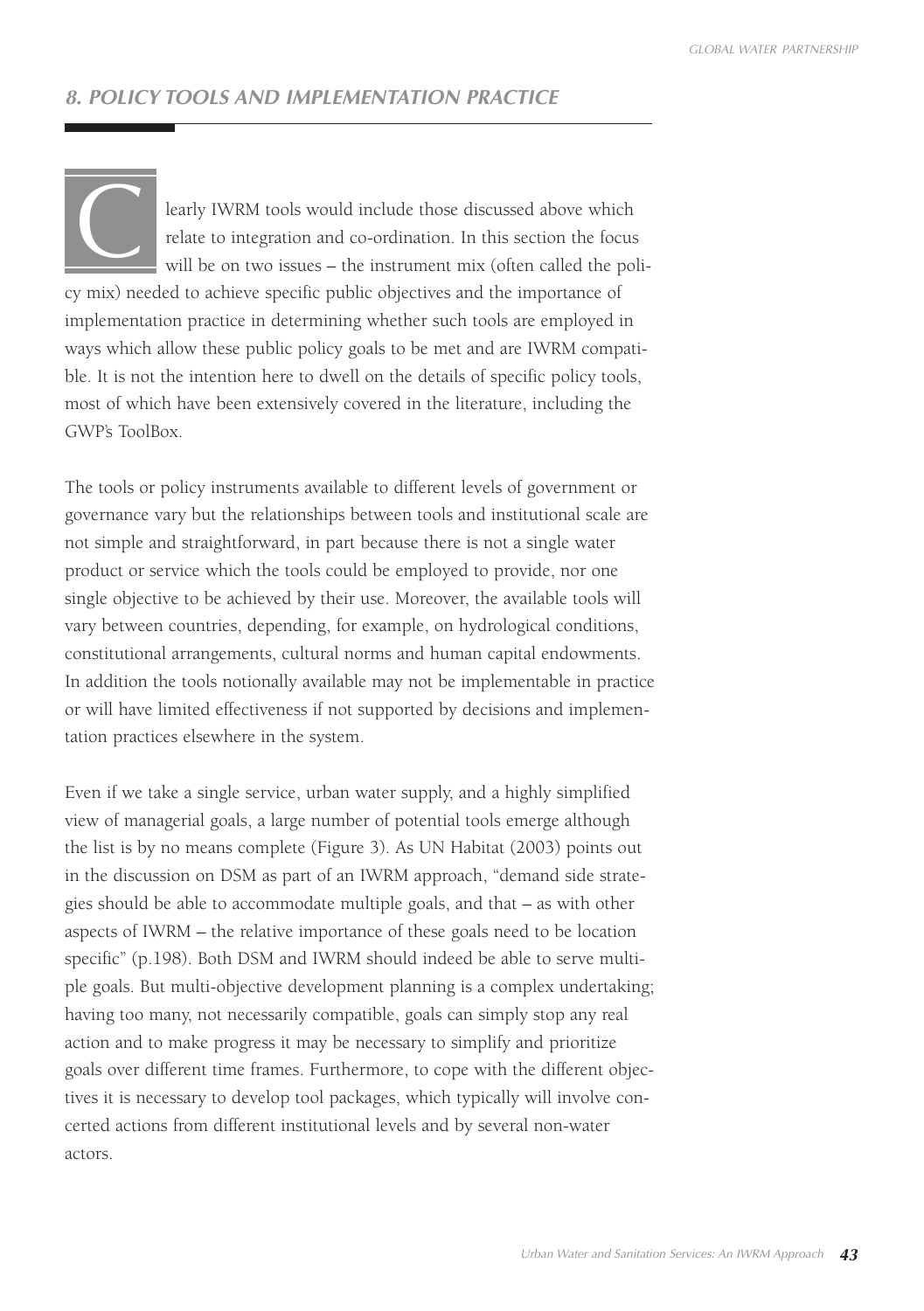| Level                             | Goal                                                       | Tools                                                      |
|-----------------------------------|------------------------------------------------------------|------------------------------------------------------------|
| Household/ Community              | <b>Conservation Supplies</b>                               | In factory/ in house recycling                             |
|                                   |                                                            | Rain Water Harvesting                                      |
|                                   |                                                            | Water efficient Consumer Durables                          |
|                                   | Provide Basic Needs                                        | Small scale community networks                             |
|                                   |                                                            | Authorised Private vendors                                 |
| Municipality/ City Utility        | Conserve Supplies and/ or<br>Reallocate Supplies           | Leakage Control and Network<br>Maintenance                 |
|                                   |                                                            | Planned Reuse at Urban Scale                               |
|                                   |                                                            | Dual Supplies                                              |
|                                   |                                                            | Cost-based tariffs and metering                            |
|                                   |                                                            | Retrofit water using equipment                             |
|                                   | Health Improvement and Basic<br><b>Needs</b>               | <b>Targeted subsidies</b>                                  |
|                                   |                                                            | Education on Water Hygiene                                 |
|                                   |                                                            | Facilitating community level                               |
|                                   |                                                            | provision                                                  |
|                                   |                                                            | Removing land tenure restrictions on                       |
|                                   |                                                            | provision                                                  |
|                                   |                                                            | Prevention of waste infiltration into                      |
|                                   |                                                            | supply<br>Cost-based tariffs                               |
|                                   | Increasing Investment                                      | Improved Revenue Collection                                |
|                                   |                                                            | Improved operating Efficiency                              |
|                                   |                                                            | Curbing illegal connection                                 |
|                                   | Source Protection or Supply Quality                        | Ground Water Abstraction controls                          |
|                                   | Protection                                                 | Leakage Control-curb infiltration                          |
|                                   |                                                            | Land Zoning                                                |
|                                   |                                                            | Industrial/ Domestic waste Pollution                       |
|                                   |                                                            | Controls                                                   |
| Basin                             | Supply Enhancement                                         | Purchase upstream water or waste                           |
|                                   |                                                            | disposal rights                                            |
|                                   |                                                            | Buy catchment Protection services                          |
|                                   | Supply Enhancement and Supply<br><b>Quality Protection</b> | Authorise Physical Enhancement<br>Schemes (dams, recharge) |
|                                   |                                                            | Regulate Catchment Land use                                |
|                                   |                                                            | Regulate waste and storm water<br>discharges               |
|                                   |                                                            | Implement Pollution taxes                                  |
|                                   | Reallocate Supplies                                        | Regulation abstraction                                     |
|                                   |                                                            | Institute abstraction pricing                              |
|                                   |                                                            | Introduce water trading                                    |
|                                   |                                                            | Introduce consultation/ conflict                           |
|                                   |                                                            | resolution                                                 |
| Sub-National/ Regional Government | Enhance Municipality/ Utility<br>Performance               | Monitoring, Benchmarking and                               |
|                                   |                                                            | Publicity                                                  |
|                                   |                                                            | Facilitate skills/ human capacity<br>improvements          |
|                                   |                                                            | Provide public loan facilities                             |
|                                   |                                                            | Consultation/ Conflict Resolution re                       |
|                                   |                                                            | land use priorities                                        |
|                                   |                                                            |                                                            |
|                                   |                                                            |                                                            |
| National Government               | <b>Goal Prioritisation</b>                                 | Establish policy principles for land                       |
|                                   |                                                            | and water allocation                                       |
|                                   |                                                            | Establish regulatory frameworks                            |
|                                   |                                                            | Monitor sub-national/ basin level                          |
|                                   |                                                            | agencies                                                   |

*Figure 3: Urban Water Supplies: Institutional Level, Goals and Tools*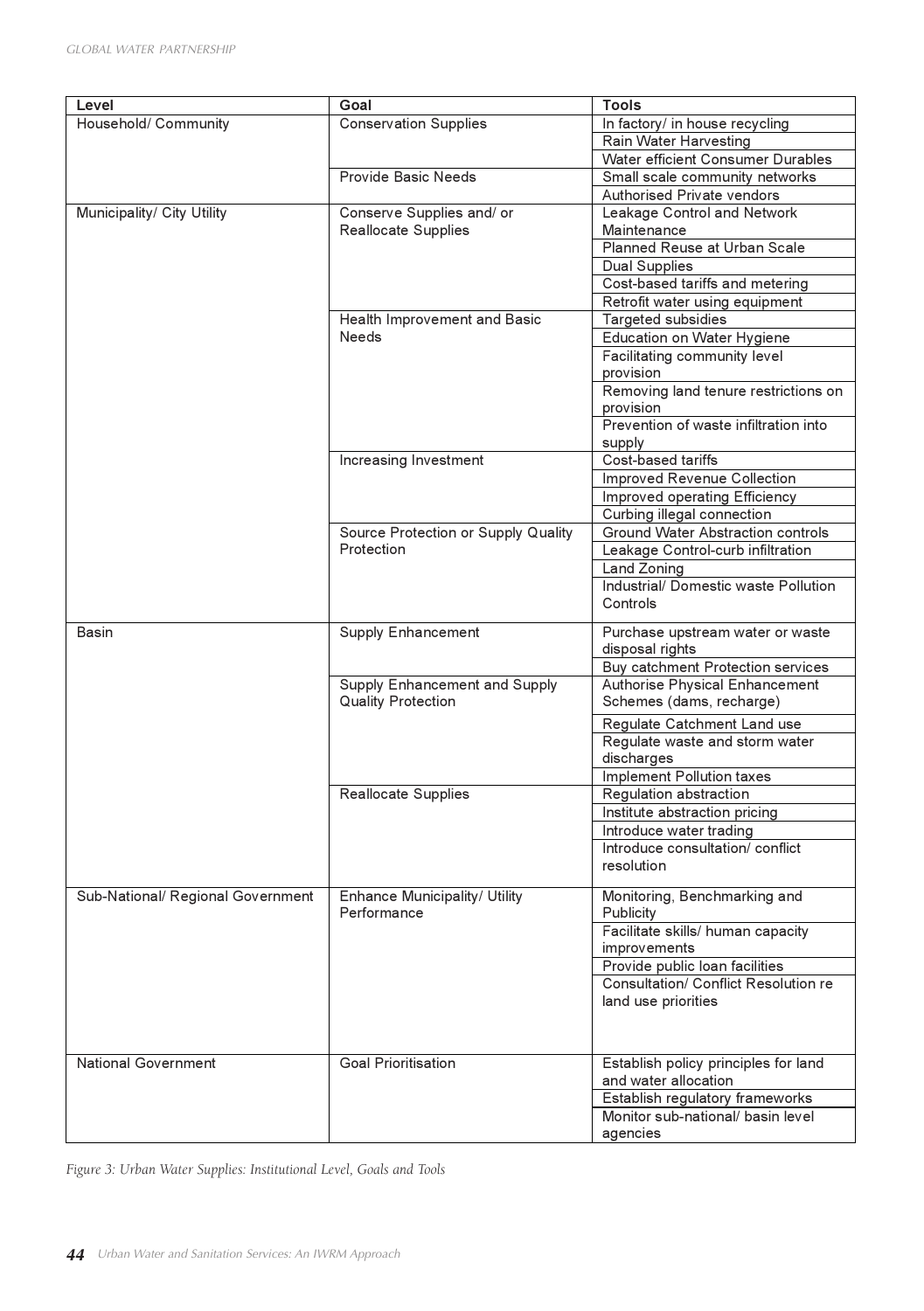Just to take one simple example with only two objectives, governments may look to urban utilities to both improve their operating efficiency and meet the needs of the currently unserved, largely poor, urban populations. It has frequently been assumed that increased cost-reflective tariffs and greater utility productivity will increase capital flows and available water supplies and so allow service extension. This assumption may be correct but there are other feasible scenarios:

- A municipality may simply employ the additional revenue to fund high profile, politically advantageous projects which have nothing to do with the needs of the poor.
- National governments may see the improved financial health of the utility as an opportunity to reduce its grant aid for investments.
- Utilities (public and private) will still have no incentives to extend their networks if the costs involved exceed the prices the poor are willing and able to pay.
- Suppliers may be prohibited by law from extending services to unauthorised squatter settlements.

If governments place a high priority on serving the urban poor then they will have to take other actions, such as requiring the separation of the water budget from general municipal funds; providing targeted subsidies to allow the utility to serve poor customers as is done in Chile – see Box 5 (Peña et al., 2004); providing direct social welfare payments to allow the poor to better pay for service provision (World Bank, 2005); requiring utilities under contract or regulatory controls to extend coverage and cross-subsidise services for the poor; and changing the legal status of unauthorised settlements.

#### Box 5: Full cost Pricing and Targeted Subsidies – the Chilean Case

The Chilean experience of urban water supply and sanitation is an interesting one in many respects. First, it has not followed the trend of decentralisation to municipalities; second it has developed a competent national economic and environmental regulatory system; third it has increasingly involved the private sector and fourth it has instigated a full cost recovery policy with targeted subsides. It also clearly illustrates the importance of macro-economic policies, apparently unrelated to water, in influencing the institutional arrangements, management tools and performance of the sector.

A National Water Supply and Sewerage Service (SENDOS) was created in 1977 with responsibilities both for the operation and maintenance of urban water ser-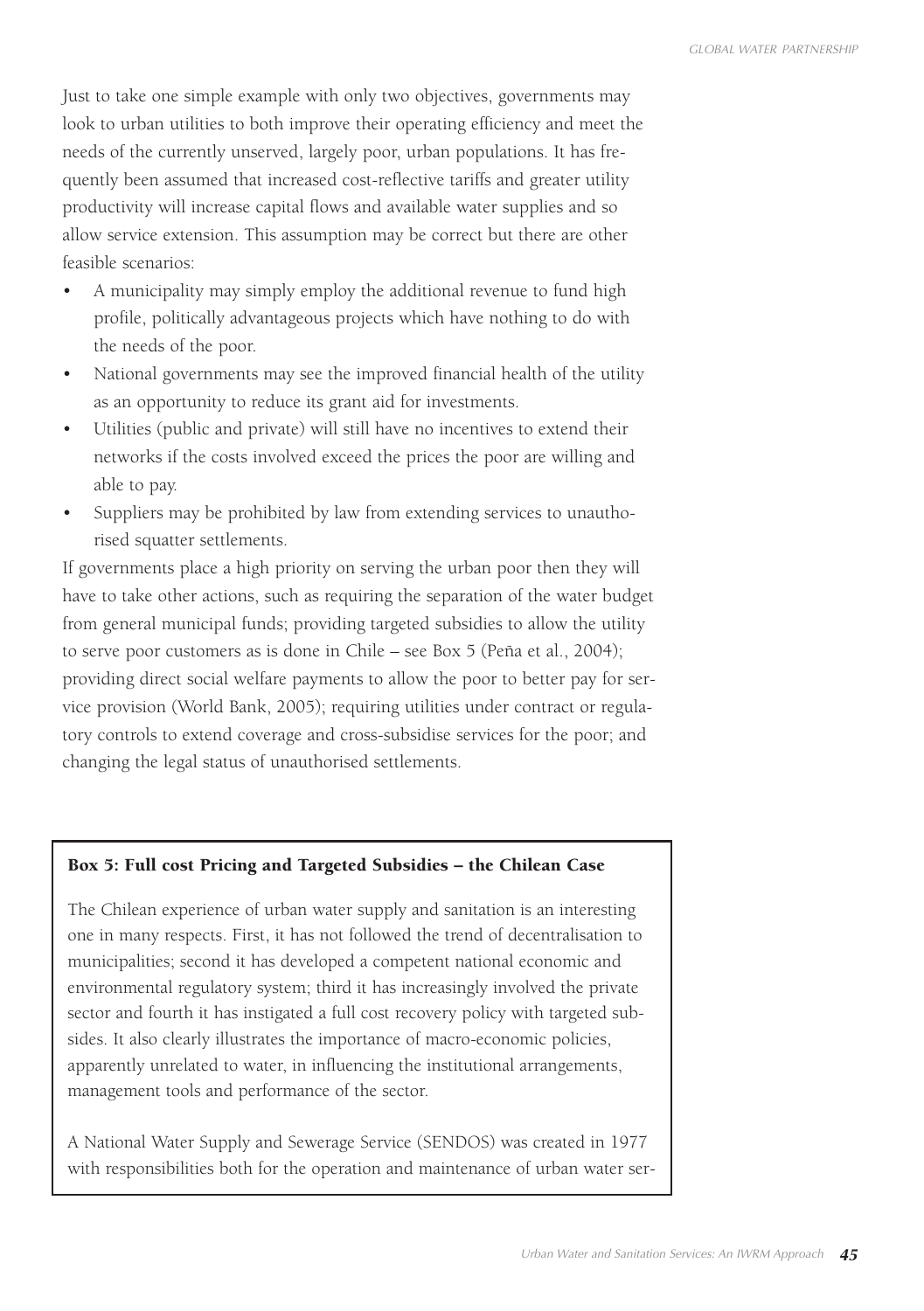vices and for the regulation of existing public operating companies. Under SENDOS tariff policies were gradually reformed to achieve operating and investment cost self-financing and the elimination of cross-subsidies between consumer groups and regions. Towards the end of this reform process in 1989 targeted subsides were first introduced. In 1990 SENDOS was superseded by the Superintendency of Water and Sanitation (SISS) and operating functions were separated from monitoring and regulation. SISS was responsible for regulation, while largely public companies were the service providers. Regulation through a 'model' company approach used a form of comparative competition to enhance company performance. Major improvements were made to service coverage but sewage treatment was limited so causing health and environmental problems. The policy decision to introduce widespread treatment added markedly to the capital needs of the sector (some \$2 billion) and was the main reason for privatising the public companies from 1998 (over 77% of the urban areas are now covered by private companies). However, privatisation has occurred within the context of a well established regulatory system and was accompanied by legislation strengthening consumer rights.

Although the public acceptance of full cost pricing was due to a number of factors, including the buoyancy of the national economy, undoubtedly the existence of the targeted subsidy programme played a role. Expenditure on basic services represents a significant proportion of household expenditure for the lowest income groups and cost-based pricing involves a regressive redistribution of real income unless the poorest are helped. Subsidies from the state go through a municipally run system which identifies the lowest income groups and partially pays their monthly water and sanitation bills, partial payment helps avoid wasteful usage behaviour. Inevitably, to achieve the welfare objectives, the level of national government contributions has had to keep pace with cost-based price rises; both the number of people subsidised and the average value of each payment has increased significantly over time. A key issue for any targeted scheme is to ensure that the subsidies actually reach the poorest groups; this appears to broadly be the case, with, in 1998, 60% of total expenditure going to the two lowest income groups.

*Source: Peña, Lurashi and Vanenzuela, 2004-5*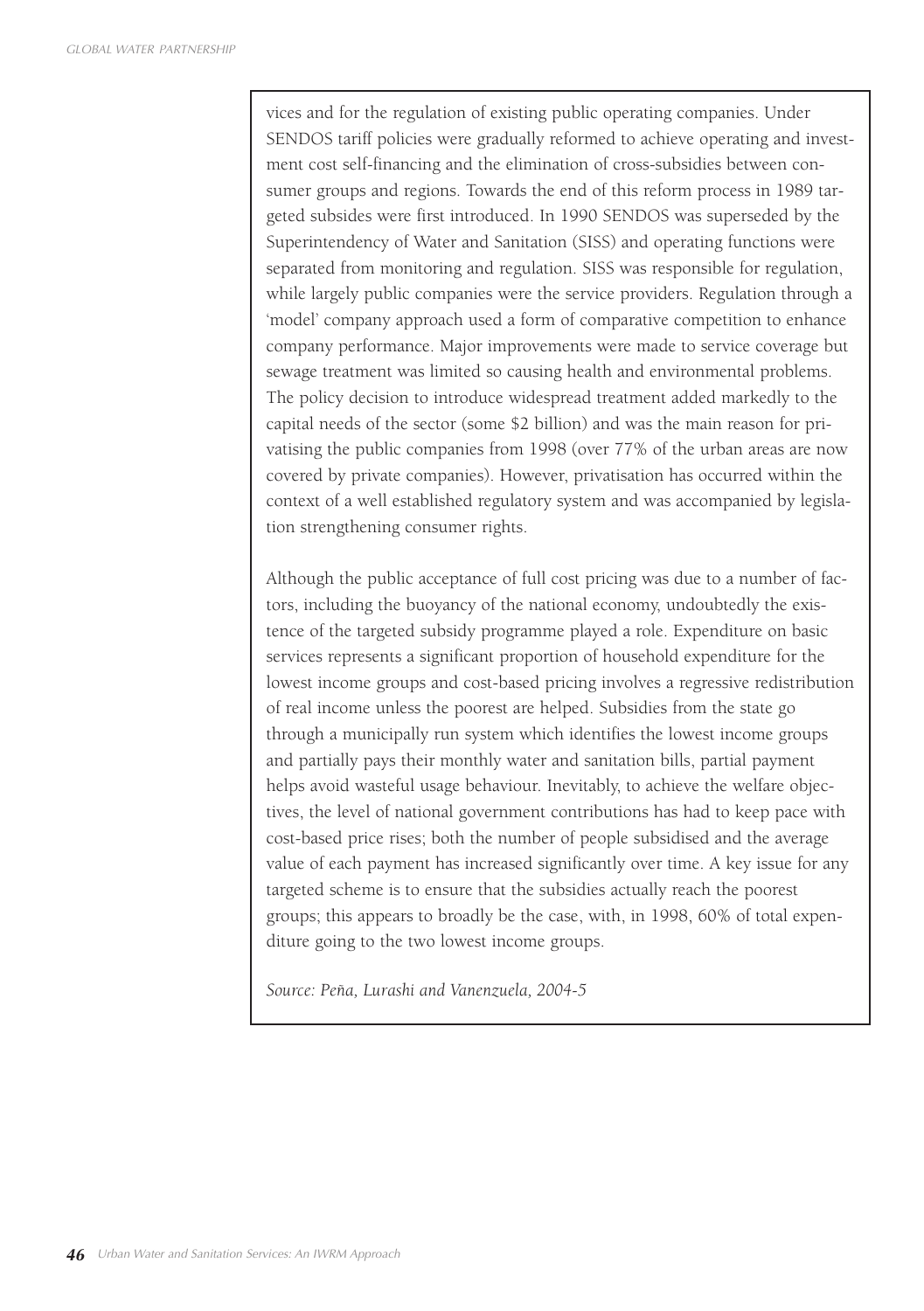Similarly if we look at urban sanitation, a policy mix will be required to help meet the Millenium Development Goals which will need to involve actors at all levels of governance. The Task Force on Water and Sanitation 2005 (Table 4.6) suggests five possible policy and planning options – land tenure reform; social marketing and education; partnerships with civic organisations; regulatory reform (largely to remove overly stringent technical standards) and innovative technologies. Of these only partnerships are clearly a local government matter, working alongside NGOs or community groups. Social marketing and education campaigns to generate demand and influence decisions at the household or community levels may, be best coordinated through higher level institutions. Land and regulatory reforms must be national or regional government concerns, while the sponsorship of research in innovative technologies and technology transfer is also likely to best occur at the national government level, with international cooperation. The point is that the policy objectives are only likely to be met if there is a clear strategic approach with policy packages developed and implemented in concert.

A critical component of any policy mix package must be measures to address the question of capital availability, including appropriate financial tools and cost sharing. Although in the sanitation case the internal (private) – external (public) model employed in the OPP (Box 3) provides one solution to financial burden sharing within the city, it does not meet the financial challenges of providing for pollution control outside the sewered area. This is clear in Karachi where the Orangi systems along with most other sewerage networks discharge untreated wastes into the natural drainage channels of the city and thus to the sea, with all the concomitant health and economic losses (Channa and Moora, 2004). In most now developed countries water supply, bulk sewerage and sewage treatment were seen as public goods heavily subsidised from general taxation; only relatively recently have moves been made to recover all or a significant proportion of the costs involved from individual households. In other words the financial tools employed and the distribution of costs has shifted over time in part in response to shifts in the willingness and ability of individuals to pay for the services. Such a staged approach may have relevance for developing countries today as can be seen from the Chilean case study. While recognising the acute capital constraints faced by national governments, national government funding will be vital to the achievement of the MDGs in most developing countries. Ideally national contributions should be targeted at the poor and/or to parts of the water service which have clear public good elements, such as pollution control, health education or catchment management.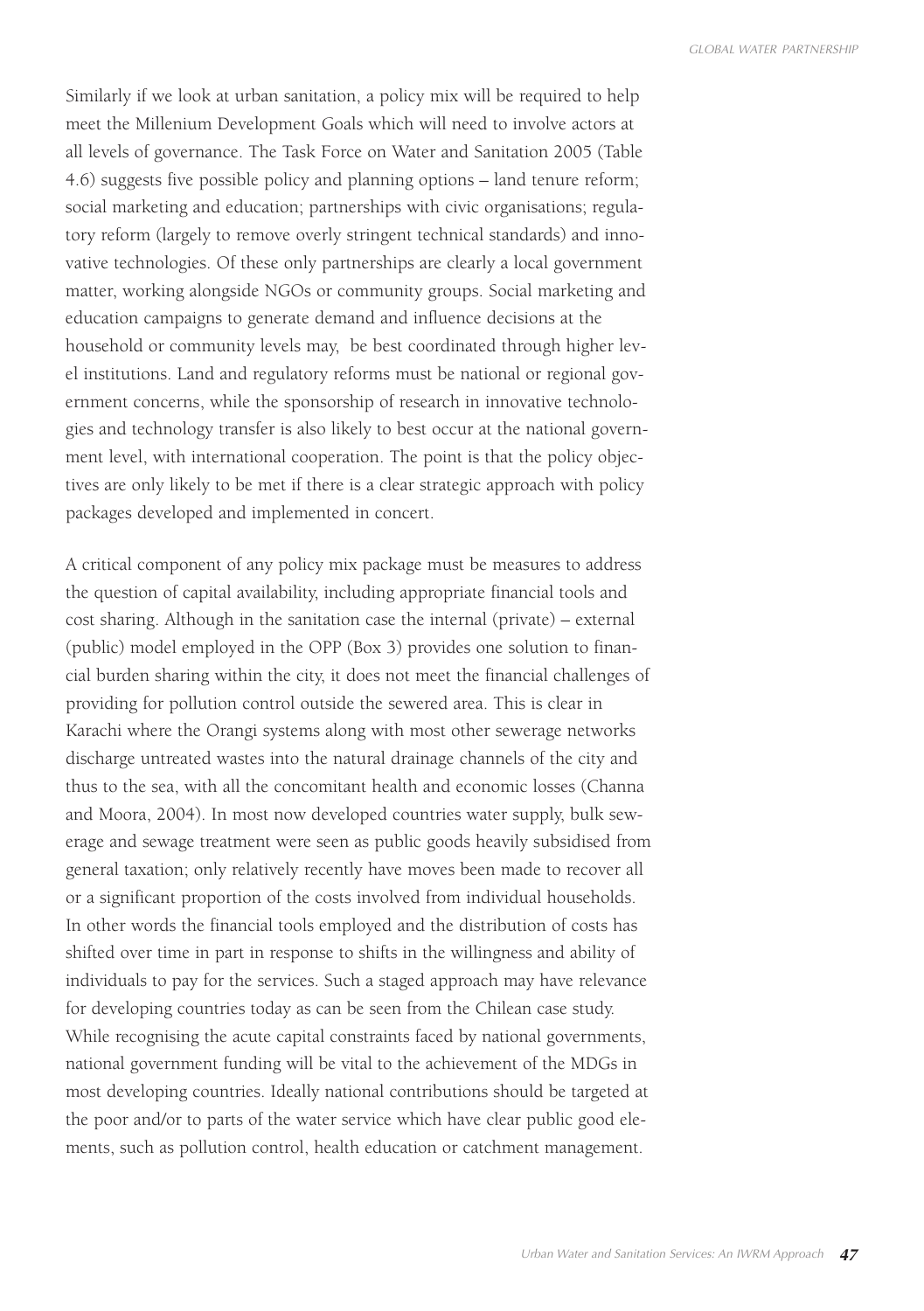Turning now to implementation practices and IWRM objectives, it is clear that there are relatively few urban water management tools which are automatically compatible with the objectives of IWRM; indeed these objectives (efficiency, equity and environmental sustainability) aren't unequivocally compatible with each other. The fact that a service provider is employing a tool listed in the ToolBox or manuals on DSM techniques does not mean they are adopting an IWRM process. One example has already been mentioned during discussion of the tool packages required to make efficient charging and operating practices compatible with equity and service provision to the poor. It demonstrates that demand management tools, which can play a crucial role in implementing IWRM approaches, need not be employed in ways which are compatible with overall IWRM objectives. One of the difficulties with DSM tools which employ the logic of economic markets is that their blunt use can lead to the neglect of both social equity and environmental sustainability, unless measures are taken, as they were in Chile, to temper such neglect. IWRM is about balancing objectives and as such cannot be achieved solely by tools which are designed to meet only one objective.

It goes without saying that putting a tool package in place which requires coordinated actions by several different actors, is much more difficult than employing a tool within municipality or utility control. Likewise, objective balancing and prioritisation are difficult tasks even within one organisation, but are even more difficult when the blame for failure to meet a particular goal falls squarely on one particular party, meeting that goal becomes "mission" critical and others are secondary. Objective balancing becomes even more problematic when it involves current utility customers or local electorates being forced to bear costs in order to reduce the costs borne by those in other jurisdictions or time frames. Such difficulties are demonstrated in the case study of Chennai, India, Box 6. It also shows quite clearly that a tool, which in the right circumstances can advance the IWRM process, can be implemented in ways that are incompatible with the basic sustainability criterion.

#### Box 6: Chennai – Rural to Urban Water Transfers

Water right or water usage right trading can be an important IWRM tool to improve resource efficiency by reallocating available supplies to higher value purposes. However, trading can have major third party effects which, if neglected, could mean that the social costs involved exceed the private benefits, which does not produce an efficient result for the economy as a whole. Trading in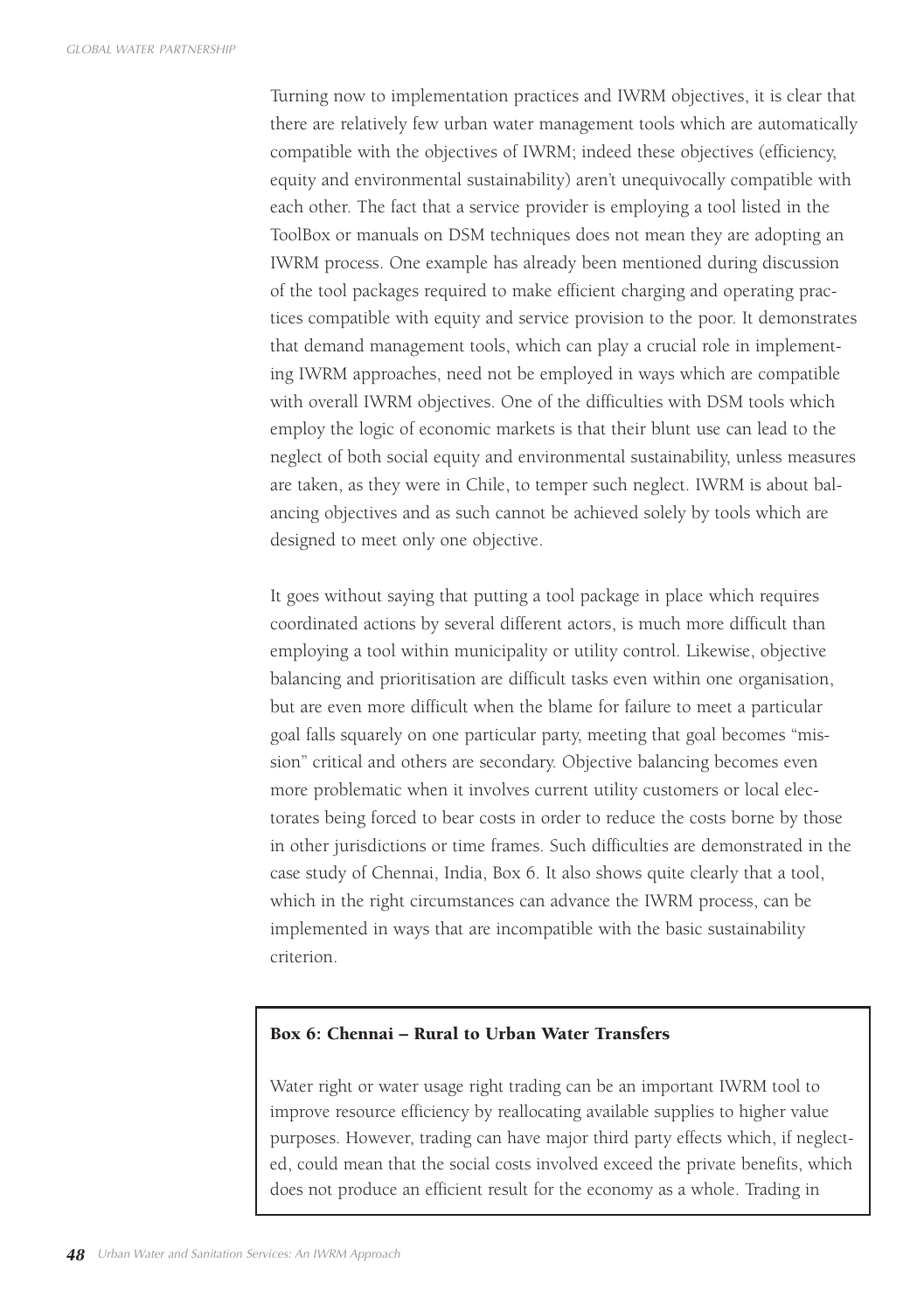Chennai has profound social and environmental consequences which are not taken into account in decision making.

Chennai, the capital of Tamil Nadu and the fourth largest city in India, suffers acute water shortage problems, created both by the physical water regime and by past management practices. The area is dependent on the unpredictable North East Monsoon; the only major river system, the Cauvery, is an interstate river with its source in neighbouring Kamataka and is the subject of a bitter water sharing dispute currently before the Indian Supreme Court for adjudication. Urban development has appropriated many of the old tank (reservoir) areas traditionally used to store monsoon rains and ground water sources have been severely depleted, salinised and polluted. Overpumping of the aquifer (by both the municipal supplier – Metrowater – and private abstractors) continues despite the nominal existence of abstraction controls with Metrowater holding enforcement powers.

To cope with the supply situation Metrowater has purchased water rights and developed sources at progressively greater distances from the city. More recently the municipality and Metrowater have instituted a number of demand management measures:

- A leak network detection programme has begun but losses remain high in unrenovated sections of the network.
- Waste water re-use occurs with large industries purchasing, treating and reusing sewage effluents for cooling and process water.
- Community education programmes encourage conservation.
- Mandatory rainwater harvesting has been introduced for all buildings to help aquifer recharge.

Metrowater has for long developed its own wells to tap groundwater, although some of these can no longer be utilised due to saline intrusion over 8 km inland. However, to curb investment costs and achieve a rapid response to supply needs, the agency has also turned to private well owners (mostly farmers), placing them under supply contracts. The agency now calls for tenders from private well owners to supply at a given fee rate, which has been increased to achieve the required supply levels. In response to the tenders not only have existing private abstractors sold their annual usage rights but new tube wells have been sunk specifically to sell on water. In addition to city water users two other groups have benefited from trade – truck tankers owners and the land owning farmers making sales. There are, however, losers – the landless peasants who are no longer employed, all farmers who have not chosen to sell and all previous users of the ground water for domestic or commercial purposes. These last two losses occur because of the inevitable decline in ground water levels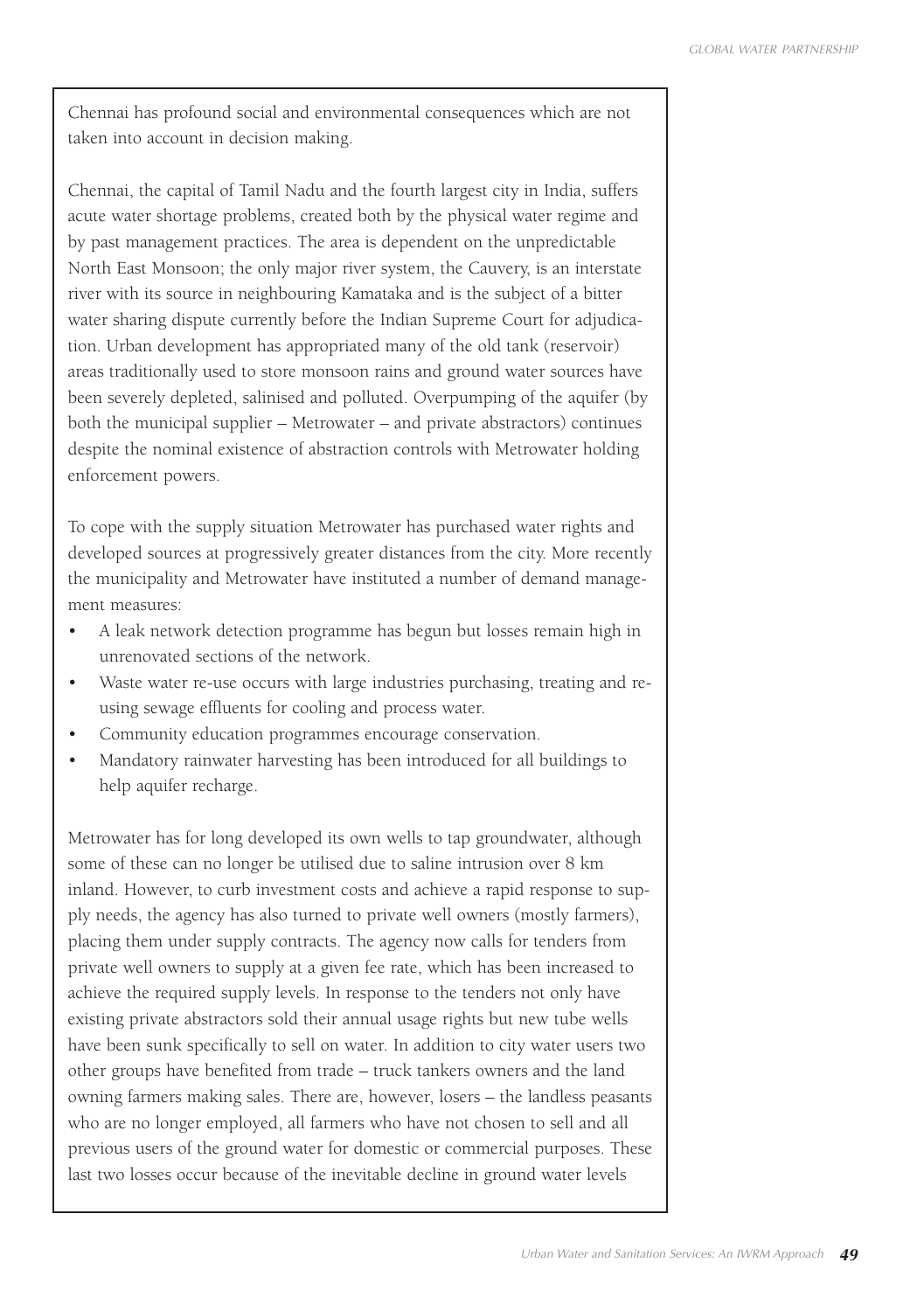due to competitive overpumping and the increased pumping costs. Ground water levels have fallen by 60–80 feet in the last 20 years and whole areas face the permanent problem of saline intrusion. Metrowater has the option to move on when pumping is no longer feasible but the salinisation of a valuable common property resource will remain. There are no controls over water trading and no mechanisms to compensate those third parties affected by the trade – the result need not be efficient and is certainly neither equitable nor sustainable.

*Source: Appasamy, 2005; Raju, 2004*

It is worth pointing out that even the creation of organisations charged with implementing IWRM might not do so in ways which are compatible with the socio-economic and environmental objectives of IWRM. Much will depend upon the type of organisation created, the professional background of its personnel and on the ways the organisation inter-reacts (if meaningfully at all) with stakeholders. If, for example, the river basin organisation (RBO) is established basically as a resource development agency, staffed by engineers, then the outcomes may fail to meet both the distributive equity and environmental sustainability objectives of IWRM. On the other hand if the agency is established as an environmental conservation organisation, staffed by environmental scientists and pollution regulators, then the social equity and developmental objectives of IWRM may be neglected. Alternatively, if an RBO is created primarily as a stakeholder bargaining forum then the outcome could be that nothing is achieved except the further entrenchment of vested interests. As GWP TEC (2004) points out, "(t)here are numerous examples of river basin organisations that didn't take. For example, China created Basin Management Committees… (which) focused only on irrigation" (p.23).

#### **9. CONCLUSIONS**



t has been argued that there is a need for an IWRM approach to urban management to reduce the externality and opportunity costs which arise from segmented management systems and to

ensure that services can be provided on a sustainable basis. An IWRM framework for decision making does not imply the need for wholesale administrative reorganisations and the creation of mega service delivery agencies theoret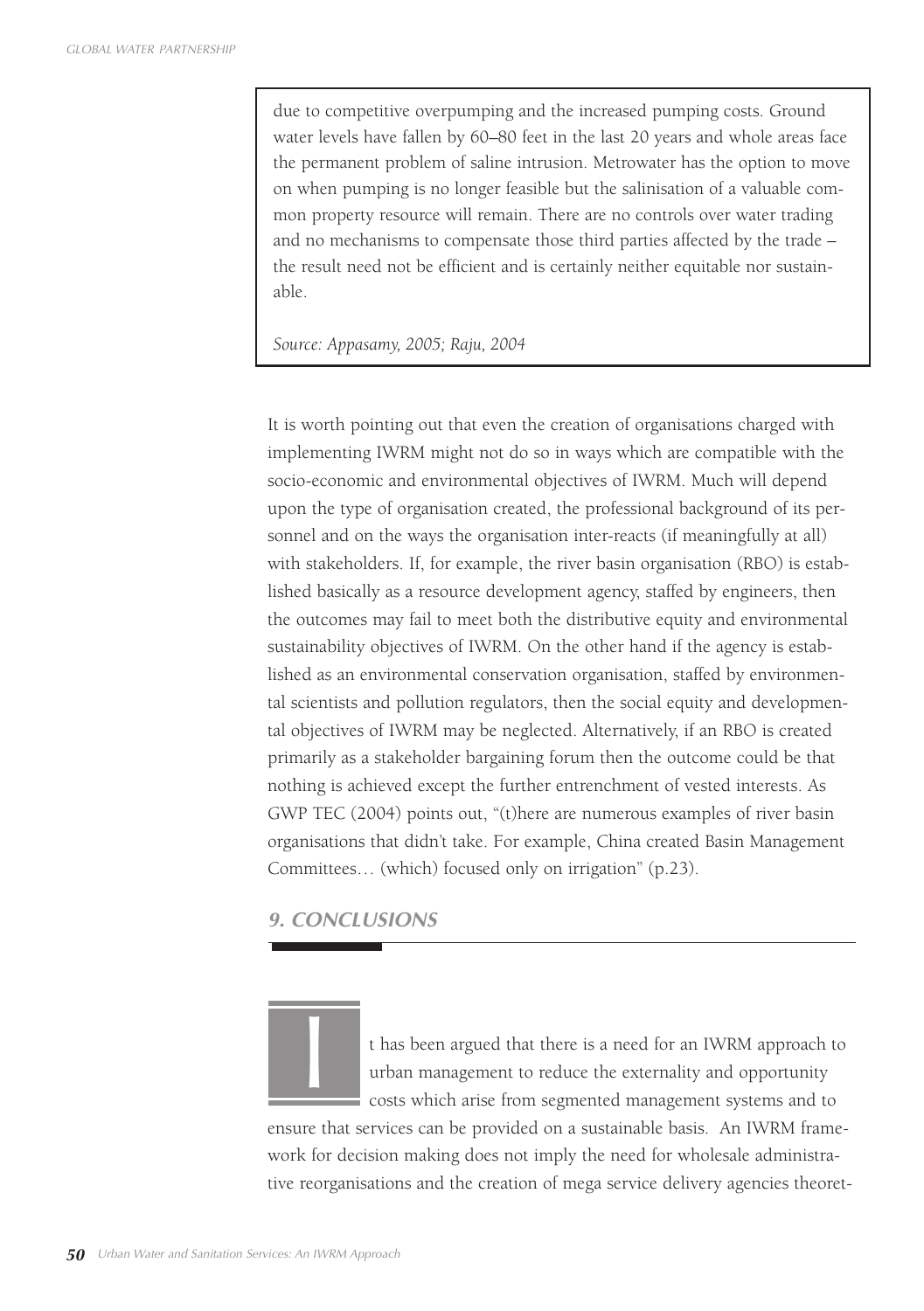ically capable of internalising all the externalities and maximising cost saving. Nor does it imply the creation of top-down decision systems which are likely to be poorly responsive to the highly variable social and economic situations found throughout the city. Wright (2005) has argued in the context of urban sanitation provision, "integrated urban services delivery is best viewed as a framework for thinking about, and delivering, urban services… an approach which ensures that, in delivering every urban service, steps are taken to ensure that the new development is in harmony with other services that have been designed or are in place already" (p.35).

While IWRM is indeed a framework for thinking not only at the municipal level but right through the water governance hierarchy, thoughts have to translated into actions which gradually move the water services delivery systems and urban management generally into more efficient, equitable and sustainable forms. IWRM is not a quick fix process. There are no simple panacea solutions to the urban water challenge; unsustainable, inefficient and inequitable practices have become embedded and it will inevitably take time to change political, cultural and professional attitudes and behaviours.

Although urban water and sanitation services are now typically regarded as a local matter, an IWRM approach shows clearly that they cannot be seen as solely local issues given the range of human and physical system interdependencies which need to be addressed. While local provision functions may be appropriate to allow demand centred provision, greater transparency and accountability, higher tier governments cannot abdicate responsibility. There are management and governance roles which cannot, or should not, be undertaken at the local scale. For policy direction, the establishment of strategic frameworks, capital and water resource allocations, economic and environmental regulation, the lowest appropriate governance level will rarely be at the local or even at the metropolitan scale. No one pretends that IWRM approaches are easy but business as usual is no longer an option.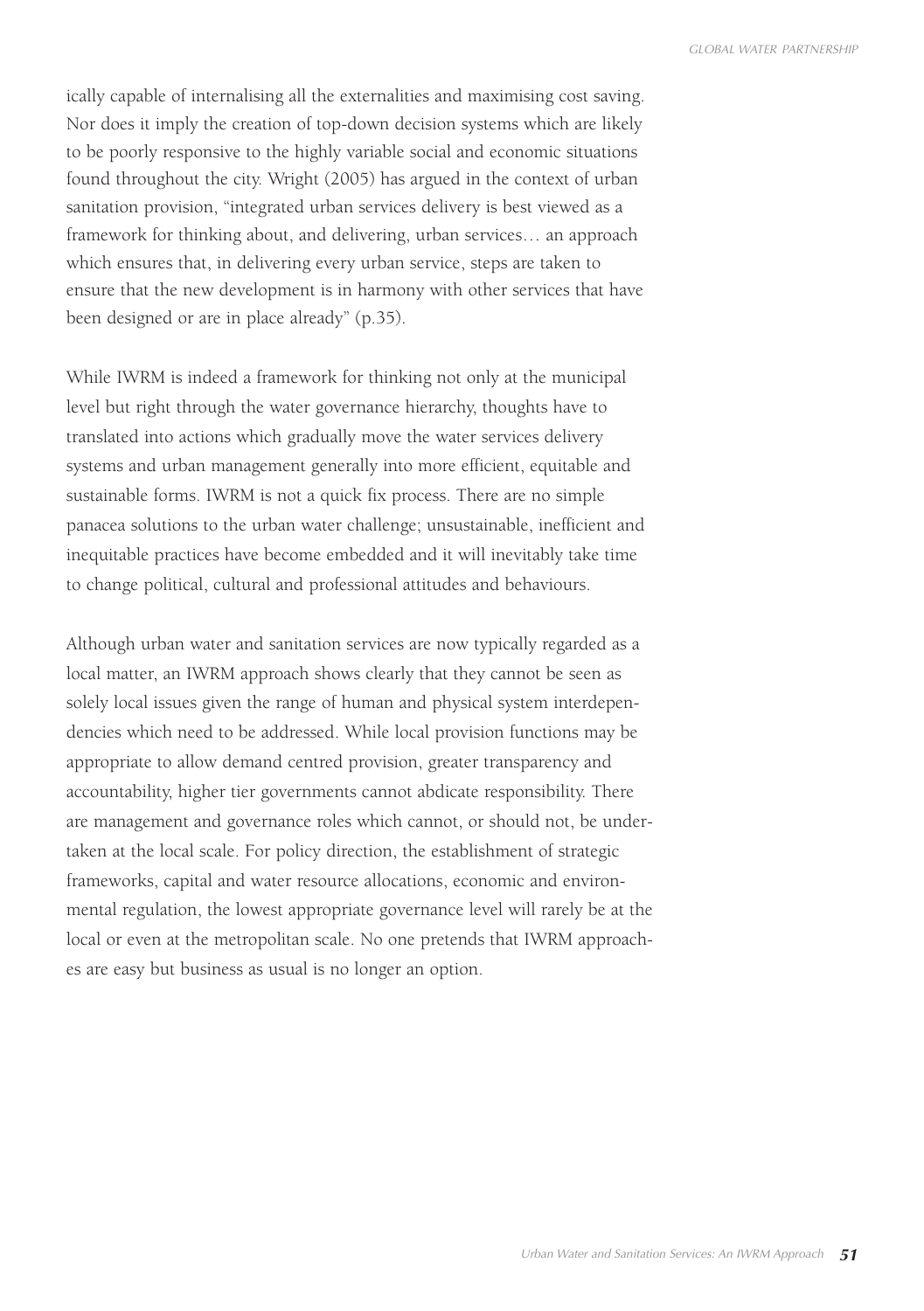## **References**

Agarwal, A., Narain, S. & Sen, S. (1999) *State of India's Environment: The Citizens' Fifth Report.* Centre for Science and the Environment, New Delhi.

Appasamy, P. (2000) *Water Quality Management and Sustainable Agriculture.* International Seminar on Sustainable Agriculture, New Delhi, February.

Appasamy, P. (2005) Correspondence, 3rd August.

Asano,T. (2006) *Water recycling – A relevant solution?* In Rogers, P., Llamas, R. & Martinez-Cortina, L. (Eds.) Water Crisis; Myth or Reality? Chapter 16, Taylor and Francis, London.

Asian Development Bank. (2004) *An Agenda for Change. Setting the Rules and Finding the Money.* Water for All Series 15, ADB.

Bahri, A. (2000) *Water Resources Development and Management in Tunisia.* Draft Country FFA for Tunisia, GWP Framework for Action for the Mediterranean: Achieving the Vision for the Mediterranean, February, 15p.

Bardach, E. (1998) *Getting Agencies to Work Together, The Practice and Theory of Managerial Craftsmanship.* Brookings Institution Press, Washington, D.C.

Bartlett, S., Hart, R., Satterthwaite, D., Barra, X. & Missair, A. (1999) *Cities for Children.* UNICEF, Earthscan, London.

Channa, I. & Moore, T.P. (2004) *The Karachi Nightmare: Water, Sewerage & Sanitation Issues in a Giant Coastal City.* 3rd South Asia Water Forum, Dhaka, Bangladesh, 13–15 July.

Cleaver, F. (2004) *From the Local to the Global: Does the Micro-level Matter in Policy Making for the Millennium Development Goals?* Challenging the Consensus Seminar, Bradford, 18–19 November.

Conan, H. (2004) *Small Piped Water Networks: Helping Local Entrepreneurs to Invest.* Water for All Series 3, ADB.

Davies, A. (2004) *The Serviced City: Institutional Challenges.* The Resurgent City, Leverhulme International Symposium 2004, 19–21st April, London.

DWAF. (2004) *Development of Internal Strategic Perspectives for the Crocodile (Weat) Catchment.* Department of Water Affairs and Forestry, Directorate National Resources Planning, Pretoria, South Africa.

GWP. *ToolBox – Integrated Water Resources Management.* www.gwpforum.org/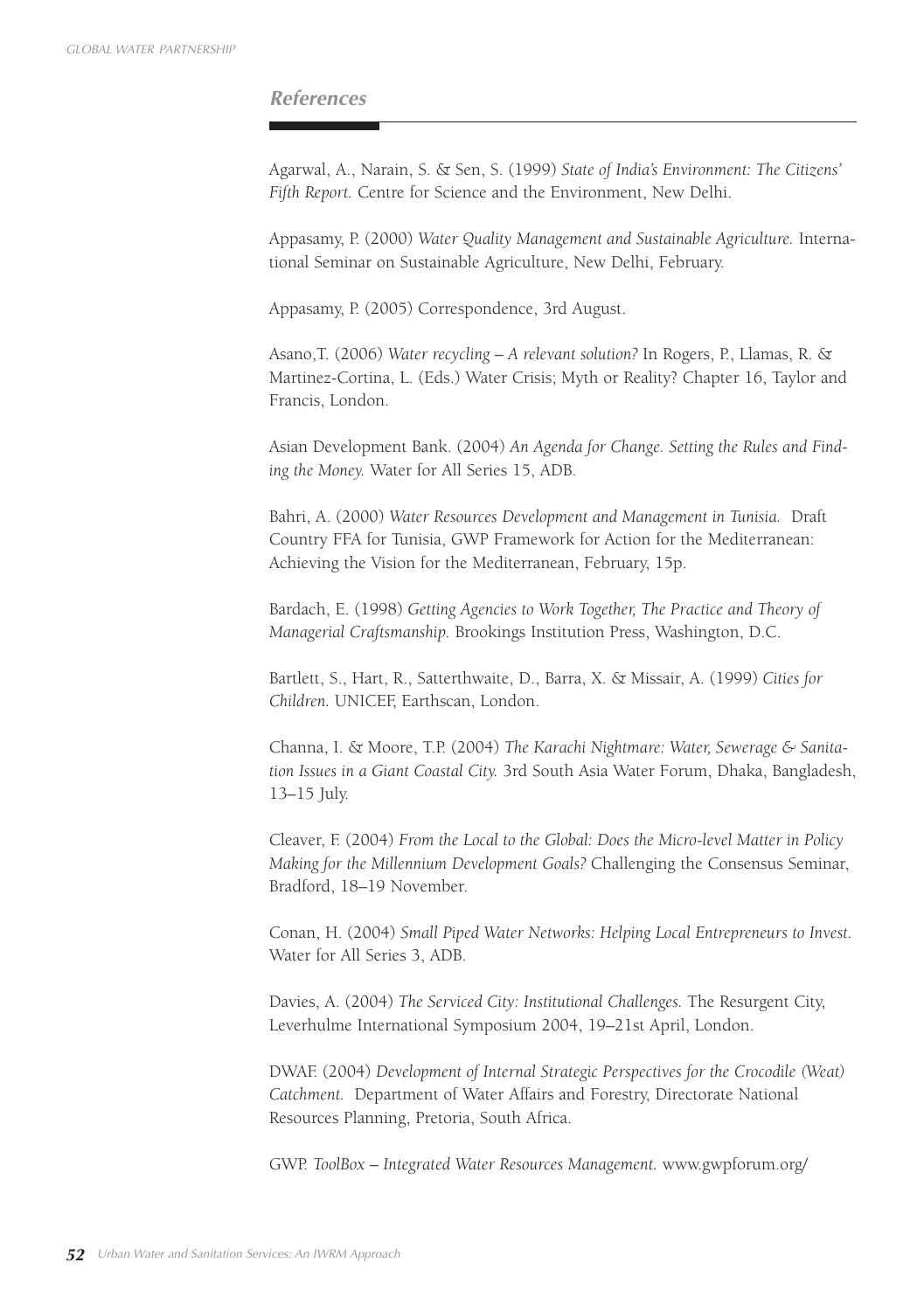GWP TEC. (2000) *Integrated Water Resources Management.* TEC Background Papers, No. 4, GWP, Stockholm.

GWP TEC. (2004) *Catalyzing Change: A Handbook for Developing Integrated Water Resources Management (IWRM) and Water Efficient Strategies.* GWP, Stockholm.

Hardoy, J.E., Mitlin, D. & Satterthwaite, D. (1999) *The Rural, Regional and Global Impact of Cities in Africa, Asia and Latin America.* In Satterthwaite, D. (Ed.) Sustainable Cities. Chapter 20, pp.426–60, Earthscan, London.

Hardoy, J.E., Mitlin, D. & Satterthwaite, D. (2001) *Environmental Problems in an Urbanizing World: Finding Solutions for Cities in Africa, Asia and Latin America.* Earthscan, London.

Hasan, A. (1997) *Working with Government: The Story of OPP's Collaboration with State Agencies for Replicating its Low Cost Sanitation Programme.* City Press, Karachi.

Hutton, G. & Haller, L. (2004) *Evaluation of the Costs and Benefits of Water and Sanitation Improvements at the Global Level.* WHO.

Jønch-Clausen, T. (2004) *Integrated Water Resources Management (IWRM) and Water Efficiency Plans by 2005: Why, What and How?* GWP, TEC Background Papers No.10, GWP, Stockholm.

IWMI (2006) *Recycling Realities: Managing Health Risks to Make Wastewater an Asset.* Water Policy Briefing No.17, IWMI/GWP, Sri Lanka.

Law, I.B. (2003) *Advanced reuse – from Windhoek to Singapore and beyond.* Water, May, pp.44–50.

Lenton, R. (2006) *Integrated Water Resources Management.* Thematic Document, 4th World Water Forum, March, Mexico.

Lowe, P.D. (1977) *Amenity and Equity: a Review of Local Environmental Pressure Groups in Britain.* Environment and Planning, vol. 9. pp.39-58

May, P.J. et al. (1996) *Environmental Management and Governance: Intergovernmental Approaches to Hazards and Sustainability*. Routledge, London.

McIntosh, A. (2003) *Asian Water Supplies: Reaching the Urban Poor.* Asian Development Bank and the International Water Association. IWA Publishing, London.

Meinzen-Dick, R. & Appasamy, P. (2002) *Urbanization and Intersectoral Competition for Water.* Environmental Change and Security Project, Woodrow Wilson Centre, Washington D.C.

Miranda, L. & Hordijk, M. (1998) *Let's Build Cities for Life – the National Campaign of Local Agenda 21s in Peru.* Environment and Urbanization, vol. 10, no. 2. Oct. pp.69–102.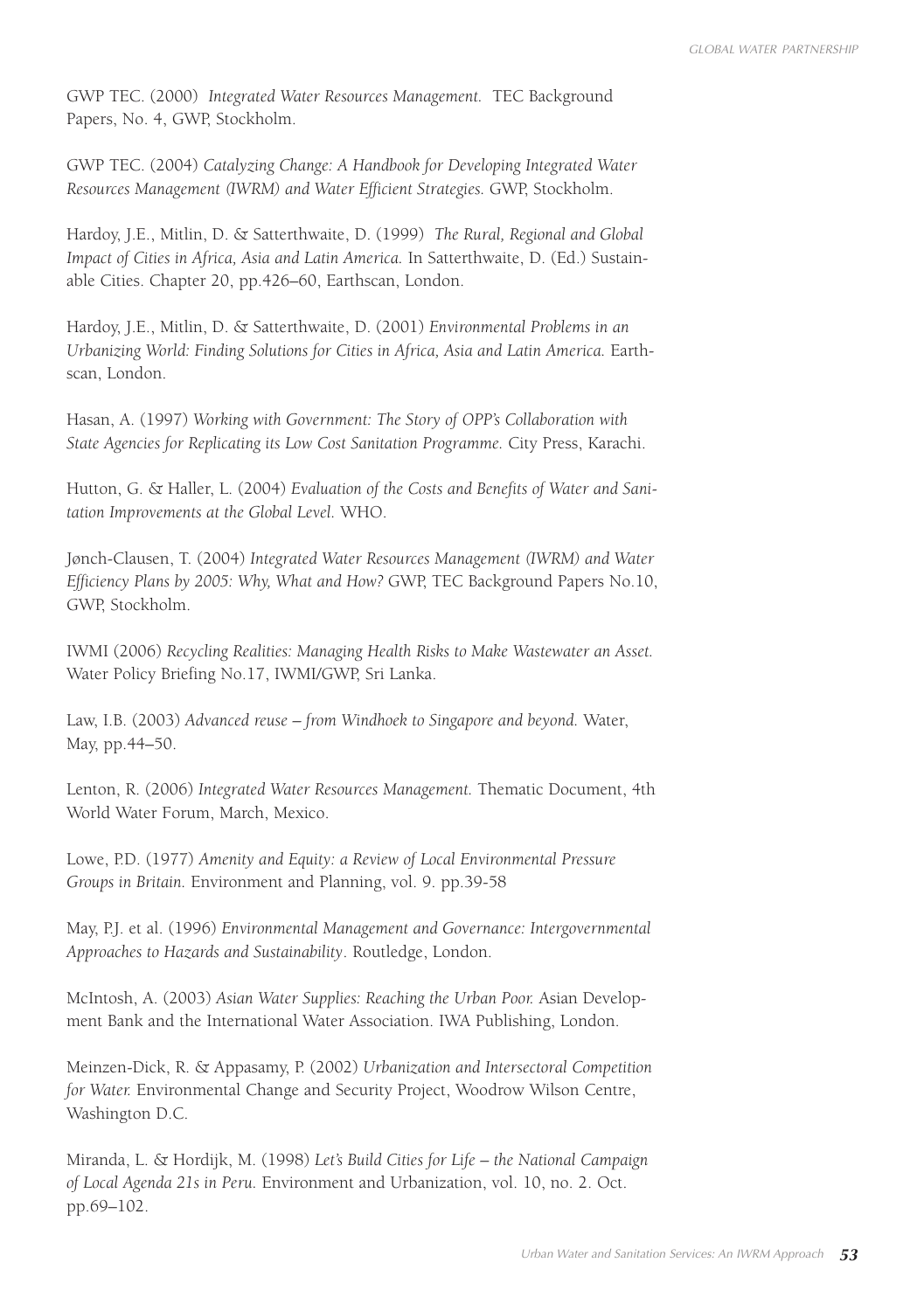Mody, J. (2004) *Achieving Accountability Through Decentralization Lessons for Integrated River Basin Management.* World Bank Policy Research Working Paper 3346, World Bank.

Molle, F. & Berkoff, J. (2006) *Cities versus Agriculture.* Research Report, IWMI, Colombo.

OECD. (2004) *OECD Global Forum on Sustainable Development: Financing Water and Environmental Infrastructure for All.* OECD.

OfWat (2006) *International comparison of water and sewerage service.* 2006 Report covering the period 2003-2004, Birmingham, UK.

ODPM (2006) *Local Strategic Partnerships.* Office of the Deputy Prime Minister, Neighbourhood Planning Unit, UK Government.

Peña, H., Luraschi, M. & Valenzuela, S. (2004/5) *Water Development and Public Policies: Strategies for the Inclusion of Water in Sustainable Development.* Santiago, Chile.

Raju, K.V. (2004) *Heavy Discount Sale: Groundwater in Peri-urban Areas of Chennai Mega City.* Field notes, GWP TEC, Minjur, 28 October.

Robins, N. & Kumar, R. (1999) *Production: Producing, Providing, Trading: Manufacturing Industry and Sustainable Cities.* Environment and Urbanization. vol. 11, no. 2.

Rijsberman, F. (2004) *The Water Challenge.* Copenhagen Consensus Paper, Copehnagen. 14 May.

Rogers, P. (1997) *Water for Big Cities: Big Problems, Easy Solutions.* Paper for GWP TEC.

Rogers, P., Bouhia, H. & Kalbermatten, J.M. (2000) *Water for Big Cities: Big Problems, Easy Solutions?* In Rosan et al. (Eds.) Urbanization, Population, Environment and Security. Woodrow Wilson Centre, Washington, D.C.

Scott, C., Faruqui, N.I. & Rashid, L. (2004) *Waste Water Use in Irrigated Agriculture, Confronting the Livelihood and Environmental Realities.* IWRM-IDRC, CABI Publishing, Cambridge, UK.

Serageldin, I. (1994) *Water Supply, Sanitation and Environmental Sustainability.* Directions in Development, World Bank, Washington, D.C.

Shaw, Strong, Webster Consultants. (2004) *Investigation into Evidence for Economies of Scale in the Water and Sewerage Industry in England and Wales.* Final Report, January. London.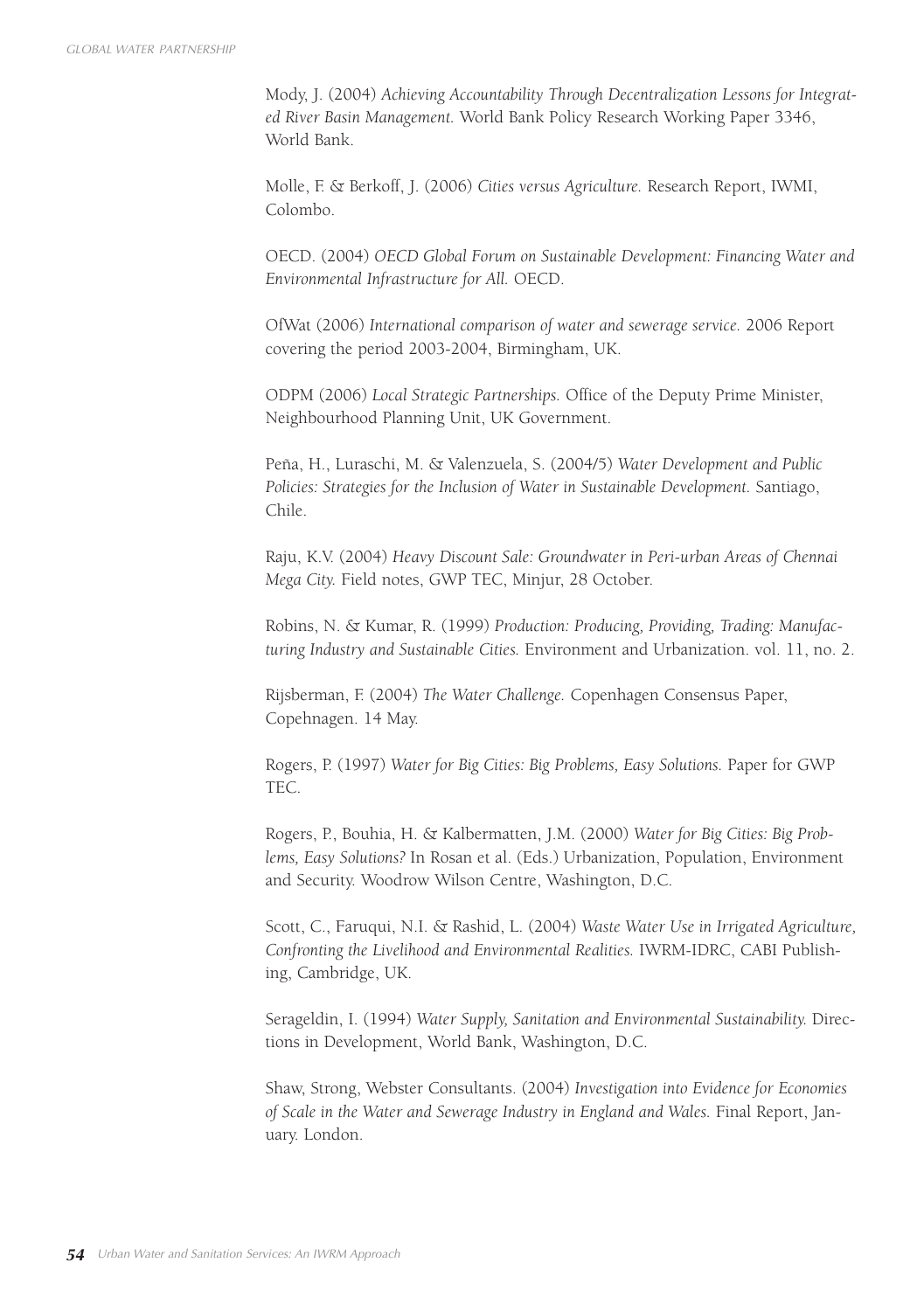Showers, K.B. (2002) *Water Scarcity and Urban Africa: an Overview of Urban-Rural Water Linkages.* World Development, vol. 30, no.4. pp.621–48.

Simpson, R. (2004) *How to Increase Customer Orientation of Public Sector Utilities.* Presentation at Modes of Engagement with the Public Sector Water Supply Providers in Developing Countries. World Bank-Water Aid Workshop. 23–24 August. London.

Smith, R., Beaglehold, R., Woodward, D. & Drager, N. (2003) *Global Public Goods for Health.* OUP, Oxford.

Tipping, D.C., Adom, D. & Tibaijuka, A.K. (2005) *Achieving Healthy Urban Futures in the 21st Century.* Publications of Ministry for Foreign Affairs, Helsinki Process Publication Series 2/2005.

United Nations. (1992) *Conference on Environment and Development* (The Earth Summit). Rio de Janeiro.

UN Habitat. (2003) *Water and Sanitation in the World's Cities.* United Nations Human Settlements Programme, Earthscan, London.

UN Millennium Project Task Force on Water and Sanitation. (2005) *Health, Dignity and Development: What Will it Take?* The Swedish Water House, Stockholm.

Van Rooijen, D.J., Turral, H. & Briggs, T.W. (2005) Sponge City: *Water Balance of Mega City Water Use and Wastewater Use in Hyderabad, India.* Irrigation and Drainage, 54;1–11. www.interscience.wiley.com

Venkatesan, J, (2006) *Supreme Court concern over denial of clean drinking water, The right of citizens to clean water cannot be made subservient to any other right.* www.hindu.com/2006/01/13/stories/2006011323520300.htm

White, G.F. (1942) *Human Adjustments to Floods.* University of Chicago, Department of Geography. Research Paper no.29. Chicago.

WHO & UNICEF (2000 & 2004) *Joint Monitoring Programme. Meeting the MDG Drinking Water and Sanitation Target.*

World Bank. (1992 & 2004) *World Development Report.*

World Bank. (2005) *Water, Electricity and the Poor, Who Benefits from Utility Subsidies?*

World Summit on Sustainable Development. (2002). www.johannesburgsummit.org/

Wright, A. (2005) *Indonesia: Background Document for a National Urban Sanitation Strategy*. Draft manuscript, January.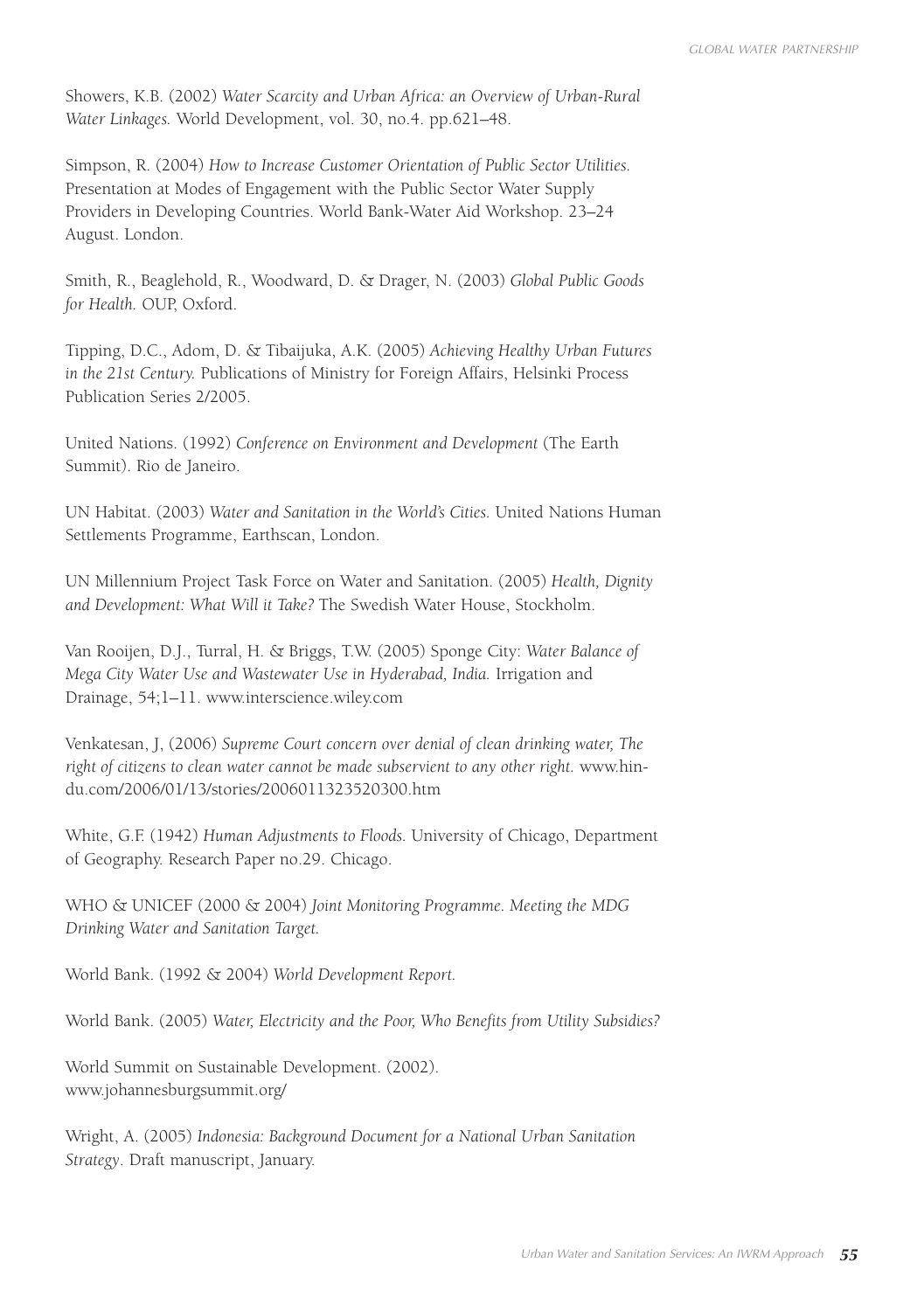GLOBAL WATER PARTNERSHIP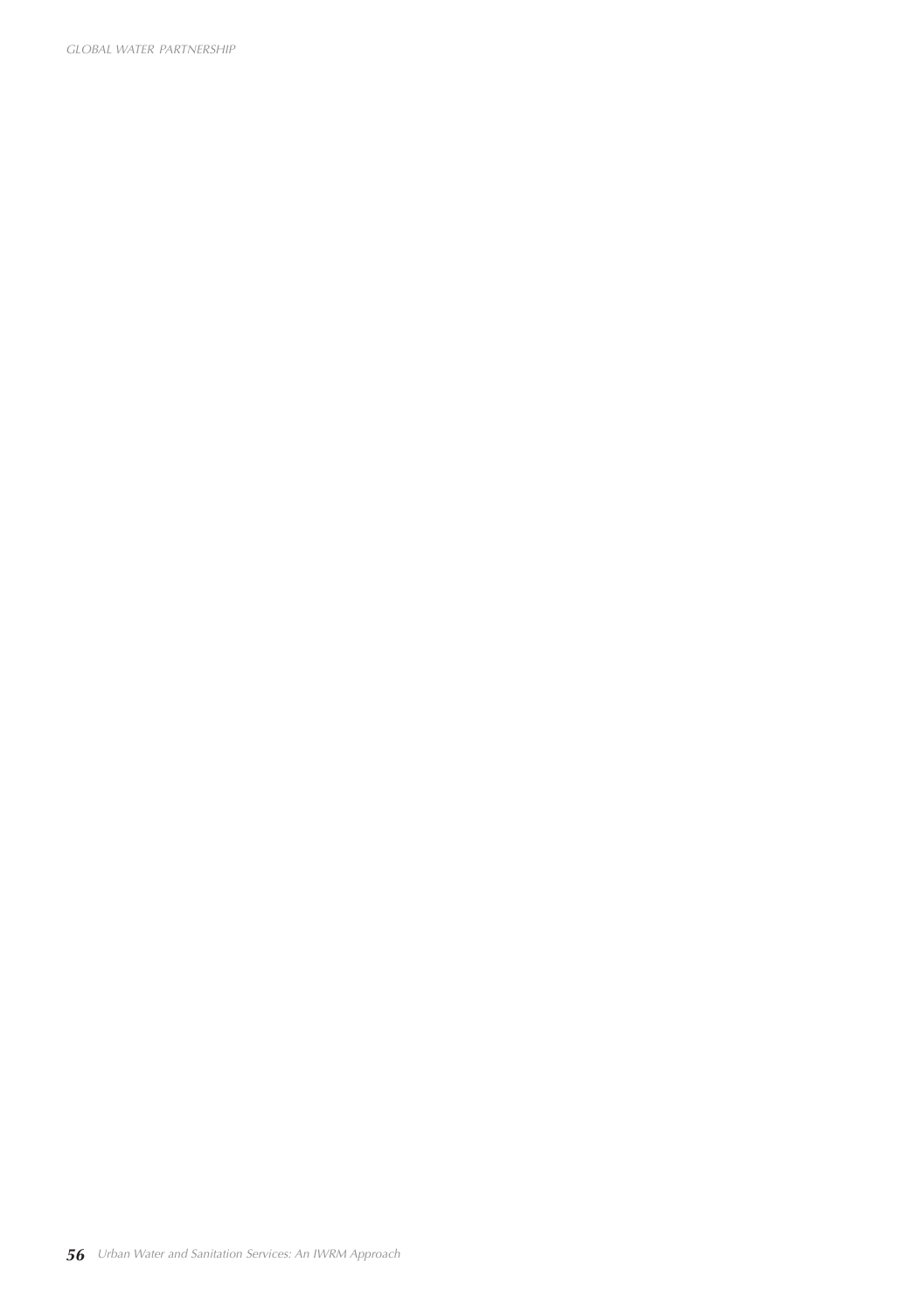Previously published papers in the TEC Background Papers Series:

- No 1: "Regulation and Private participation in the Water and Sanitation Sector" by Judith A. Rees (1998)
- No 2: "Water as a Social and Economic Good: how to Put the Principle into Practice" by Peter Rogers, Ramesh Bhatia and Annette Huber (1998)
- No 3: "The Dublin Principles for Water as Reflected in a Comparative Assessment of Institutional and Legal Arrangements for Integrated Water Resources Management" by Miguel Solanes and Fernando Gonzales Villarreal (1999)
- No 4: "Integrated Water Resources Management" by the GWP Technical Advisory Committee (2000)
- No 5: "Letter to my Minister" by Ivan Chéret (2000)
- No 6: "Risk and Integrated Water Resources Management" by Judith A. Rees (2002)
- No 7: "Effective Water Governance" by Peter Rogers and Alan W Hall (2003)
- No 8: "Poverty Reduction and IWRM" (2003)
- No 9: "Water Management and Ecosystems: Living with Change" by Malin Falkenmark (2003)
- No 10: "...Integrated Water Resources Management (IWRM) and Water Efficiency Plans by 2005 - Why, What and How?" by Torkil Jønch-Clausen (2004)



This paper is printed on swan-marked paper.

The Nordic swan mark guides consumers to the most environmentally sound products. To acquire the swan symbol, producers must adhere to strict guidelines which are revised on an ongoing basis. This paper was produced according to these guidelines.